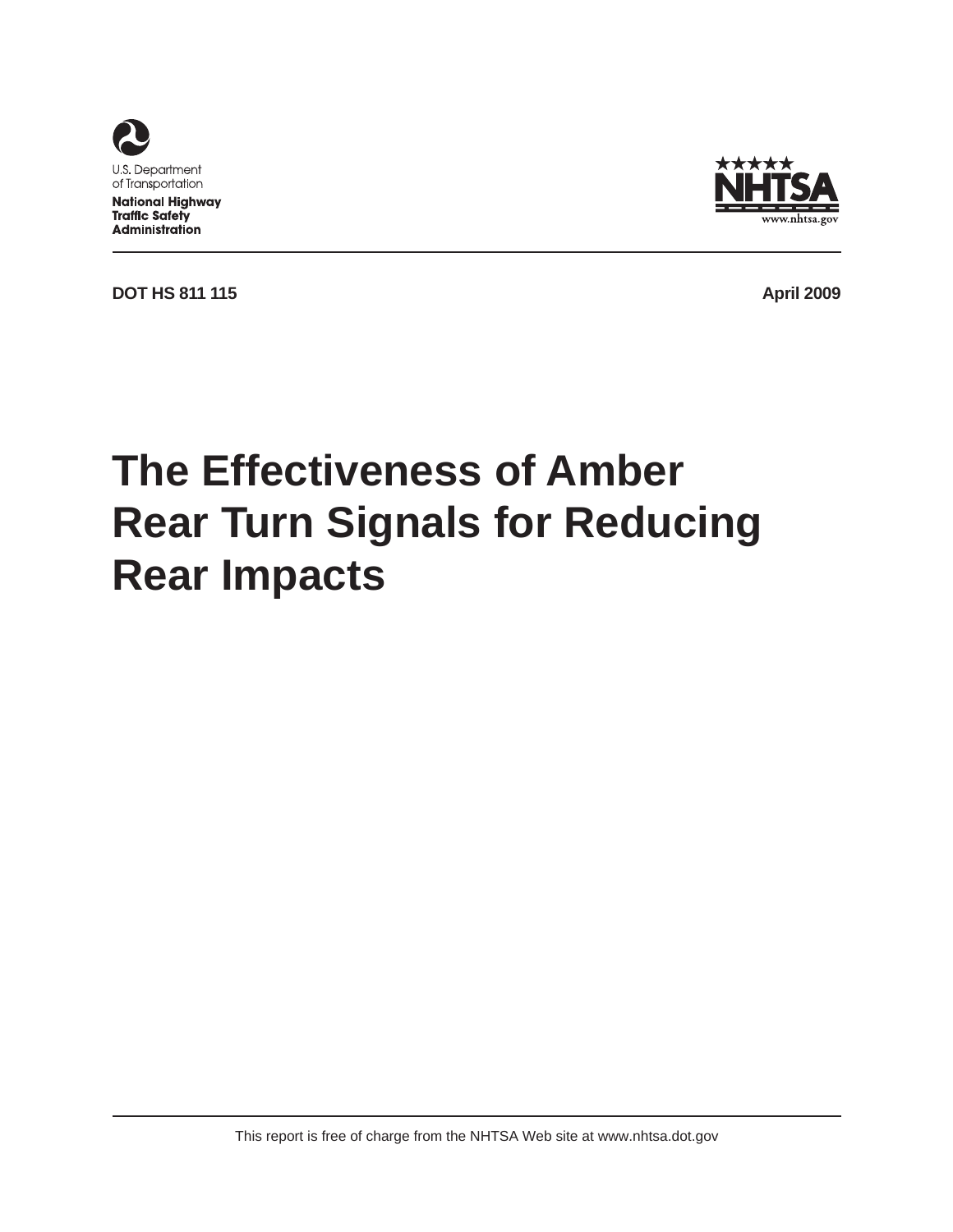This publication is distributed by the U.S. Department of Transportation, National Highway Traffic Safety Administration, in the interest of information exchange. The opinions, findings, and conclusions expressed in this publication are those of the author and not necessarily those of the Department of Transportation or the National Highway Traffic Safety Administration. The United States Government assumes no liability for its content or use thereof. If trade or manufacturer's names or products are mentioned, it is because they are considered essential to the object of the publication and should not be construed as an endorsement. The United States Government does not endorse products or manufacturers.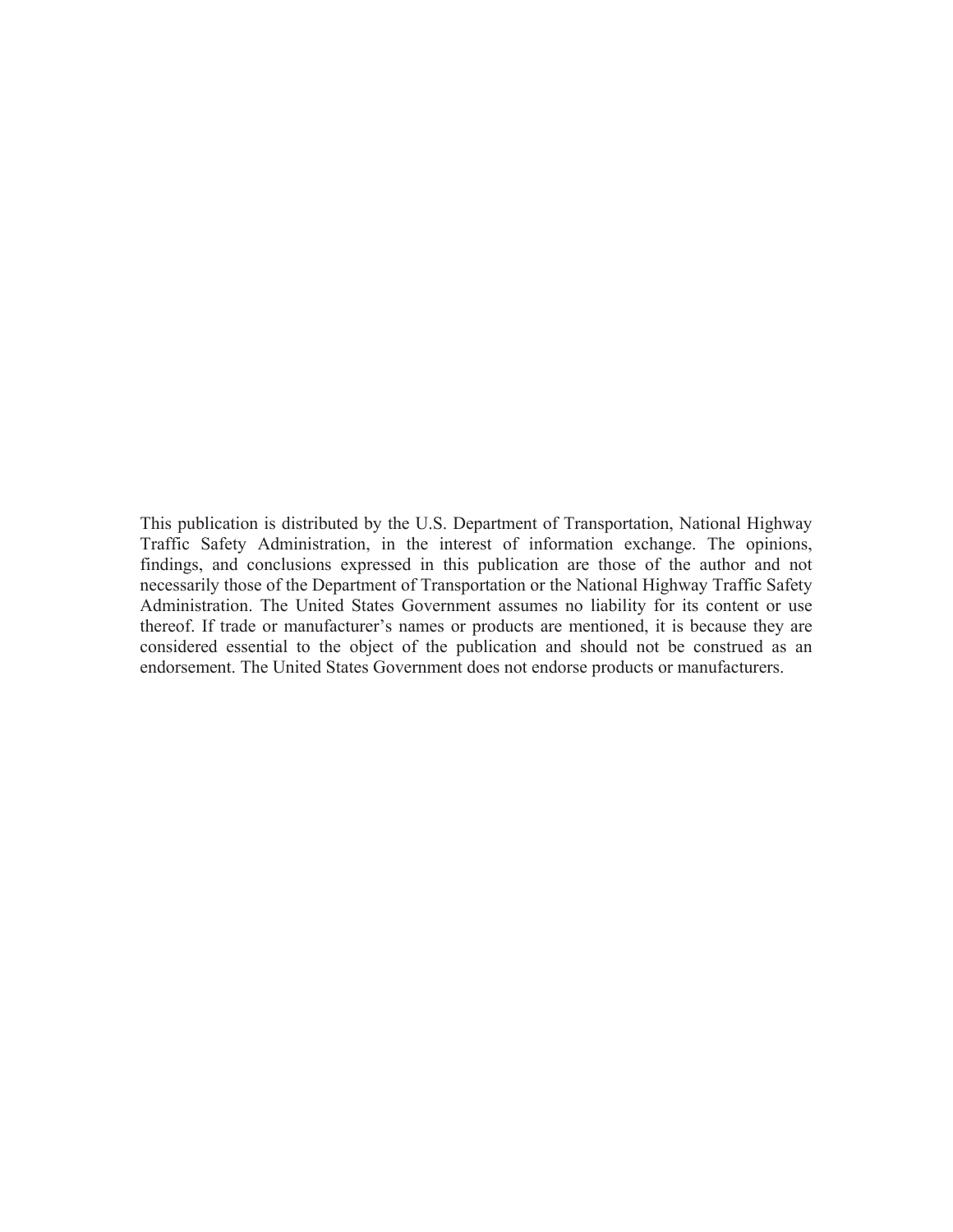#### **Technical Report Documentation Page**

| 1. Report No.                                                                                                                                                                                                     | 2. Government Accession No.                      |                            | 3. Recipient's Catalog No.            |           |  |  |
|-------------------------------------------------------------------------------------------------------------------------------------------------------------------------------------------------------------------|--------------------------------------------------|----------------------------|---------------------------------------|-----------|--|--|
| <b>DOT HS 811 115</b>                                                                                                                                                                                             |                                                  |                            |                                       |           |  |  |
| 4. Title and Subtitle                                                                                                                                                                                             |                                                  |                            | 5. Report Date                        |           |  |  |
| The Effectiveness of Amber Rear Turn Signals for Reducing Rear                                                                                                                                                    |                                                  |                            | April 2009                            |           |  |  |
| Impacts                                                                                                                                                                                                           |                                                  |                            | 6. Performing Organization Code       |           |  |  |
|                                                                                                                                                                                                                   |                                                  |                            |                                       |           |  |  |
| 7. Author(s)                                                                                                                                                                                                      |                                                  |                            | 8. Performing Organization Report No. |           |  |  |
| Kirk Allen, Ph.D.                                                                                                                                                                                                 |                                                  |                            |                                       |           |  |  |
| 9. Performing Organization Name and Address                                                                                                                                                                       |                                                  |                            | 10. Work Unit No. (TRAIS)             |           |  |  |
| Evaluation Division; National Center for Statistics and Analysis                                                                                                                                                  |                                                  |                            |                                       |           |  |  |
| National Highway Traffic Safety Administration                                                                                                                                                                    |                                                  |                            | 11. Contract or Grant No.             |           |  |  |
| Washington, DC 20590                                                                                                                                                                                              |                                                  |                            |                                       |           |  |  |
| 12. Sponsoring Agency Name and Address                                                                                                                                                                            |                                                  |                            | 13. Type of Report and Period Covered |           |  |  |
| National Highway Traffic Safety Administration                                                                                                                                                                    |                                                  |                            | <b>NHTSA Technical Report</b>         |           |  |  |
| 1200 New Jersey Avenue SE.                                                                                                                                                                                        |                                                  |                            | 14. Sponsoring Agency Code            |           |  |  |
| Washington, DC 20590<br>15. Supplementary Notes                                                                                                                                                                   |                                                  |                            |                                       |           |  |  |
|                                                                                                                                                                                                                   |                                                  |                            |                                       |           |  |  |
|                                                                                                                                                                                                                   |                                                  |                            |                                       |           |  |  |
| 16. Abstract                                                                                                                                                                                                      |                                                  |                            |                                       |           |  |  |
| This purpose of this report is to determine the effect of rear turn signal color on the likelihood of being                                                                                                       |                                                  |                            |                                       |           |  |  |
| involved in a rear-end crash. Federal Motor Vehicle Safety Standard No. 108 allows rear turn signals to                                                                                                           |                                                  |                            |                                       |           |  |  |
| be either red or amber in color. Previous work on this subject includes laboratory experiments and                                                                                                                |                                                  |                            |                                       |           |  |  |
| analyses of crash data that suggest amber rear turn signals are beneficial. The present study was designed                                                                                                        |                                                  |                            |                                       |           |  |  |
| around the concept of "switch pairs" - make-models of passenger vehicles were identified that had                                                                                                                 |                                                  |                            |                                       |           |  |  |
| switched rear turn signal color, and crash involvement rates were computed before and after the switch.                                                                                                           |                                                  |                            |                                       |           |  |  |
| This method should control for extraneous factors related to vehicle and driver characteristics. Crash data                                                                                                       |                                                  |                            |                                       |           |  |  |
| from NHTSA's State Data System was used in the analysis. The principal finding of the report is that                                                                                                              |                                                  |                            |                                       |           |  |  |
| amber signals show a 5.3% effectiveness in reducing involvement in two-vehicle crashes where a lead<br>vehicle is rear-struck in the act of turning left, turning right, merging into traffic, changing lanes, or |                                                  |                            |                                       |           |  |  |
| entering/leaving a parking space. The advantage of amber rear turn signals is shown to be statistically                                                                                                           |                                                  |                            |                                       |           |  |  |
| significant.                                                                                                                                                                                                      |                                                  |                            |                                       |           |  |  |
|                                                                                                                                                                                                                   |                                                  |                            |                                       |           |  |  |
| 17. Key Words                                                                                                                                                                                                     |                                                  | 18. Distribution Statement |                                       |           |  |  |
| NHTSA; NCSA; State Data System; crash                                                                                                                                                                             | This report is free of charge from the NHTSA Web |                            |                                       |           |  |  |
| avoidance; automotive lighting; turn signal color                                                                                                                                                                 |                                                  | site at www.nhtsa.dot.gov  |                                       |           |  |  |
| 19. Security Classif. (Of this report)                                                                                                                                                                            | 20. Security Classif. (Of this page)             |                            | 21. No. of Pages                      | 22. Price |  |  |
| Unclassified                                                                                                                                                                                                      | Unclassified                                     |                            | 44                                    |           |  |  |

**Form DOT F 1700.7** (8-72) **Reproduction of completed page authorized**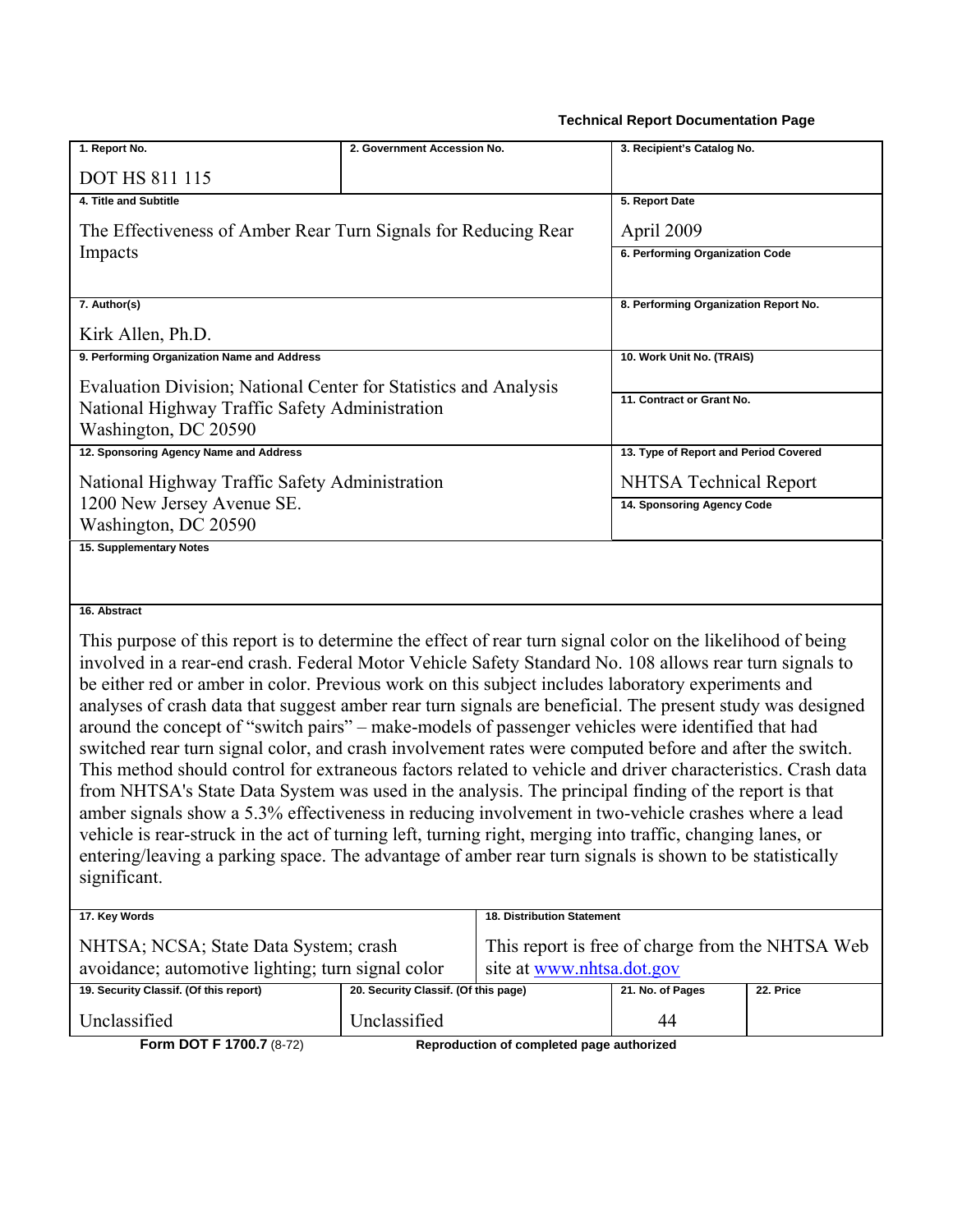# **Table of Contents**

| .21 |
|-----|
|     |
|     |
|     |
|     |
|     |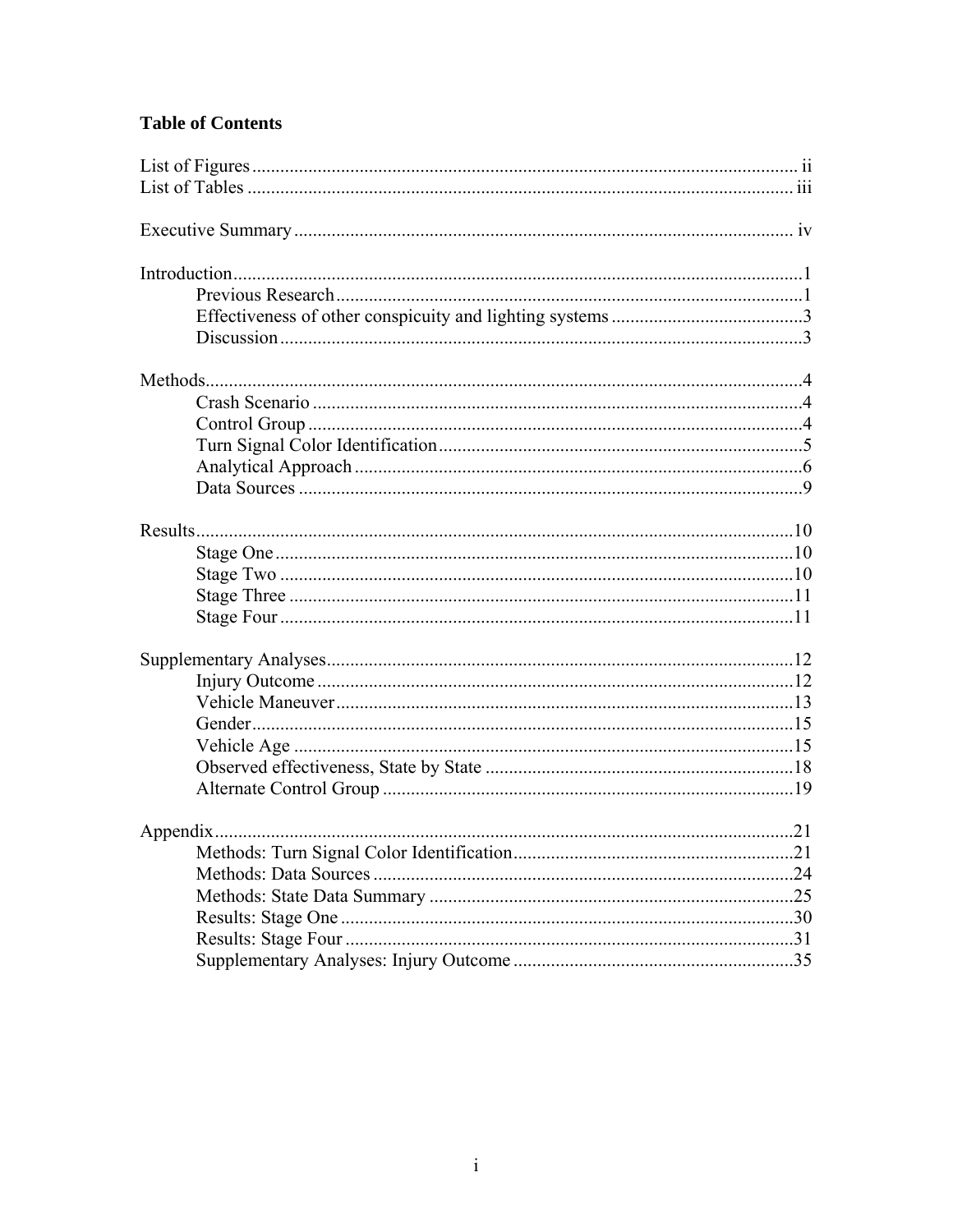# **List of Figures**

| Figure 1: Make-Models and Model Years included in study                                  | 6  |
|------------------------------------------------------------------------------------------|----|
| Figure 2: Odds ratio by vehicle age, with 95 percent one-sided confidence intervals      |    |
| (reference marked for overall odds ratio)                                                | 18 |
| Figure 3: Odds ratio by State, with 95 percent one-sided confidence intervals (reference |    |
| marked for 1.00)                                                                         | 19 |
|                                                                                          | 21 |
|                                                                                          | 22 |
|                                                                                          | 22 |
| Figure 7: Nissan Altima, MY 2005, red turn signals.                                      | 23 |
| Figure 8: States and calendar years of State data included in study                      | 24 |
|                                                                                          | 26 |
| Figure 10: Relative frequency of struck vehicle maneuvers, by State                      | 27 |
| Figure 11: Number of struck vehicles, for the 26 make-models that switched signal color  |    |
|                                                                                          | 28 |
| Figure 12: Relative frequency of struck vehicle maneuvers, by make-model                 | 29 |
| Figure 13: Chevrolet Camaro, MY 1991-1992, amber.                                        | 32 |
| Figure 14: Chevrolet Camaro, MY 1993-1994, red.                                          | 32 |
| Figure 15: Chevrolet Camaro, MY 1995-1996, red.                                          | 33 |
|                                                                                          | 33 |
|                                                                                          |    |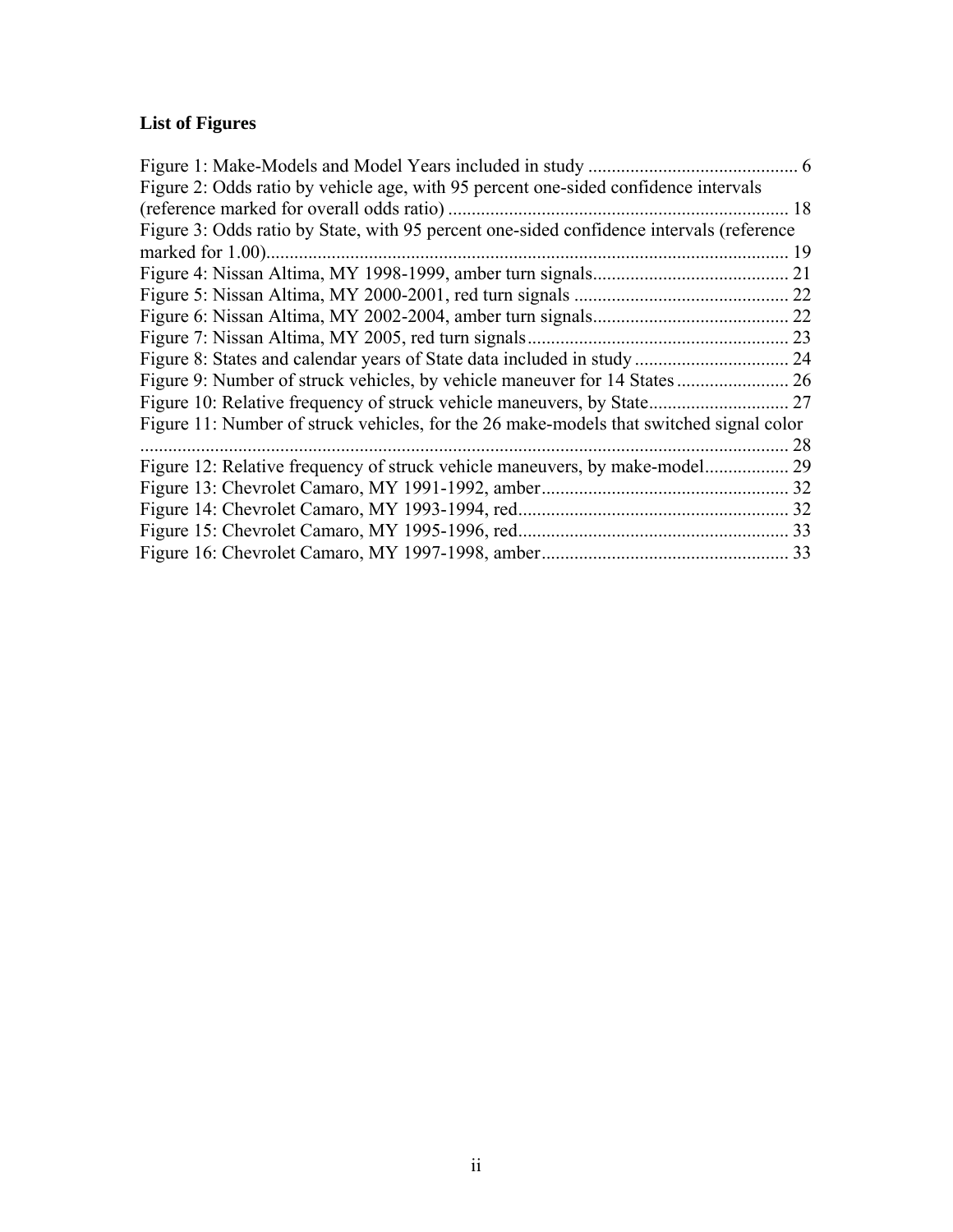# **List of Tables**

| Table 8: $2 \times 2$ table for crashes where the struck vehicle was changing lanes or merging 14 |  |
|---------------------------------------------------------------------------------------------------|--|
| Table 9: $2 \times 2$ table for crashes where the struck vehicle was changing lanes, merging,     |  |
|                                                                                                   |  |
|                                                                                                   |  |
|                                                                                                   |  |
|                                                                                                   |  |
|                                                                                                   |  |
|                                                                                                   |  |
|                                                                                                   |  |
| Table 16: Summary of types of crashes, by State.                                                  |  |
|                                                                                                   |  |
|                                                                                                   |  |
| Table 19: Struck and striking cases relative to overall number of crashes, by State 30            |  |
| Table 20: List of effectiveness for 33 make-models.                                               |  |
|                                                                                                   |  |
|                                                                                                   |  |
| Table 23: Crash severity for Florida.                                                             |  |
|                                                                                                   |  |
|                                                                                                   |  |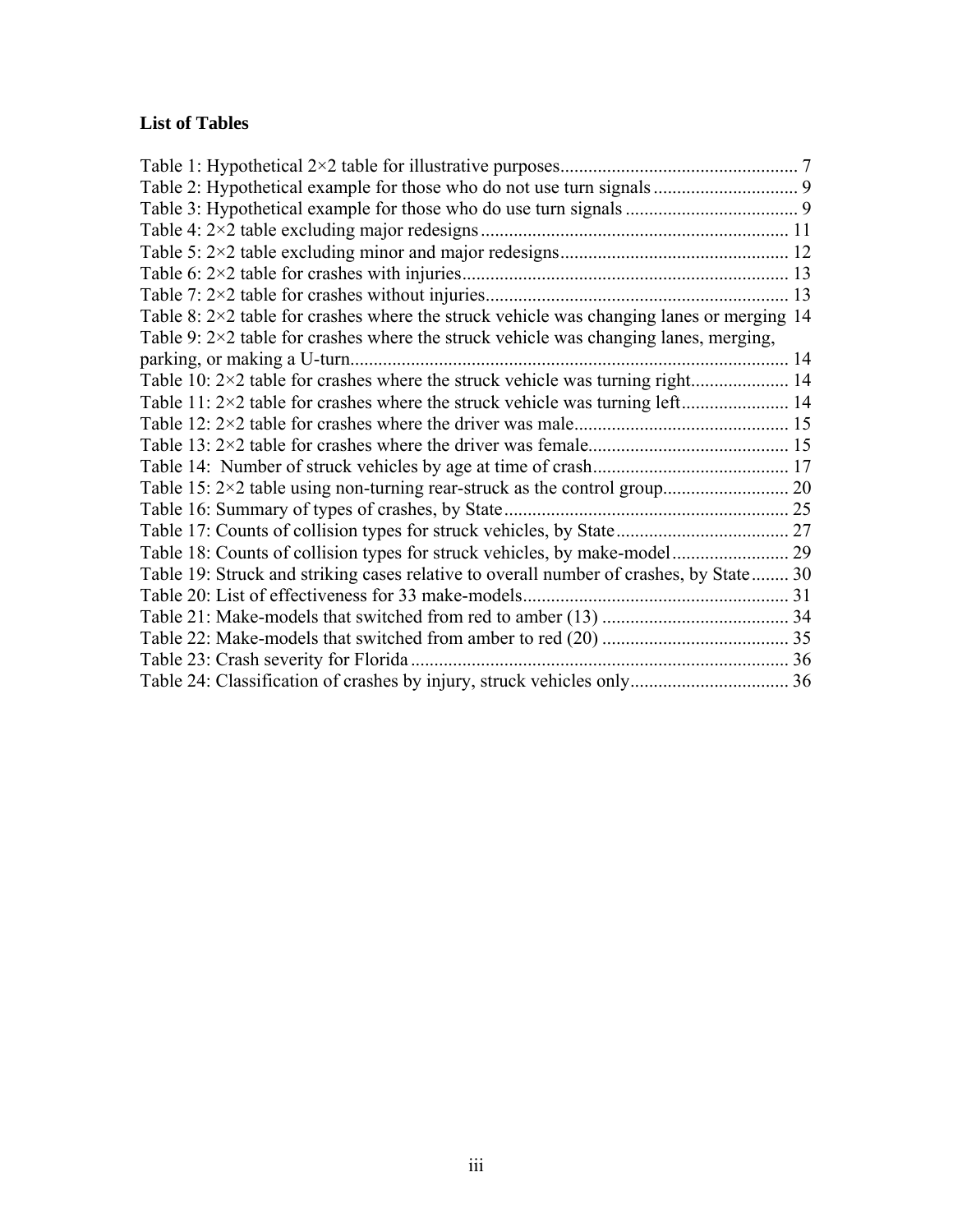## **Executive Summary**

This report analyzed the effect of rear turn signal color as a means to reduce the frequency of passenger vehicles crashes. Specifically, an answer was sought as to whether amber or red turn signals were more effective at preventing front-to-rear collisions when the rear-struck (leading) vehicle was engaged in a maneuver where turn signals were assumed to be engaged – turning, changing lanes, merging, or parking.

Using NHTSA's State Data System (SDS), the process was two-fold: (1) identify crashes with assumed turn signal engagement, restricted to crashes involving two passenger vehicles; and (2) identify make-models that switched signal color from amber to red, or vice versa, at some point on the range of 1981 to 2005. These two steps created a dataset of front-to-rear collisions involving make-models that had switched signal color.

Data from 14 States contained the necessary variables to identify the relevant crashes and characteristics of the vehicles involved. Twenty-six make-models were identified that had changed signal color, a total of 33 switches counting several that changed more than once. Under these conditions, it would likely require great effort to arrive at notably larger sample sizes. Despite this breadth, the dataset is not without limitations. For example, only one western State (Utah) is included and there are few LTVs. It is also not possible to evaluate the latest model years, which have seen some changes in vehicle lighting such as LEDs.

Several stages of analysis were conducted. As per the ability to prevent involvement in crashes with assumed turn signal engagement, amber turn signals proved significantly more effective at each stage, compared to red turn signals. The single best point estimate of the effectiveness is 5.3 percent, based on a pool of make-models that are as nearly similar as possible aside from the color of the rear turn signals, i.e., they did not change body size, body style, or the size and shape of the rear lighting housings. The result is significantly different from zero ( $\chi^2$  = 5.17, with 1 *df*, *p* < 0.02), with a 95-percent onesided confidence interval indicating the effectiveness is at least 1.5 percent.

The magnitude of the estimate (5.3%) is similar to the long-term magnitude of the CHMSL effectiveness (4.3%), but this is smaller than reported in cited analyses of rear turn signals and other automotive lighting features  $(\sim 20\%$ , refer to Background section). Compared to two other published analyses of amber turn signals, the "switch pair" method in this report should provide greater control of extraneous factors that influence crash involvement. Although the magnitude of the effectiveness is lower, this study is consistent with the cited reports in finding amber turn signals significantly more effective than red turn signals.

In several supplementary analyses, it was suggested that amber turn signals may be *slightly* more effective in crashes involving injuries ([Table 6\)](#page-19-1), changing lanes or merging ([Table 8](#page-20-1)), and left turns ([Table 11\)](#page-20-2). However, these results are *not sufficiently strong to be considered different* from the primary result of 5.3 percent effectiveness.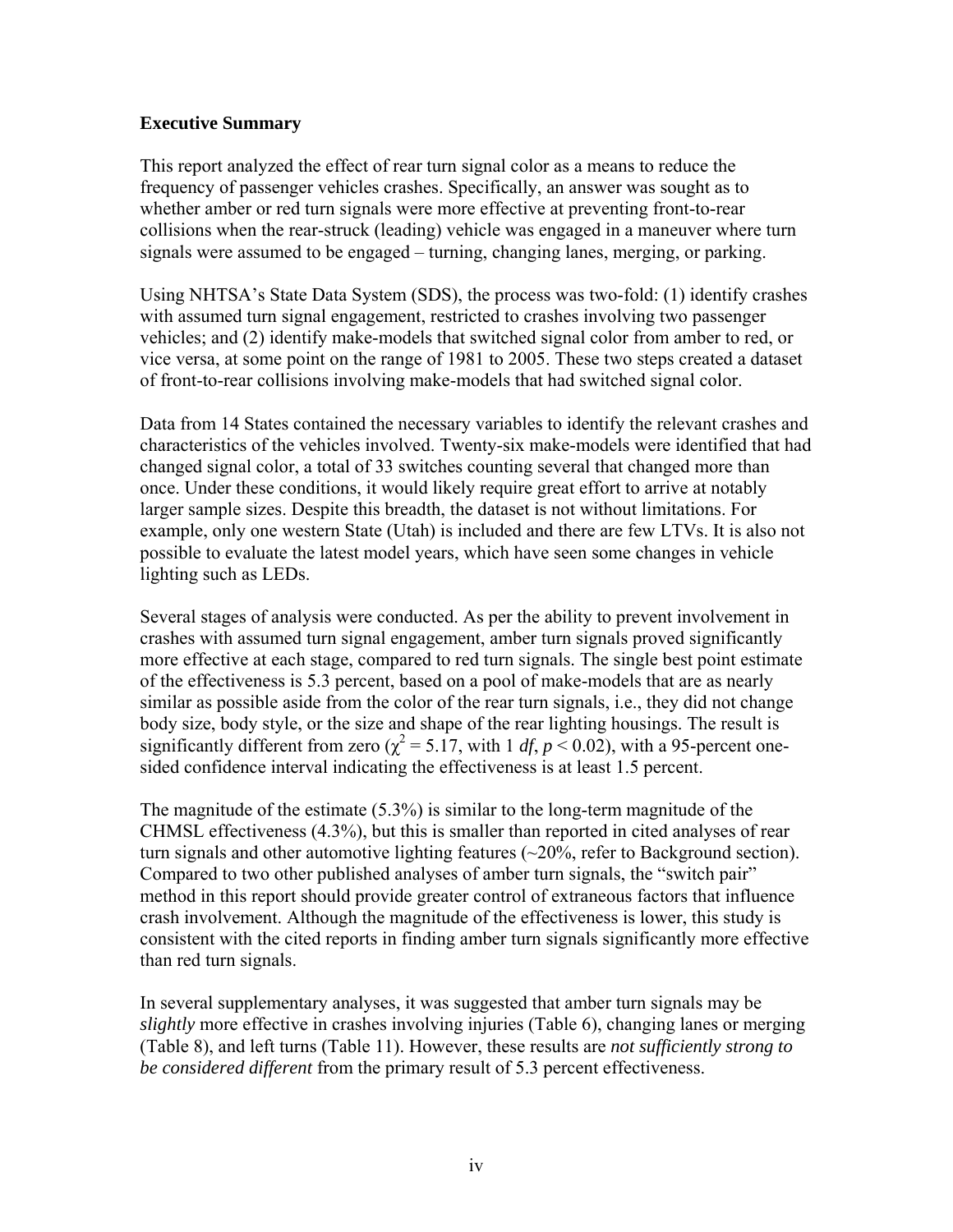#### **Introduction**

Rear turn signals on passenger vehicles in the United States are permitted to be either amber or red, according to Federal Motor Vehicle Safety Standard (FMVSS) No. 108. Previous research has shown amber rear turn signals to be beneficial at reducing the likelihood of being rear-ended while engaging in maneuvers that involve signaling.

This report seeks to verify and quantify the crash-reduction benefits of amber rear turn signals using real-world crash data from NHTSA's State Data System. The intent is to draw a generality from a large amount of existing data.

In Europe and many other countries, rear turn signals are required to be amber. Currently, manufacturers who produce vehicles for both the European and North American markets choose whether to produce all vehicles with amber rear turn signals or to equip the North American products with red rear turn signals. That is to say, the European regulations are more restrictive rather than being in conflict with FMVSS No. 108.

#### *Previous Research*

Several laboratory experiments were conducted in the period [1](#page-7-0)968 to 1977, $<sup>1</sup>$  measuring</sup> the time subjects took to respond to a brake light on a lead vehicle. Several combinations of rear lighting parameters and crash scenarios were evaluated, e.g., separated versus combined turn/tail/stop lamps, red versus amber signal color in separated housings, turning while stopping versus turning while not stopping. Viewed as a whole, these studies indicate faster subject response time when the rear lighting has a greater degree of separation and is multicolored. These studies establish a theoretical basis for amber rear turn signals (in combination with red brake lamps and tail running lamps) being more beneficial than all-red signals and lamps.

In a simulated driving task, Luoma and colleagues<sup>[2](#page-7-1)</sup> assessed the effect that turn signals have on recognition of brake signals. The dependent measure is the time to react to a brake signal depending on whether the turn signal is illuminated. The between-subject independent variables were signal lamp color (amber, red); lamp condition (brake signal only, brake signal preceded by turn signal); and luminous intensity of the turn signal (80 cd, 130 cd). The within-subject variables were age and gender. Three main effects were statistically significant – color (red turn signals had longer response times), lamp condition (reaction times were longer with the turn signal on), and age (older participants took longer to respond). Averaged across luminous intensity and signal condition, amber turn signals yielded response times about 20 percent faster compared to red turn signals. That is to say, subjects responded more quickly to the brake signal when the turn signal was amber. The number of errors was assessed based on falsely responding to a brake

<span id="page-7-0"></span><sup>&</sup>lt;sup>1</sup> Most of these were conducted by Mortimer and are summarized in Edwards' paper, discussed below (footnote no. 3).<br><sup>2</sup> Luoma, J., Flannagan, M. J., Sivak, M., Aoki, M., & Traube, E. C. (1995, February). "Effects of turn-

<span id="page-7-1"></span>signal color on reaction times to brake signals," UMTRI-95-5; also published in *Ergonomics*, 1997, vol. 40 no. 1, pp. 62-68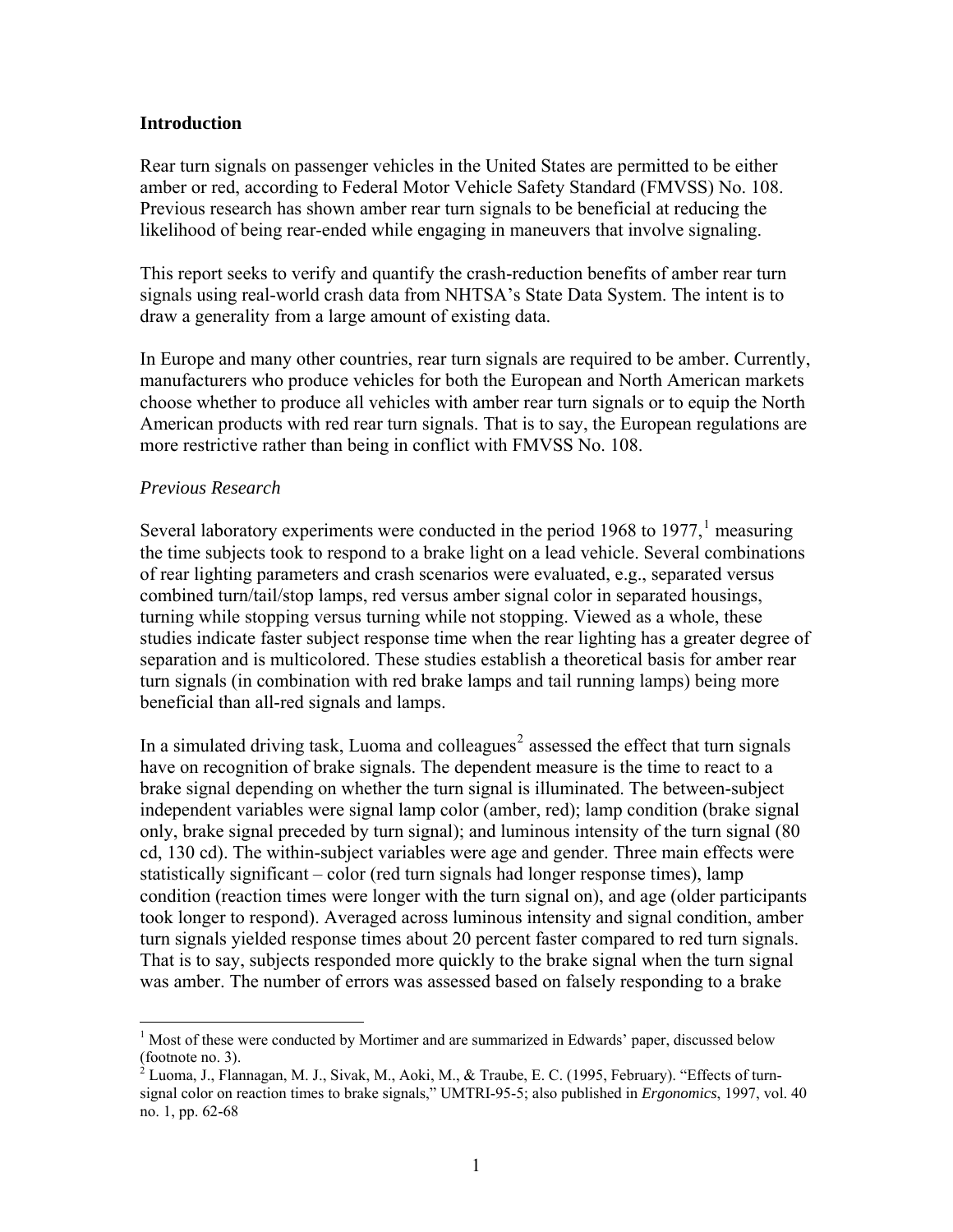signal when only the turn signal was active or taking excessively long to respond when the brake signal was active. Amber signals were more effective than red at reducing the likelihood of respondents making an error of these types.

Analyses of real-world crash data are based on identifying two types of crashes. The first type are those crashes where turn signal use is likely to be influential, e.g., turning left, turning right, merging into traffic, and changing lanes. Second, a control group is constructed based on some measure of exposure. Several examples follow.

Edwards<sup>[3](#page-8-0)</sup> analyzed crashes in five States occurring between July 1, 1983, and June 30, 1985. He found that amber turn signals were 20.4-percent effective at reducing rear-end crashes with "total rear-end crashes" as the control group of crashes and 17.7-percent effective with "total crashes" as the control group. For both control groups, vehicles equipped with amber rear turn signals were favored in all five States in the study. A supplementary control group was constructed based on vehicle registration numbers from these States, and amber once again won out in all five.

Taylor and  $Ng<sup>4</sup>$  $Ng<sup>4</sup>$  $Ng<sup>4</sup>$  analyzed insurance claims in Canada. Make-models were included on the range of model years 1975 to 1979 that had switched from a non-separated all-red rear lighting configuration to a separated system with amber turn signals. To control for vehicle characteristics, make-models were included that switched configurations in consecutive models years or else were the same car body under different marques in a given model year. The rate of being struck in the rear while turning was compared to a control group of being struck in the rear while not turning. The results did not show a significant effect in favor of either rear lighting configuration. The study is limited by a small sample size (400 rear-struck turning cases) and a vehicle pool that may not be representative of the overall on-road fleet at that time. The results could be confounded by turn signal separation because all red systems were un-separated and by vehicle age because all changes were *to* the amber/separated configuration.

Sullivan and Flannagan<sup>[5](#page-8-2)</sup> conducted logistic regression of crash data. They first catalogued rear lighting characteristics of the 50 most common make-models from calendar year 2003. Along with turn signal color, these characteristics included turn signal lens opacity, turn signal light source, turn signal optics, and rear signal separation. Using NHTSA's State Data System, these make-models were then identified in crash involvements where a vehicle is struck in the rear while turning, merging, or changing lanes. Among four analyses, the most tightly controlled is restricted to make-models that

<span id="page-8-0"></span><sup>&</sup>lt;sup>3</sup> Edwards, M. L., (1988). "An Investigation of Selected Vehicle Design Characteristics Using the Crash Avoidance Datafile,," *Eleventh International TechnicalConference on Experimental Safety Vehicles*. NHTSA Report No. DOT HS 807 223 pp. 389-395. Washington, DC: National Highway Traffic Safety Administration.

<span id="page-8-1"></span><sup>&</sup>lt;sup>4</sup> Taylor, G. W., and Ng., W. K. (1981). "Effectiveness of Rear-Turn-Signal Systems in Reducing Vehicle Accidents from an Analysis of Actual Accident Data," *SAE Technical Paper Series*, no. 810192, Detroit, 1981.

<span id="page-8-2"></span><sup>&</sup>lt;sup>5</sup> Sullivan, J. M., & Flannagan, M. J. (2008). "The Influence of Rear Turn Signal Characteristics on Crash Risk," NHTSA Report No. DOT HS 811 037. Washington, DC: National Highway Traffic Safety Administration.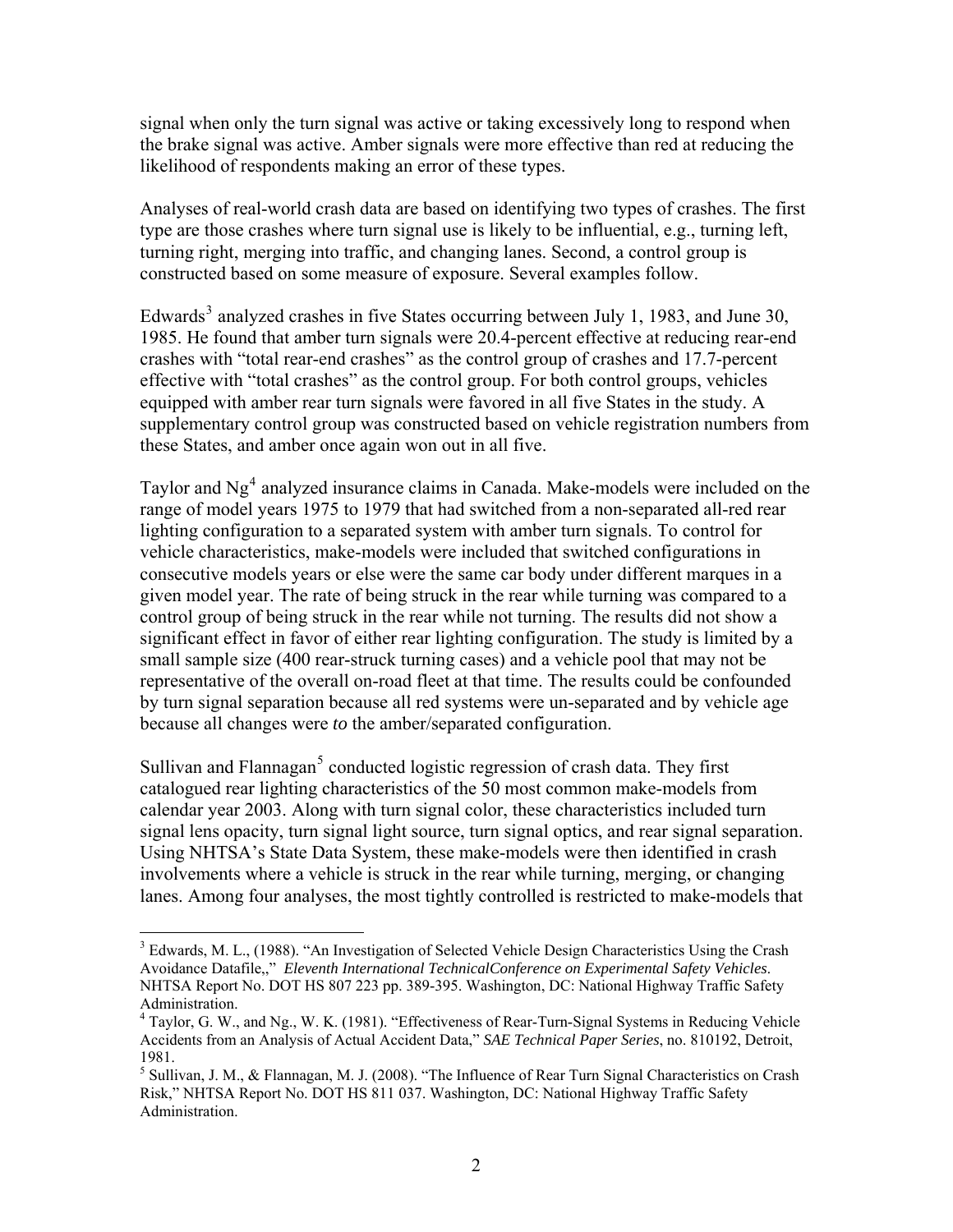switched colors during the model years 1990 to 2005. The primary result is a 22-percent crash reduction for vehicles with amber turn signals (95% confidence interval 12% to 30%). If lamp separation is placed in the regression model in place of turn signal color, separation is itself a significant predictor, although weaker than signal color.

#### *Effectiveness of other conspicuity and lighting systems*

Earlier studies consistently point to a crash-reduction advantage for amber turn signals. For comparison, the center high mounted stop lamps<sup>[6](#page-9-0)</sup> (CHMSL) were estimated to reduce rear impact crashes by 8.7 percent in the first model year after being mandated (1987 for passenger cars), and the long-term effectiveness was 4.3 percent (postulated to have decreased due to driver acclimatization to the devices).

Side marker lamps became required for large trucks and buses on January 1, 1968, and on January 1, 1969, for all other vehicles. These small lamps are illuminated when the headlights are on and serve as reflectors at other times. The side marker lamps enhance conspicuity such that the would-be-impacting vehicle can take evasive maneuvers. Prior to their introduction, vehicles had no side illumination. A NHTSA analysis<sup>[7](#page-9-1)</sup> found that side marker lamps result in a 16-percent reduction in nighttime, side-angle collisions. The effectiveness was slightly higher in accidents with personal injury, at 21 percent, although no fatality-reduction benefit was evident.

Red-and-white retroreflective tape is required on all heavy trailers manufactured after December 1, 1993. Older trailers were to be retrofitted with some type of conspicuity treatment by June 1, 2001, thus nearly every on-road trailer had some conspicuity enhancement by that time. The purpose of retroreflective tape is similar to side marker lamps – to enhance the visibility of vehicles that might not otherwise be seen at night, thus preventing side and rear impacts. An analysis by NHTSA<sup>[8](#page-9-2)</sup> reported a 29-percent crash reduction benefit. The effect was greatest under "dark-not-lighted" conditions (41%) but was not statistically significant in other conditions ("dark-lighted," "dawn," "dusk"). The tape was most effective (44%) at preventing crashes with at least one injury or fatality.

#### *Discussion*

Two analyses of crash data report that amber turn signals are approximately 20 percent more effective than red turn signals at preventing vehicles from being rear-ended while performing a maneuver that typically involves signaling. One study did not find a statistically significant difference between red and amber turn signals. There has been no research presented that is in favor of rear turn signals being red.

<span id="page-9-0"></span> $6$  Kahane, C. J., & Hertz, E. (1998). "The Long-Term Effectiveness of Center High-Mounted Stop Lamps in Passenger Cars and Light Trucks. NHTSA Report No. DOT HS 808 696. Washington, DC: National Highway Traffic Safety Administration.

<span id="page-9-1"></span><sup>7</sup> Kahane, C. J. (1983). *An Evaluation of Side Marker Lamps for Cars, Trucks, and Buses*. NHTSA Report No. DOT HS 806 430. Washington, DC: National Highway Traffic Safety Administration. <sup>8</sup>

<span id="page-9-2"></span>Morgan, C. (2001). *The Effectiveness of Retroreflective Tape on Heavy Trailers*. NHTSA Report No. DOT HS 809 222. Washington, DC: National Highway Traffic Safety Administration.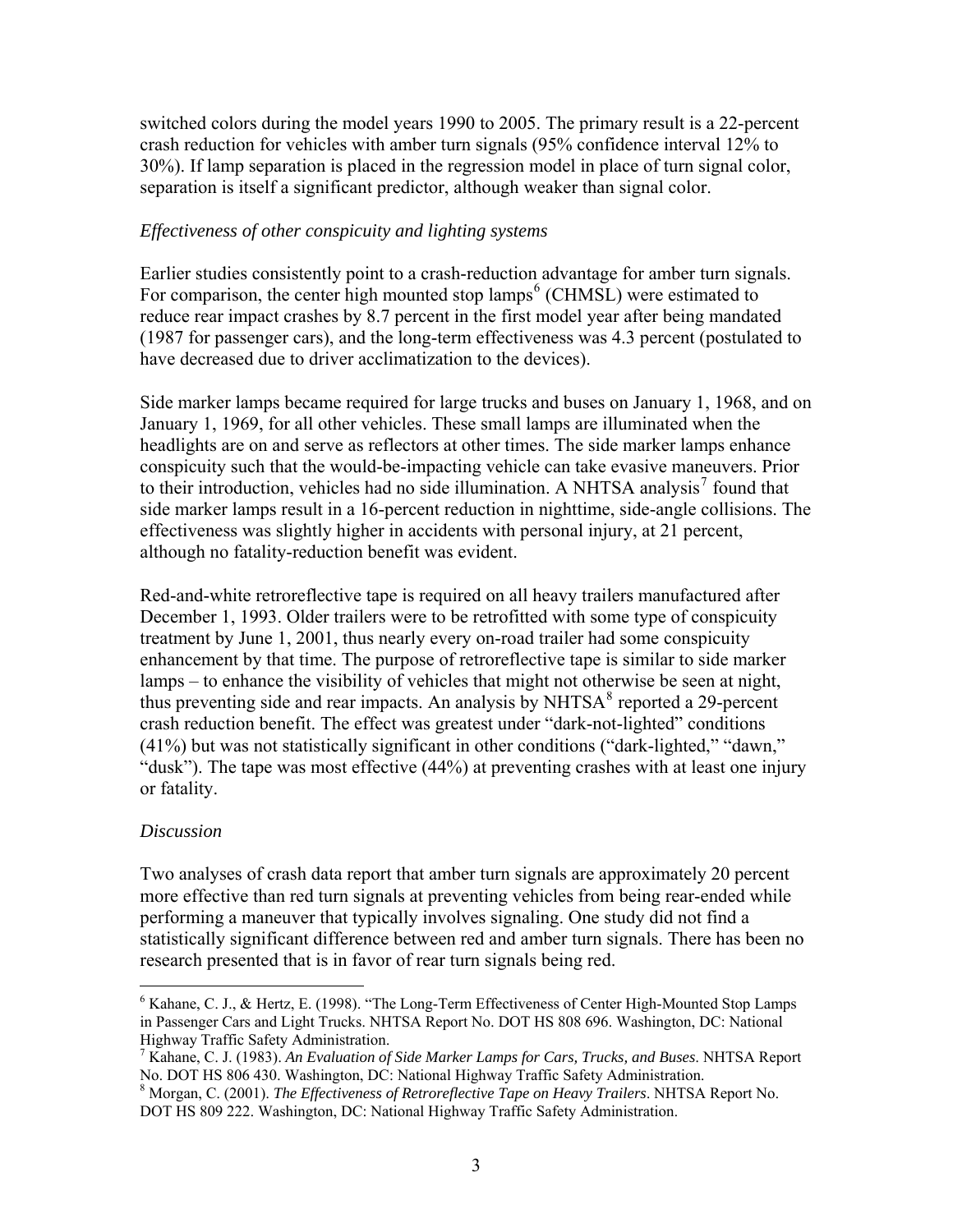Analyses of three other conspicuity devices found crash reductions of 4.3 percent (CHMSL), 21 percent (side marker lamps), and 29 percent (heavy trailer retroreflective tape). These latter three were *additions* to vehicles, whereas amber turn signals are a modification (change in color) to an *existing* technology (rear turn signals). This information sets some expectations for the magnitude of the effectiveness of amber turn signals.

# **Methods**

The preceding section on Previous Research suggests several guiding principles. First, crashes are identified where the safety device is expected to have a benefit. Second, some contrast group of crashes serves as a control group – a measure of overall crash exposure in situations where the safety device should have no influence. Third is the concept of comparing crash involvement rates before and after the introduction of a safety device.

# *Crash Scenario*

It is proposed that rear turn signal color is influential in crashes where a careful driver usually activates the turn signals – turning left, turning right, changing lanes, merging into traffic, exiting from traffic, making a U-turn, entering parking, or leaving parking. To identify crashes where rear turn signals are most conspicuous, the following restrictions are placed on the crash:

- It is a two-vehicle crash, in which both vehicles are passenger vehicles cars or LTVs.
- One vehicle is struck in the rear, and the other is struck in the front that is, the other does the *striking* with its front.
- The maneuver of the striking vehicle is not taken into consideration the struck vehicle defines the crashes of interest.

# *Control Group*

Ideally, crash involvement while signaling could be compared to crash involvement while not signaling, in a set of crashes with similar circumstances. Because signal activation is not collected in any existing database, it is necessary to compare the involvement in crashes where the signals are assumed to be engaged to some other type of crash where signals would not normally be engaged.

On the surface, it seems appropriate to identify a control group as those vehicles rearstruck in situations when the turn signals are not engaged, i.e., being rear-struck in a maneuver other than turning, changing lanes, merging, or parking. Unfortunately, one cannot be certain that the struck vehicles are *not* signaling. For example, a driver may be approaching an intersection with the intention to turn and have his signal activated but not yet be engaged in a maneuver that a police report would classify as "turning.." Because there are so many ways to be rear-struck, there may be variability in crash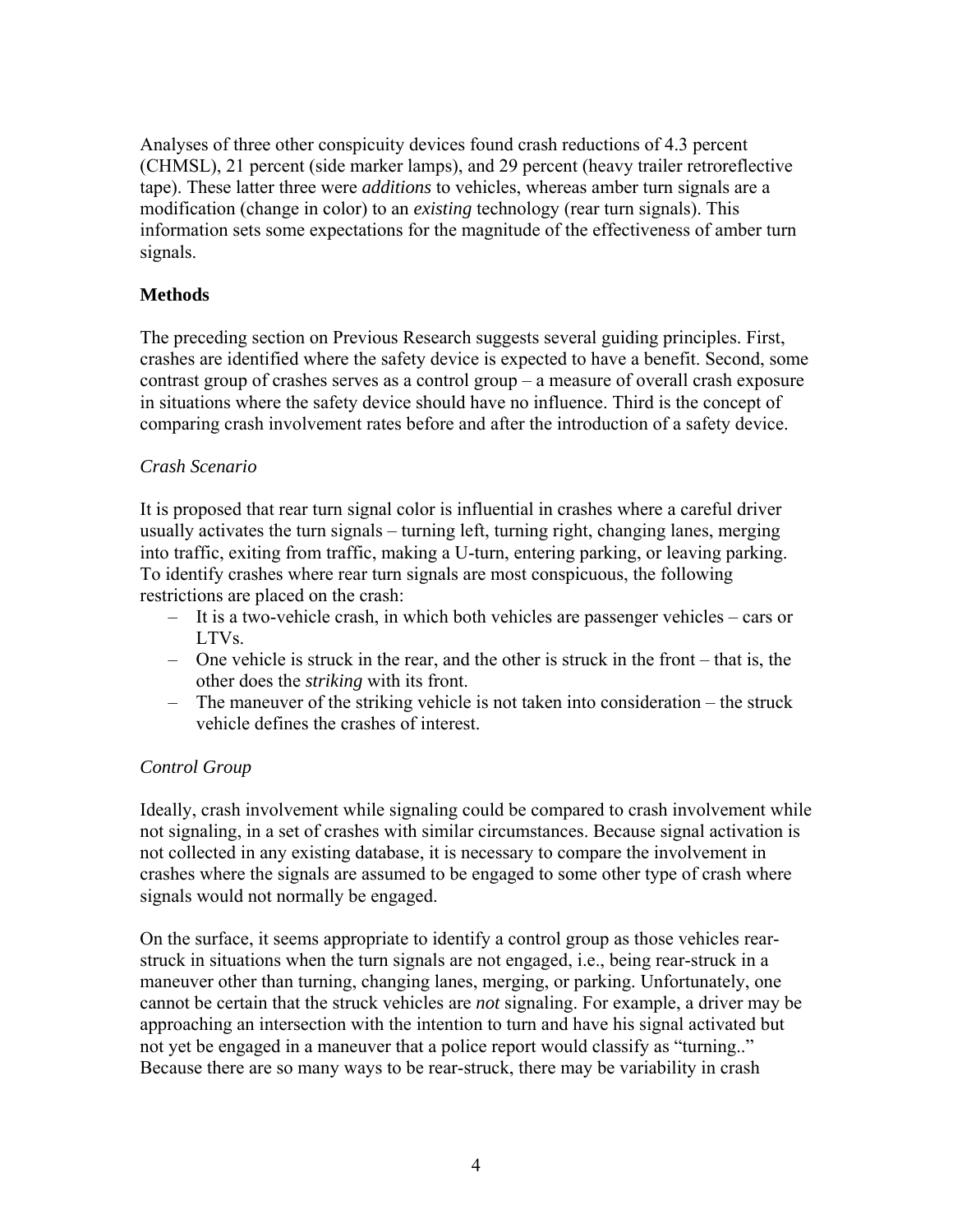classification, according to policies and procedures of police reporting at the State or Local level.

A control group of striking vehicles is defined as the vehicles that strike with their front portions into vehicles engaged in maneuvers where the turn signal is assumed to be activated. The dataset is restricted to crashes with exactly two passenger vehicles, both of which are identifiable in the crash data files. Therefore, the number of struck (leading) and striking (trailing) vehicles is identical.

# <span id="page-11-0"></span>*Turn Signal Color Identification*

Turn signal color is not recorded in crash data files. Rear turn signal color was primarily determined from searching auto parts and used car sales Web sites. Images were catalogued and verified across multiple model years. The oldest make-models were obtained from in-house NHTSA lists and are now too old to be verified photographically.

Vehicles included for study were only those that switched signal color, either from *red to amber* **or** *amber to red*. A few make-models were found that switched multiple times, e.g., *amber to red to amber*. In addition to the two model years comprising the switch, one additional model year was included on each side. Thus, for each make-model, the model years were restricted to two-year blocks of each color. A make-model that switched from amber to red, for example, would include two years of amber, followed by two years of red – four consecutive model years in total. Two-year blocks were chosen as a balance between accumulating a large number of cases and maintaining similarity in vehicle and driver characteristics across model years. An example is shown in the Appendix of the Nissan Altima ([Figure 4](#page-27-1) to [Figure 7](#page-29-1) in the Appendix).

This "switch pair" concept is designed to control for driver and vehicle characteristics. If not restricted to switch pairs, variability across make-model may introduce confounding factors that could muddle the interpretation of statistical analyses. Using switch pairs, certain factors can be checked to ensure they do not unduly influence the results, e.g., vehicle age and driver gender. Other factors, however, must be assumed to be equal *within* make-model. These factors include the following:

- Turn signal use;
- Turn signal reliability (i.e., burned-out bulbs); and
- Modifications to the original equipment manufacturer rear lighting housings.

So long as these factors do not vary systematically according to signal color, the analyses should be valid. That is to say, for example, there is no reason why the driver of a Ford Ranger with amber turn signals would be more or less likely to activate the turn signals than the driver of a Ford Ranger with red turn signals.

[Figure 1](#page-12-1) shows the make-models and model-years that are included in the study. The color coding identifies the rear turn signal color.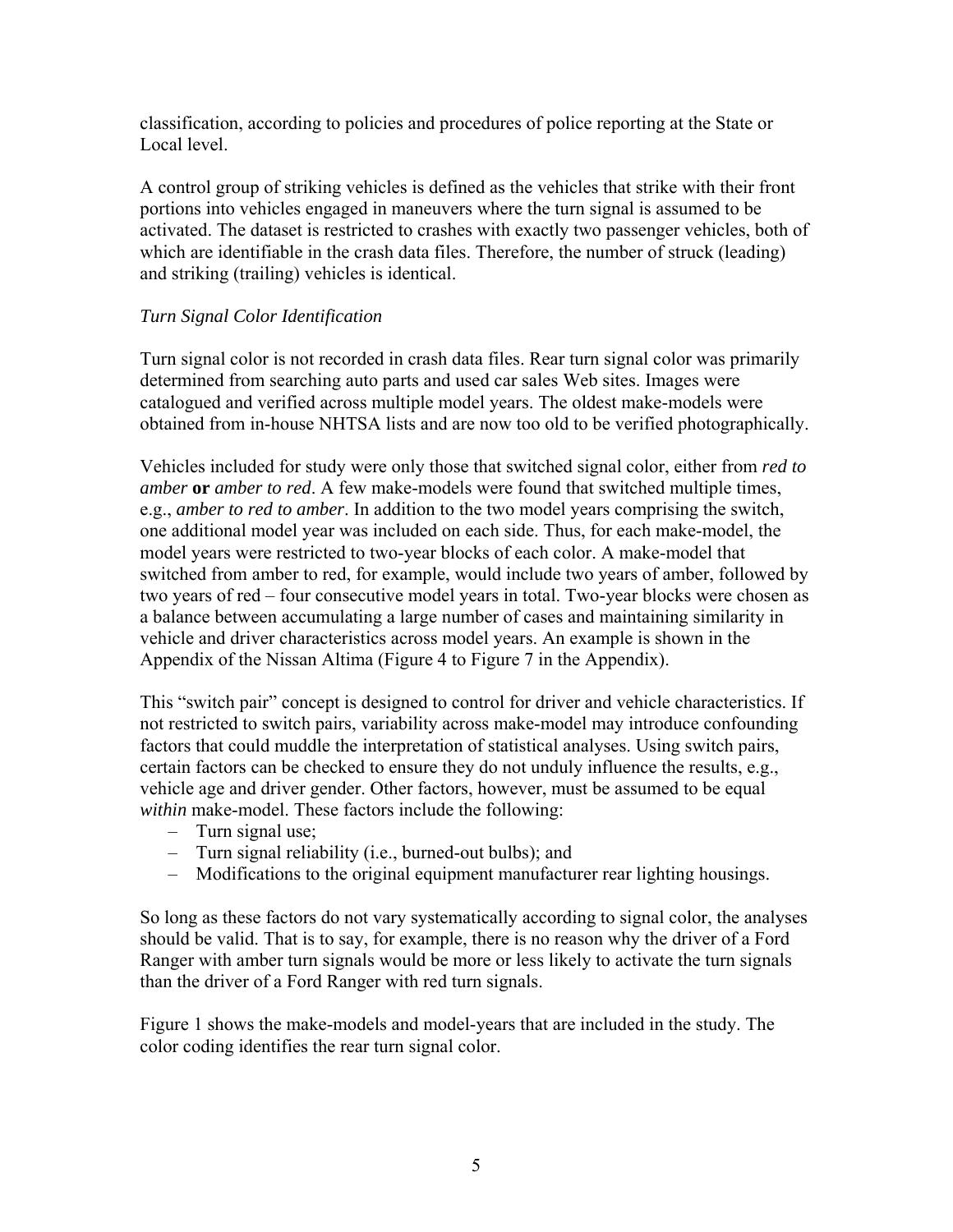<span id="page-12-1"></span>

<span id="page-12-0"></span>Figure 1: Make-Models and Model Years included in study

The eligible model years for some make-models are restricted, for several reasons:

- Make-models are too old VIN identification became accurate after the introduction of the 17-character VIN in MY 1981.
- Make-models are too new State data files are available up to at most calendar year 2005, except Michigan up to 2006.
- Model years overlap the introduction of CHMSL (beginning MY 1986 in cars and MY 1994 in LTV), which is itself a rear-lighting change of substantial effect.
- It was not possible to verify the signal color with images or from other reports.
- Rear turn signal color varies based on options packages for a given MY.

#### *Analytical Approach*

The basic analysis approach is to construct a  $2\times 2$  table, such as seen in [Table 1.](#page-13-1) The rows identify the rear turn signal color, and the columns identify the crash involvements. In this hypothetical example, vehicles with red turn signals were the striking vehicle in 100 crashes, compared to being the struck vehicle in 110 crashes. Similarly, there were 150 instances where vehicles with amber turn signals were the striking vehicle, compared to 135 cases where the rear-struck vehicle had amber turn signals.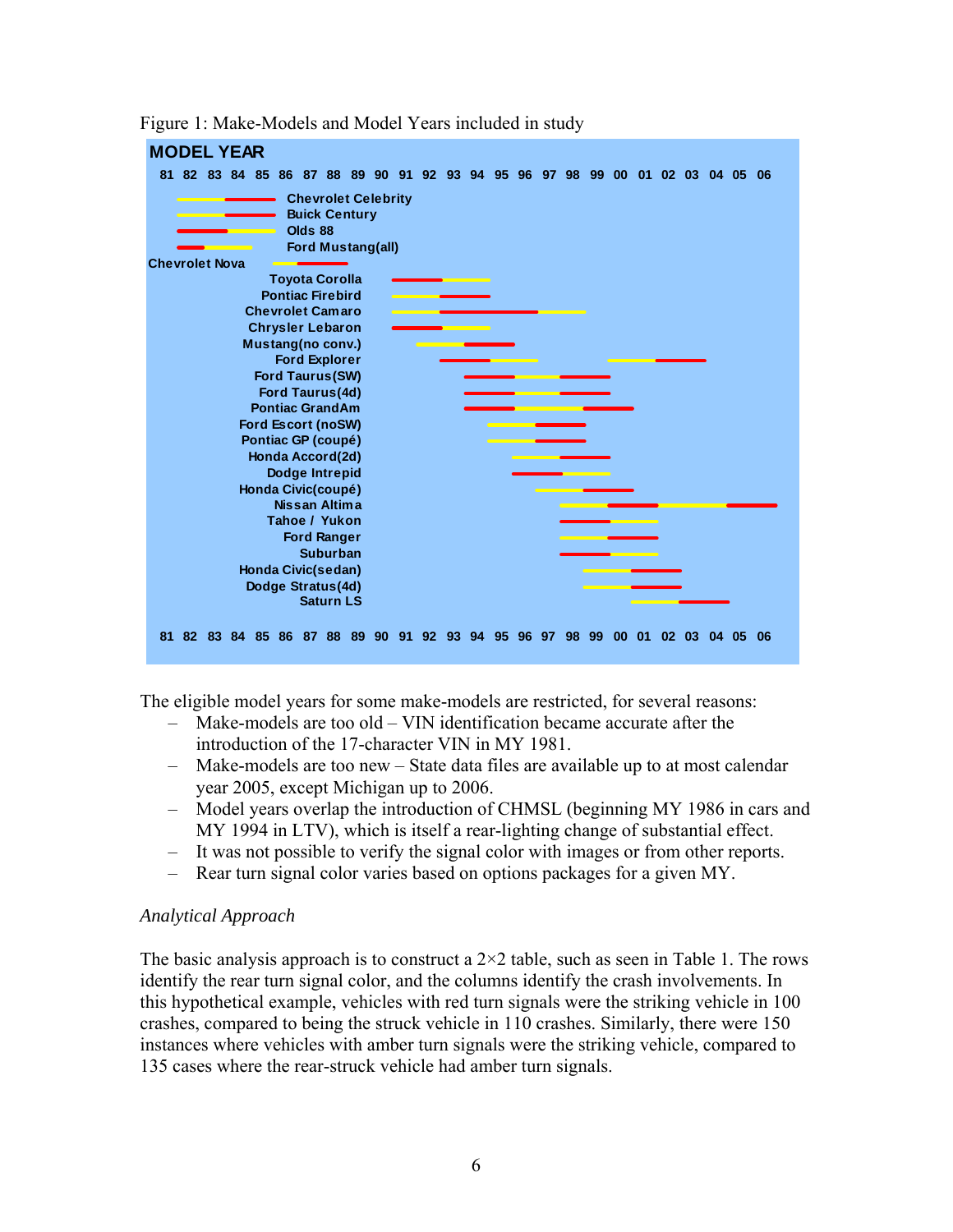|              | $\frac{1}{2}$ and $\frac{1}{2}$ . If $\frac{1}{2}$ pointed $\frac{1}{2}$ and $\frac{1}{2}$ is the integrative purposes |                                      |       |                     |  |
|--------------|------------------------------------------------------------------------------------------------------------------------|--------------------------------------|-------|---------------------|--|
|              | Striking                                                                                                               | Struck                               | Odds  |                     |  |
| Red          | 100                                                                                                                    | 110                                  | 1.100 |                     |  |
| Amber        | 150                                                                                                                    | 135                                  | 0.900 |                     |  |
|              |                                                                                                                        |                                      |       | 0.818 Odds Ratio    |  |
|              | $\chi$ <sup>2</sup> 1.22                                                                                               |                                      |       | 18.2% Effectiveness |  |
| p value 0.14 |                                                                                                                        | (not significant) one-sided CI bound |       |                     |  |

<span id="page-13-1"></span><span id="page-13-0"></span>Table 1: Hypothetical  $2\times 2$  table for illustrative purposes

The odds are calculated as the ratio of the number of struck cases to the number of striking cases. For vehicles with red turn signal in this example, the odds of being struck are 1.10, i.e.,  $110 \div 100$ . The analogous calculation for amber turn signal vehicles yields a value of 0.90. Because the odds of being struck for the amber-equipped vehicles is lower than that for the red-equipped vehicles, it is implied that the amber turn signals were more effective than the red turn signals at preventing rear-impact collisions.

This difference in the odds can be re-expressed as "effectiveness," in this case in favor of the vehicles with amber signals. The odds ratio is calculated by dividing the odds for amber by the odds for red  $(0.90 \div 1.10 = 0.82)$ . The odds ratio is subtracted from one to yield a point estimate of the effectiveness  $(1 - 0.82 = 0.18 = 18\%$ , favoring amber because it is positive).

The effectiveness can also be interpreted as the extent that the amber vehicles were struck less (in this case) than would be expected if the odds ratio for the red vehicles persisted (i.e., odds ratio for red  $\times$  number of amber striking vehicles = 1.10  $\times$  150 = 165; and 135 is 18 percent less than 165). An odds ratio of exactly one would yield an effectiveness of 0 percent – no difference between red and amber turn signals. The formulas are defined such that an odds ratio of less than one represents a reduction in crash involvement for amber relative to red. The relevant equations are depicted below.

|                  | Column 1 | Column 2 |
|------------------|----------|----------|
| Row 1            |          |          |
| Row <sub>2</sub> |          |          |

Odds(Row1) = B ÷ A = 
$$
\frac{B}{A}
$$
  
Odds(Row2) = D ÷ C =  $\frac{D}{C}$ 

Odds Ratio = Odds(Row2) ÷ Odds(Row1) = 
$$
\frac{D}{B/A} = \frac{D \times A}{C \times B}
$$

The statistical significance of the relationships in a  $2\times 2$  table is assessed by the chi-square  $(χ<sup>2</sup>)$ . The null hypothesis of the statistical test is that the relative counts in the 2×2 table are equal across rows (the distinction between rows and columns is arbitrary). When expressed as an odds ratio, the  $\chi^2$  answers the question of whether the odds ratio is different from one. The  $\chi^2$  equals zero when the odds ratio is one and is positive when the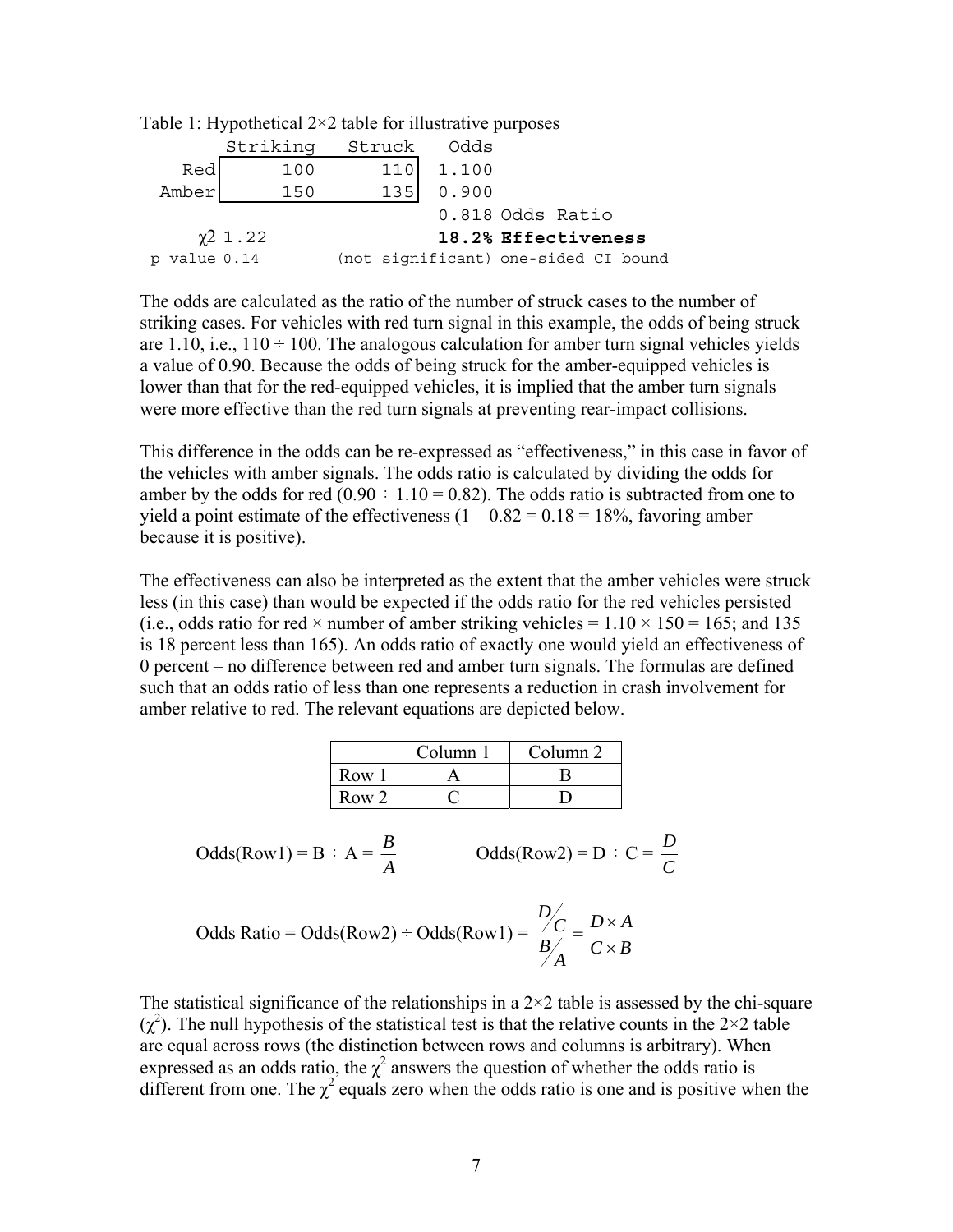odds ratio differs from one. A sufficiently large  $\chi^2$  leads to rejection of the null hypothesis, meaning the odds ratio is significantly different from one. The equation to calculate the  $\chi^2$  for a 2×2 table is shown below.

$$
\chi^2 = \frac{(AD-BC)^2 (A+B+C+D)}{(A+B)(C+D)(A+C)(B+D)}
$$

degrees of freedom,  $df = (rows - 1) \times (columns - 1) = (2 - 1) \times (2 - 1) = 1$ 

The statistical significance of the relationship in the  $2\times 2$  table can be expressed as a confidence interval. Throughout the report, the convention of a 95 percent one-sided confidence interval is adopted. This decision is based on the previous research that indicates amber rear turn signals are superior, i.e., there appears to be no argument explicitly *in favor* of red. For the hypothetical data in [Table 1,](#page-13-1) the one-sided confidence interval on the effectiveness extends to -16.9 percent. When the relationship in a  $2\times 2$ table is statistically significant, the effectiveness is expressed as being "greater than or equal to" a certain positive value, e.g., " $\geq$  2.9%." This sets a lower limit on the effectiveness, meaning that one can be reasonably certain that the true effectiveness is at least equal to that value.

The  $\chi^2$  is dependent on both the effectiveness and the sample size – for a given odds ratio, the  $\chi^2$  increases as the sample size increases. In [Table 1,](#page-13-1) the  $\chi^2$  of 1.22 (*df*=1) is not sufficiently large to conclude that the effect in favor of amber (18.2%) is statistically significant (*p*-value =  $0.14 > 0.05$ )<sup>[9](#page-14-0)</sup>. To achieve significance at the 0.05 level, the sample size would need to be more than three times larger than in [Table 1](#page-13-1) (i.e., over 1,500 vehicles if the relative percentages persist). For a 5 percent effectiveness to be statistically significant, a total sample size of nearly 20,000 would be required in the  $2\times 2$ table.

The magnitude of the effectiveness is constrained by the frequency of turn signal use. The hypothetical example in [Table 1](#page-13-1) can be partitioned into those who use the turn signals and those who do not. [Table 2](#page-15-1) takes a basis of 20 percent non-signaling, applied to the striking vehicles (e.g., for red,  $0.20 \times 100 = 20$ ). The odds of 1.100 for the red vehicles is held constant from [Table 1](#page-13-1) and used to perform the other calculations in [Table](#page-15-1)  [2](#page-15-1). The calculation of effectiveness is exactly zero, reflecting that turn signal color has no effect when the signals are not activated. These 20 percent non-signaling drivers are subtracted from the original data in [Table 1](#page-13-1) and presented in [Table 3](#page-15-2). This shows the effectiveness calculation for those who did use the turn signals to be 22.7 percent, compared to 18.2 percent originally.

<span id="page-14-0"></span><sup>&</sup>lt;sup>9</sup> Because a one-sided significance test is used, the reported *p-value* has been divided by 2 compared to a two-sided test.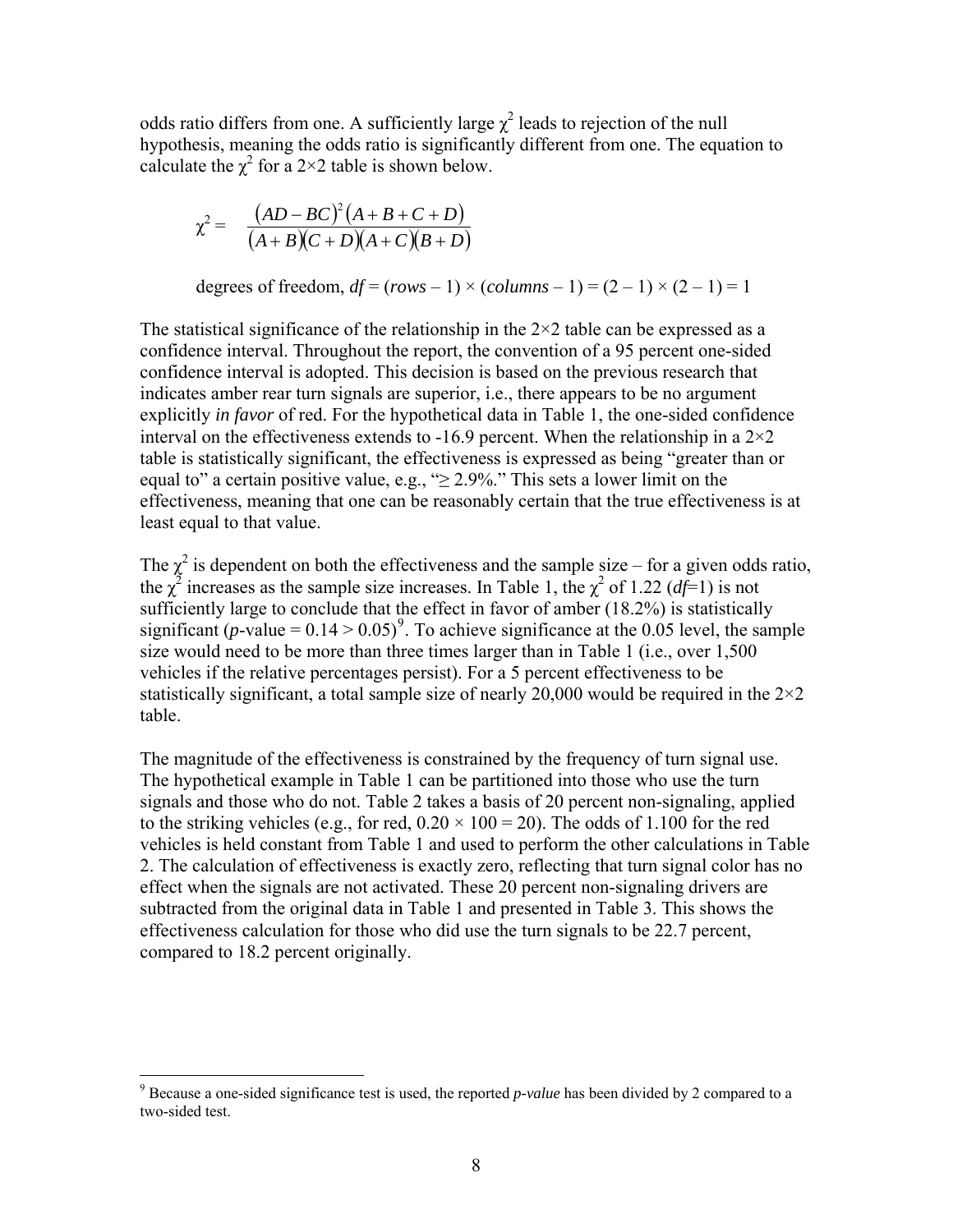<span id="page-15-2"></span>

|                 | Striking                 | Struck | Odds  |                                                                 |
|-----------------|--------------------------|--------|-------|-----------------------------------------------------------------|
| Red             | 20                       | 22     | 1.100 |                                                                 |
| Amber           | 30                       | 33     | 1.100 |                                                                 |
|                 |                          |        |       | 1.000 Odds Ratio                                                |
|                 | $\chi$ <sup>2</sup> 0.00 |        |       | 0.0% Effectiveness                                              |
| value 0.50<br>p |                          |        |       | (not significant) one-sided CI bound                            |
|                 |                          |        |       | Table 3: Hypothetical example for those who do use turn signals |
|                 | Striking                 | Struck | Odds  |                                                                 |
| Red             | 80                       | 88     | 1.100 |                                                                 |
| Amber           | 120                      | 102    | 0.850 |                                                                 |
|                 |                          |        |       | 0.773 Odds Ratio                                                |
|                 | $x^2$ 1.59               |        |       | 22.7% Effectiveness                                             |
| p value 0.10    |                          |        |       | (not significant) one-sided CI bound                            |

<span id="page-15-1"></span><span id="page-15-0"></span>Table 2: Hypothetical example for those who do not use turn signals

#### *Data Sources*

NHTSA's State Data System is the data source for this project. This resource is compiled from police-reported crashes in a State. Thirty-two States have participated since inception of SDS in 1989, but not all years' data have been provided. The type and amount of data collected vary by State according to what is contained on a police report. NHTSA converts the reports to a common format to simplify analyses.

<span id="page-15-3"></span>To be eligible for inclusion in this analysis, the following criteria must be met:

- The vehicle maneuver identifies crashes in which the turn signals are assumed to be active. This information is usually coded as VEH\_MAN or COL\_TYPE – "vehicle maneuver" or "collision type" – depending on the State.
- The vehicle impact location determines whether a vehicle was struck or striking. The struck vehicle was impacted in the rear section – right rear, left rear, or center rear. Similarly, the striking vehicle had an impact in the front section – right front, left front, or center front. These definitions are generally consistent by State. Collisions in which either vehicle was struck in the side are excluded. Both crashinvolved vehicles must be listed in the vehicle file, such that the number of *striking* vehicles equals the number of *struck* vehicles (this does not exactly hold when restricted to the relevant make-models, listed in [Figure 1\)](#page-12-1).
- Make-model must be identifiable from the VIN or else coded directly into the State file. Texas and Indiana meet this latter criterion, although the full assortment of relevant make-models was not identifiable. The turn signal color is not contained in the State Data files and is gathered from other resources (see page [5\)](#page-11-0), then linked to the crash data according to make-model and model year.

A summary of the States eligible for inclusion in the analysis is shown in [Figure 8](#page-30-1) in the Appendix (page [24\)](#page-30-1). Following that are several figures and tables describing the types of crashes and the frequencies.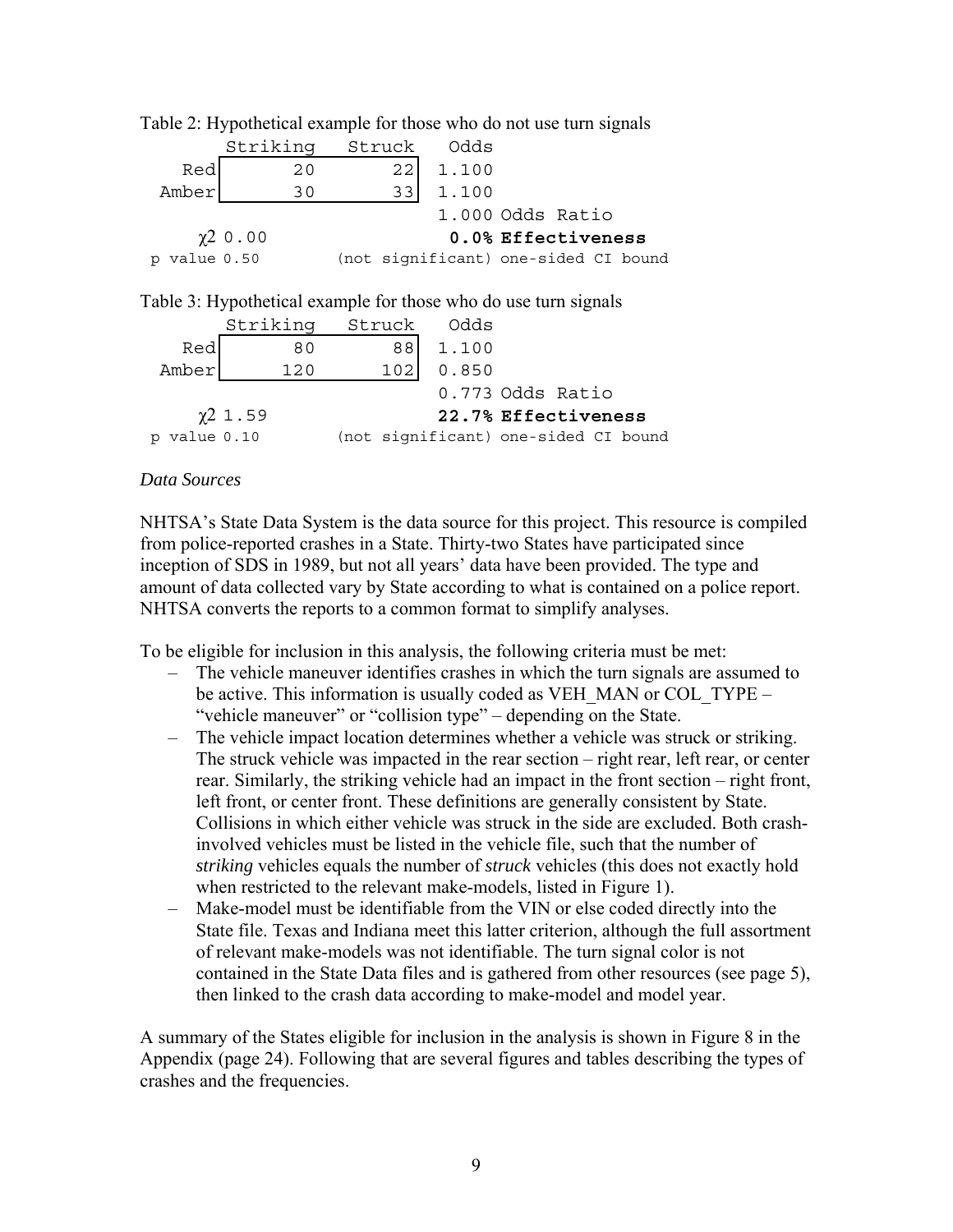## **Results**

#### *Stage One*

[Figure 1](#page-12-1) identifies 26 make-models that switched rear turn signal color. Including several make-models that switched more than once, there are 33 switch pairs – 20 switched from amber to red, and 13 switched from red to amber. The basic  $2\times 2$  table, illustrated in Table [1](#page-13-1), is constructed separately for each switch pair. Each table is classified as "favoring amber" or "favoring red." This test should provide maximal control of vehicle and driver characteristics, assuming these factors have greater variability between make-model than within make-model over several years.

For the 33 switch pairs, 24 of these favored amber  $(24 \text{ of } 33 = 73\%)$ . This result is significantly more than 50 percent, according to a binomial probability test  $(p < 0.01)^{10}$  $(p < 0.01)^{10}$  $(p < 0.01)^{10}$ . This means that it is unlikely to have such a high proportion of make-models favoring amber, compared to an assumption that amber and red are equally effective. Sixteen of the 20 of the amber-to-red switches favored amber, compared to 8 of the 13 red-to-amber switches.

The effectiveness estimates for the 33 switch pairs are shown in [Table 22](#page-41-1) in the Appendix (page [35\)](#page-41-1).

## *Stage Two*

From the 33 individual effectiveness estimates of Stage One, a parametric estimate of the overall effectiveness was calculated.

The arithmetic mean of the 33 effectiveness estimates is 4.9 percent, and the median effectiveness estimate is 8.4 percent. In principle, the median should be a more accurate point estimate because it is less influenced by extreme values, which arise for a few make-models, partly due to the small sample sizes at this level of detail.

The statistical significance of the mean effectiveness was assessed by first converting each *odds ratio* value to the *log(odds ratio)*. This conversion is necessary because the *odds ratio* values are not normally distributed.<sup>[11](#page-16-1)</sup> The mean of the 33 *log(odds ratio*) is significantly less than zero (Student's  $t = -2.15$ ,  $p = 0.04$ ), meaning in favor of amber. The limit of the 95 percent one-sided confidence interval, re-converted to effectiveness, is 1.4 percent.

<span id="page-16-0"></span><sup>10</sup> Binomial probability calculators are readily available on the Web. In Microsoft Excel, the *BINOMDIST* function can be used.

<span id="page-16-1"></span><sup>&</sup>lt;sup>11</sup> Normality was assessed using the Anderson-Darling statistic  $(A^2)$ , which tests for non-normality against a null hypothesis of a normal distribution. The unconverted *odds ratio* is marginally non-normal, with the  $A<sup>2</sup>$  reporting a *p-value* of 0.09. The *log(odds ratio)* values do not differ appreciably from normality, with  $A<sup>2</sup>$ reporting a *p-value* > 0.25. These calculations were performed in *proc univariate* of *SAS*.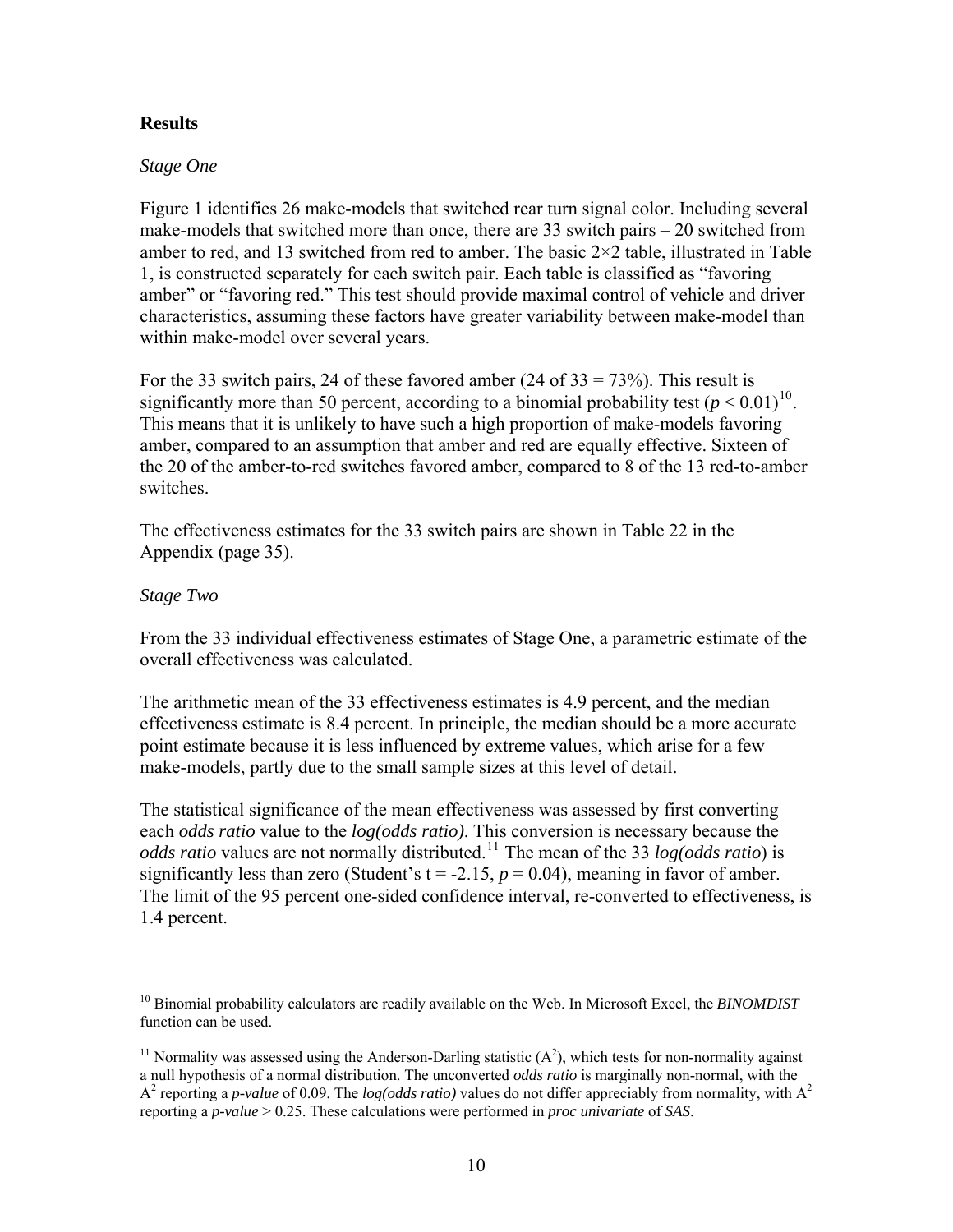#### <span id="page-17-0"></span>*Stage Three*

The first two stages established that amber is more effective than red, first very roughly in terms of the number of switch pairs and second as a point estimate. Stage Three seeks a more refined estimate of the effectiveness.

The first step is an objective re-assessment of the vehicle pool. Only switch pairs that kept the same wheelbase over the relevant model years are retained. For make-models with multiple switches, this means one switch might be retained with another excluded. In the Nissan Altima ([Figure 4](#page-27-1) to [Figure 7\)](#page-29-1), the first switch from amber (MY 1998-99) to red (MY 2000-2001) is retained, as is the third switch, again amber (MY 2002-2004) to red (MY 2005). However, the second switch from red (MY 2000-2001) to amber (2002-  $2004$ ) is excluded because the wheelbase changed.<sup>[12](#page-17-1)</sup> It is visually apparent that this was a major redesign, which included reshaping the body and changing the rear lighting.

After the adjustment, twenty-three switch pairs remain. The  $2\times 2$  table is constructed for all make-models together. Doing so assumes that the effectiveness of amber is constant and that differences in the effectiveness between make-models are merely chance occurrences. When a vehicle is redesigned, a number of characteristics may change that could influence the likelihood of being involved in an accident – e.g., vehicle handling or stability, driver demographics, and usage patterns – but none of the 23 remaining switch pairs were redesigned to the extent of changing the wheelbase.

[Table 4](#page-17-2) shows the results. The odds ratio corresponds to an effectiveness of 5.4 percent in favor of amber, and the result is statistically significant ( $\chi^2$  = 11.59, with 1 *df*, *p* < 0.01). The 95 percent one-sided confidence interval has a lower bound of 2.8 percent, calculated in SAS™ using the *relrisk* option in *proc freq*.

|                    | Striking       | Struck Odds  |                                |
|--------------------|----------------|--------------|--------------------------------|
| Red                | 15,621         | 15,735 1.007 |                                |
|                    | Amber 14,313   | 13,632       | 0.952                          |
|                    |                |              | 0.946 Odds Ratio               |
|                    | $\chi$ 2 11.59 |              | 5.4% Effectiveness             |
| $p$ value $< 0.01$ |                |              | $\geq$ 2.9% one-sided CI bound |
|                    |                |              |                                |

<span id="page-17-2"></span>Table 4:  $2 \times 2$  table excluding major redesigns

#### *Stage Four*

To further control for changes in vehicle design and/or lighting configuration, photographs of the switch pairs were reviewed and additional switch pairs were excluded if there was some visible change in body style or in the rear lighting configuration. The appendix shows an example of an excluded make-model (Chevrolet Camaro on page [32\)](#page-38-1).

<span id="page-17-1"></span> $12$  A slight adjustment of the relevant model years thus eliminates MY 2002 because it no longer falls into a two-year window when the comparison to MY 2000-2001 is removed.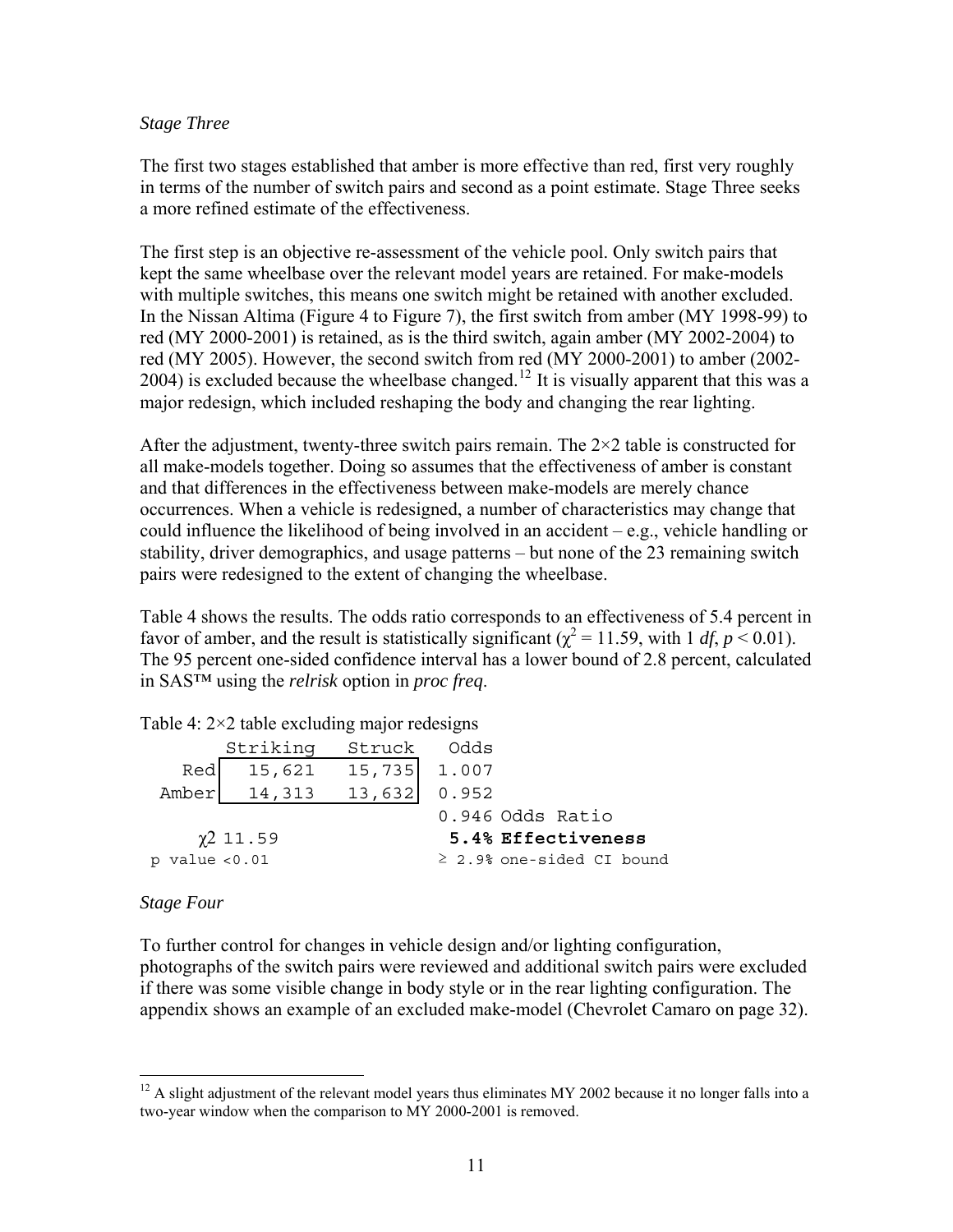<span id="page-18-0"></span>The complete list of excluded and included make-models is in the appendix ([Table 20](#page-37-1) on page [31\)](#page-37-1).

After both sets of exclusions (change in wheelbase and/or changes seen in photographs), 11 switch pairs remain.

[Table 5](#page-18-1) shows the  $2\times 2$  table for these switch pairs. The odds ratio corresponds to an effectiveness of 5.3 percent in favor of amber, and the result is statistically significant  $(\chi^2)$  $= 5.17$ , with 1 *df*,  $p < 0.02$ ). The 95-percent one-sided confidence interval on the effectiveness extends to 1.5 percent. This result is nearly identical to that of *Stage Three*. However, the comparisons here are more valid because only make-models with body style and rear lighting configuration as identical as possible are included. From a statistical perspective, this result is less precise due to the smaller sample size.

|              | $\frac{1}{2}$ and $\frac{1}{2}$ and $\frac{1}{2}$ and $\frac{1}{2}$ and $\frac{1}{2}$ and $\frac{1}{2}$ and $\frac{1}{2}$ are $\frac{1}{2}$ |             |                                |  |  |  |
|--------------|---------------------------------------------------------------------------------------------------------------------------------------------|-------------|--------------------------------|--|--|--|
|              | Striking                                                                                                                                    | Struck Odds |                                |  |  |  |
| Red          | 7,061                                                                                                                                       | 7,219 1.022 |                                |  |  |  |
| Amber        | 6,848                                                                                                                                       | 6,629       | 0.968                          |  |  |  |
|              |                                                                                                                                             |             | 0.947 Odds Ratio               |  |  |  |
|              | $\chi$ <sup>2</sup> 5.17                                                                                                                    |             | 5.3% Effectiveness             |  |  |  |
| p value 0.01 |                                                                                                                                             |             | $\geq$ 1.5% one-sided CI bound |  |  |  |

<span id="page-18-1"></span>Table  $5: 2 \times 2$  table excluding minor and major redesigns

To ensure consistency across make-models, the results of [Table 5](#page-18-1) can be checked with the methods of Stages One and Two of the analysis. By number, 8 of the 11 favor amber  $(8 \text{ of } 11 = 73\%)$ , the same as in Stage One but not quite significantly more than 50 percent, owing to the smaller number of switch pairs (11 here versus 33 originally). The mean (4.9%) of the 11 individual effectiveness estimates is similar to the effectiveness from the  $2\times 2$  table (5.3%), though the mean is not significantly different from zero. The median of the 11 individual effectiveness estimates is 1.4 percent.

# **Supplementary Analyses**

The estimate from Stage Four of the primary analysis shows a 5.3 percent crash reduction for amber turn signals, compared to red, in crashes where the lead (struck) vehicle is turning left, turning right, changing lanes, merging, parking, or making a U-turn. Several further steps were conducted to examine situations where the effectiveness may differ.

These supplementary analyses were carried out continuing with the dataset of Stage Four, because it is most clear that these switch pairs differ only in rear turn signal color. Objectively, however, the dataset of Stage Three could be used if a larger sample size is desired, on the fact that the results of Stage Three and Stage Four are nearly identical.

# *Injury Outcome*

The first supplementary analysis is conducted on crash injury outcome. The State Data files include a variable at the *crash* level that classifies the most severe injury suffered by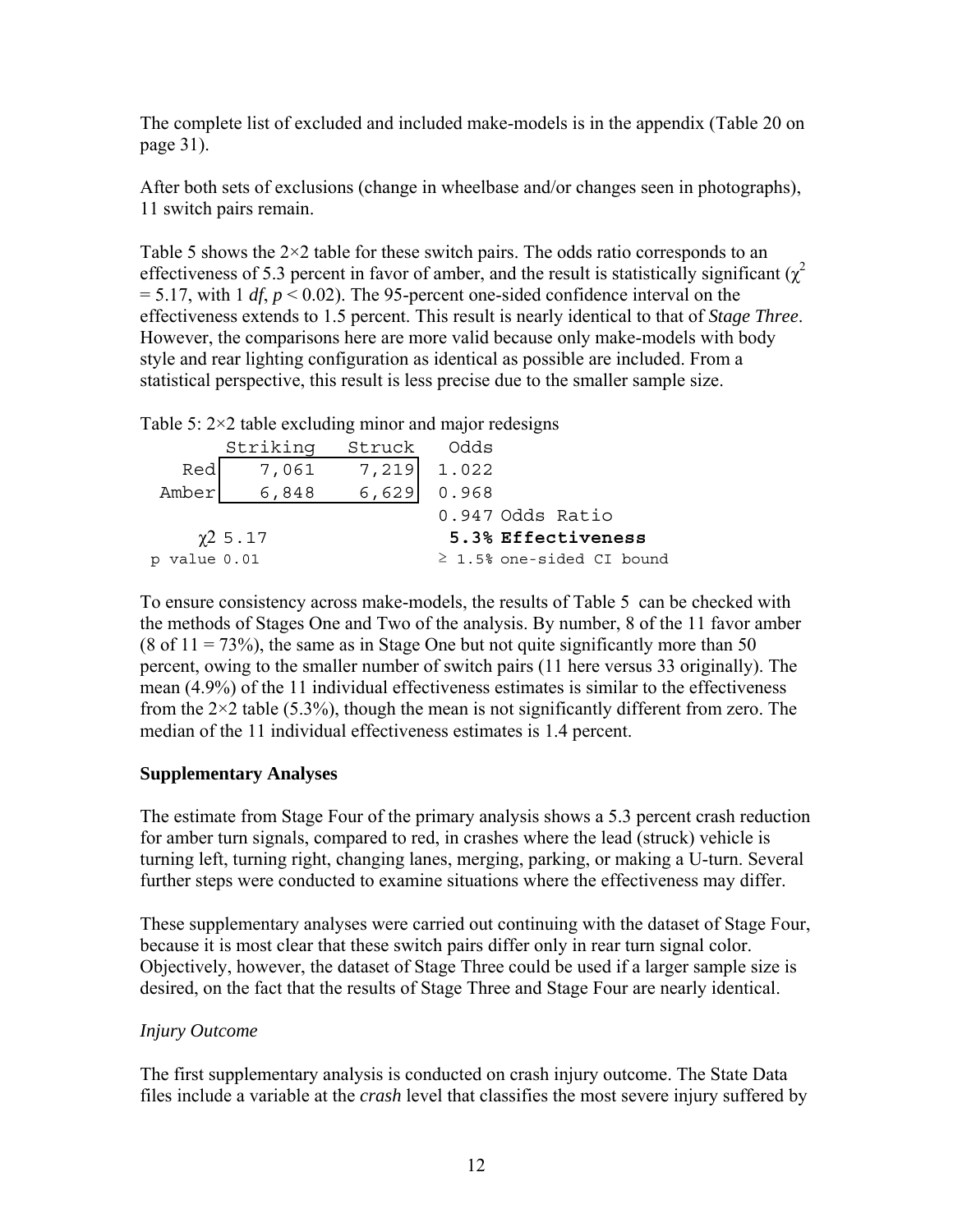<span id="page-19-0"></span>any person involved in the crash. The categories vary slightly by State. In the appendix (page [35\)](#page-41-2), there is an example of one State's injury classification, followed by a summary of injury outcome for all States.

Below are the  $2\times 2$  tables for crashes with injuries [\(Table 6](#page-19-1)) and without injuries (Table [7](#page-19-2)). The effect of amber turn signals is larger in injury crashes (8.3%, with a 95% confidence interval extending to 1.3%), compared to non-injury crashes (2.8%, confidence interval extending beyond zero). On one hand, the estimates might be considered equal because the confidence intervals largely overlap. On the other hand, the effect is significantly different from zero for injury crashes but not for non-injury crashes.

<span id="page-19-1"></span>Table 6:  $2 \times 2$  table for crashes with injuries

|              | Striking      | Struck Odds |                               |
|--------------|---------------|-------------|-------------------------------|
| Red          | 2,049         |             | 2,079 1.015                   |
| Amber        | 1,956         | 1,819       | 0.930                         |
|              |               |             | 0.917 Odds Ratio              |
|              | $\chi$ 2 3.74 |             | 8.3% Effectiveness            |
| p value 0.03 |               |             | $\geq 1.3$ cne-sided CI bound |

<span id="page-19-2"></span>Table  $7: 2 \times 2$  table for crashes without injuries

|              | Striking                 | Struck Odds                          |             |                    |  |
|--------------|--------------------------|--------------------------------------|-------------|--------------------|--|
| Red          | 4,707                    |                                      | 4,831 1.026 |                    |  |
| Amber        | 4,563                    | 4,551                                | 0.997       |                    |  |
|              |                          |                                      |             | 0.972 Odds Ratio   |  |
|              | $\chi$ <sup>2</sup> 0.96 |                                      |             | 2.8% Effectiveness |  |
| p value 0.16 |                          | (not significant) one-sided CI bound |             |                    |  |

#### *Vehicle Maneuver*

The tables on the following page investigate the effectiveness of amber turn signals according to the maneuver of the struck vehicle. The effectiveness estimates are 6.4 percent for changing lanes or merging [\(Table 8](#page-20-1)), 4.0 percent for all secondary maneuvers ([Table 9](#page-20-3)), 4.2 percent for right turns [\(Table 10\)](#page-20-4), and 5.6 percent for left turns [\(Table 11](#page-20-2)). Only the effectiveness for left turns is large enough in magnitude and sample size to be significantly different from zero ( $\chi^2$  = 3.05, *df* = 1, *p* < 0.05, with a 95 percent confidence interval extending to 0.3%). None of the four can be said to be significantly different from the others, implying that amber turn signals are equally effective in all types of rear impacts with assumed signal engagement.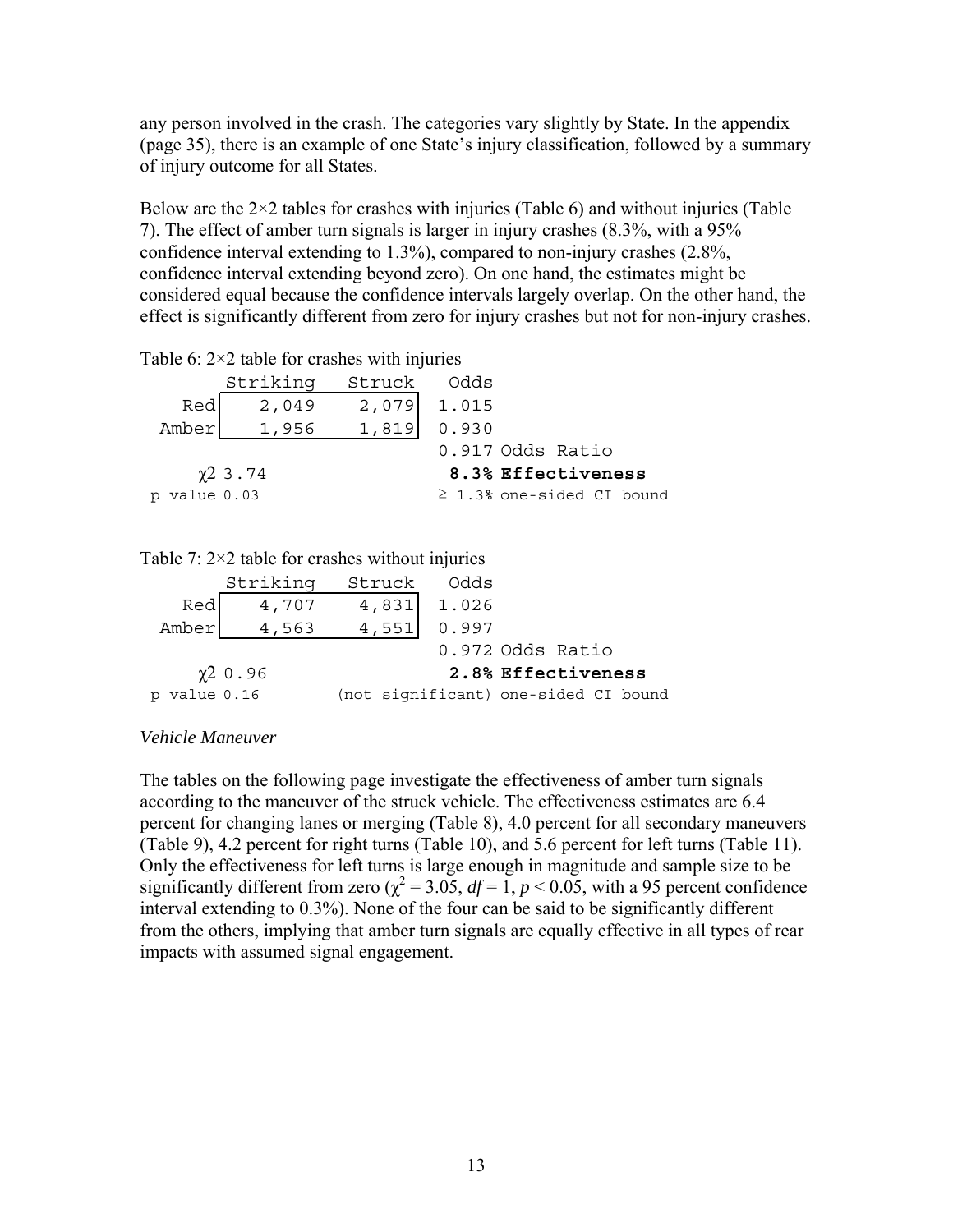|              | Striking                 | Struck | Odds                                 |                    |  |
|--------------|--------------------------|--------|--------------------------------------|--------------------|--|
| Red          | 843                      | 7981   | 0.947                                |                    |  |
| Amber        | 966                      | 8561   | 0.886                                |                    |  |
|              |                          |        |                                      | 0.936 Odds Ratio   |  |
|              | $\chi$ <sup>2</sup> 0.94 |        |                                      | 6.4% Effectiveness |  |
| p value 0.17 |                          |        | (not significant) one-sided CI bound |                    |  |

<span id="page-20-1"></span><span id="page-20-0"></span>Table 8: 2×2 table for crashes where the struck vehicle was changing lanes or merging

<span id="page-20-3"></span>Table 9: 2×2 table for crashes where the struck vehicle was changing lanes, merging, parking, or making a U-turn

|              | Striking                 |                                      | Struck Odds |                    |  |
|--------------|--------------------------|--------------------------------------|-------------|--------------------|--|
| Red          | 1,095                    | 1,017                                | 0.929       |                    |  |
| Amber        | 1,259                    | 1,123                                | 0.892       |                    |  |
|              |                          |                                      |             | 0.960 Odds Ratio   |  |
|              | $\chi$ <sup>2</sup> 0.46 |                                      |             | 4.0% Effectiveness |  |
| p value 0.25 |                          | (not significant) one-sided CI bound |             |                    |  |

<span id="page-20-4"></span>Table 10:  $2 \times 2$  table for crashes where the struck vehicle was turning right

| Striking<br>Struck<br>Odds                           |  |
|------------------------------------------------------|--|
| Red<br>2,314<br>1.054<br>2,196                       |  |
| 2,072<br>Amber<br>1.009<br>2,053                     |  |
| 0.958 Odds Ratio                                     |  |
| $\chi$ 2 1.00<br>4.2% Effectiveness                  |  |
| (not significant) one-sided CI bound<br>p value 0.16 |  |

<span id="page-20-2"></span>Table 11: 2×2 table for crashes where the struck vehicle was turning left

|                | Striking                 | Struck Odds                                      |                                |
|----------------|--------------------------|--------------------------------------------------|--------------------------------|
| Red            | 3,747                    |                                                  | 1.030                          |
| Amber          | 3,511                    | $\begin{bmatrix} 3, 859 \\ 3, 412 \end{bmatrix}$ | 0.972                          |
|                |                          |                                                  | 0.944 Odds Ratio               |
|                | $\chi$ <sup>2</sup> 3.05 |                                                  | 5.6% Effectiveness             |
| $p$ value 0.04 |                          |                                                  | $\geq$ 0.3% one-sided CI bound |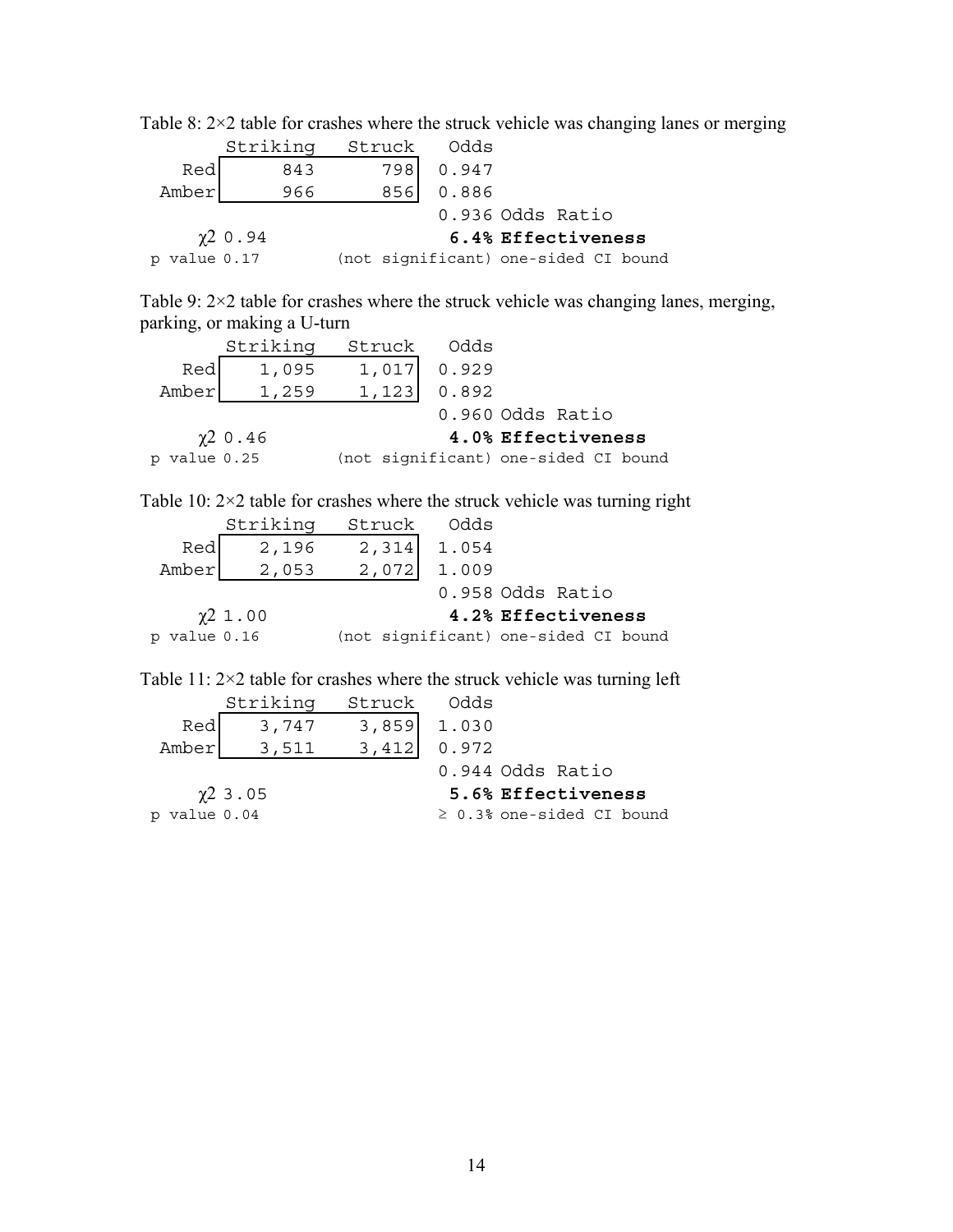#### <span id="page-21-0"></span>*Gender*

[Table 12](#page-21-1) (males) and [Table 13](#page-21-2) (females) continue the analysis based on the gender of the driver. The effectiveness estimates are nearly identical: 5.5 percent for males and 6.0 percent for females. In fact, these tables highlight the utility of comparisons based on the odds ratio with striking vehicles as the exposure metric. In general, males are more often the driver of the striking vehicle than females, and less often the driver of the struck vehicle. However, the differences in odds wash out, making effectiveness equal.

<span id="page-21-1"></span>Table 12:  $2 \times 2$  table for crashes where the driver was male

|              | Striking                                                             | Struck | Odds  |                                      |  |  |  |  |
|--------------|----------------------------------------------------------------------|--------|-------|--------------------------------------|--|--|--|--|
| Red          | 3,622                                                                | 3,214  | 0.887 |                                      |  |  |  |  |
| Amber        | 3,507                                                                | 2,941  | 0.839 |                                      |  |  |  |  |
|              |                                                                      |        |       | 0.945 Odds Ratio                     |  |  |  |  |
|              | $\chi$ 2.63                                                          |        |       | 5.5% Effectiveness                   |  |  |  |  |
| p value 0.05 |                                                                      |        |       | (not significant) one-sided CI bound |  |  |  |  |
|              |                                                                      |        |       |                                      |  |  |  |  |
|              | Table 13: $2 \times 2$ table for crashes where the driver was female |        |       |                                      |  |  |  |  |
|              | القادرة المستحدث والمستحدث والمستحدث                                 |        |       |                                      |  |  |  |  |

<span id="page-21-2"></span>

|              | Striking                 | Struck Odds |                                |
|--------------|--------------------------|-------------|--------------------------------|
| Red          | 3,226                    | 3,863       | 1.197                          |
| Amber        | 3,151                    | 3,548       | 1.126                          |
|              |                          |             | 0.940 Odds Ratio               |
|              | $\chi$ <sup>2</sup> 3.24 |             | 6.0% Effectiveness             |
| p value 0.04 |                          |             | $\geq$ 0.5% one-sided CI bound |

# *Vehicle Age*

The age of the vehicle at the time of the crash was analyzed in NHTSA reports of other lighting regulations. It was found that the likelihood of being rear-struck decreases with increasing vehicle age. In the current analysis, vehicle age could be influential if the relative proportion of red to amber vehicles differs with vehicle age. For example, if there are relatively more "old" amber vehicles, the observed effects in favor of amber might in part be a result of being older rather than being amber.

It may occur that effectiveness is a function of vehicle age in itself, due to something like dulling or dirtying of the lenses that affected one color more than the other. Age also approximates the role of vehicle miles traveled – if there was some reason why the rate of being rear-struck compared to being rear-impacted varied with miles traveled.

The nature of this evaluation differs from other NHTSA reports on automotive lighting. With CHMSL, for example, it was true that (nearly) every older vehicle lacked the equipment and that every newer vehicle was equipped, thus the change was unidirectional. This is not true for turn signal color, where there are both amber-to-red and red-to-amber switches. Further, most of the switches overlap the years for which data is available. Therefore, it is possible (in most cases) for each make-model to have crash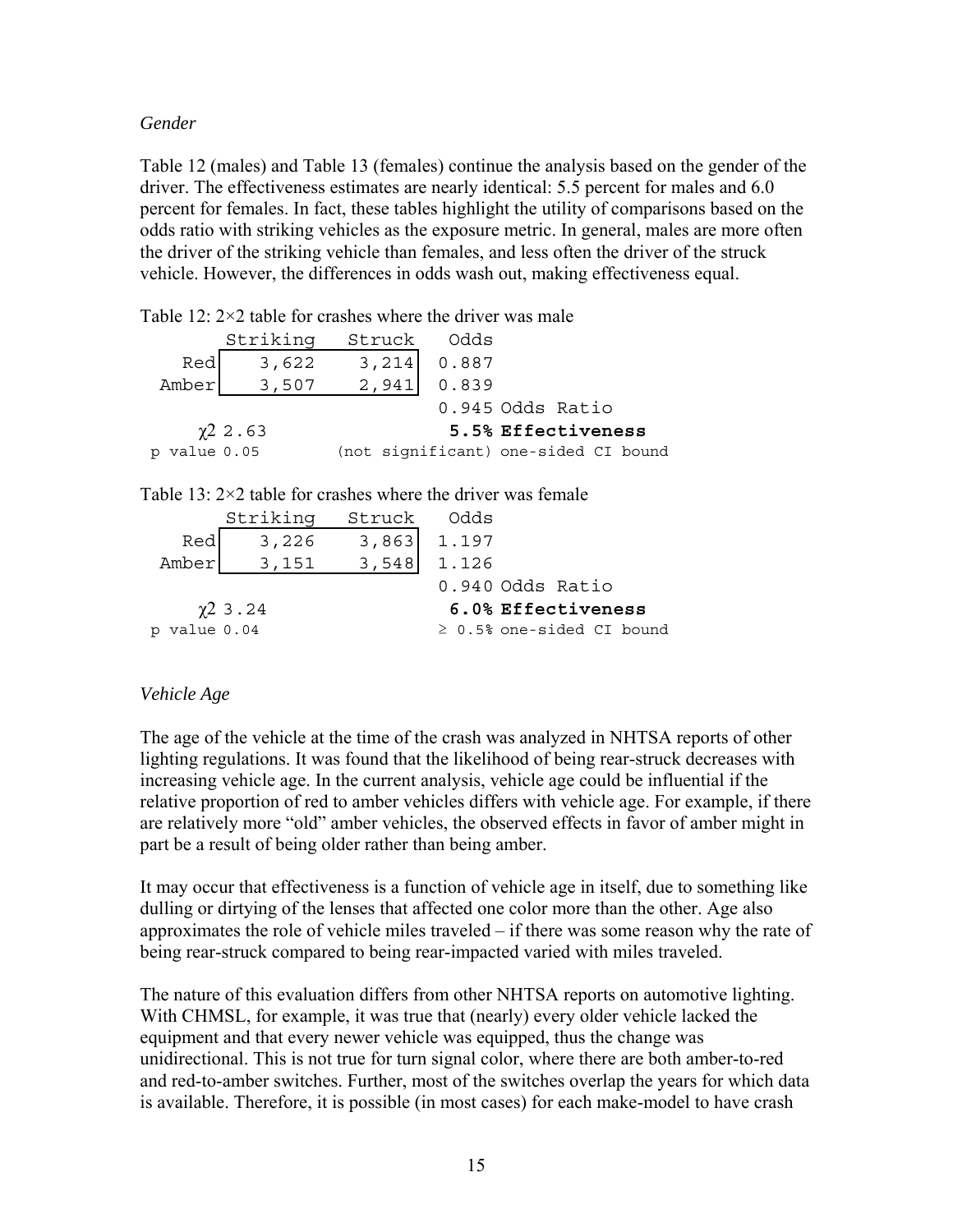involvements for both red and amber at the same age (e.g., a Ford Taurus with amber signals can have a crash at age 5, and a Ford Taurus with red signals can have a crash at age 5).

Age at the time of crash is calculated as *Calendar Year <minus> Model Year <plus> One*. For example, a 1996 MY Ford Taurus in a crash in 2000 would be assigned an age of 5 (2000 – 1996 + 1 = 4 + 1 = 5)<sup>[13](#page-22-0)</sup>.

For each make-model, age is restricted as a result of State data being available from 1989 to 2005 (2006 in Michigan), with some gaps as noted in [Figure 8.](#page-30-1) The earliest makemodels, with MY prior to 1989, can never be involved in crashes as "young" vehicles. The Chevrolet Celebrity, for example, must be at least 5 years old – its latest MY is 1985, with the earliest crash possible in 1989 (1989 – 1985 + 1 = 5). Thus age 5 and 6 for the Celebrity are attainable only for the red version, because the amber version will need to be at least 7 years old, based on the amber version in MY 1983.

The more recent make-models are restricted at the upper end, where the earliest MY will be able to "achieve" crashes at an older age, up to the limit of accidents in calendar year 2005. Therefore, the "oldest" block for each make-model will be monochromatic. The MY 1996 Ford Taurus (red) can achieve a maximum age of 10 years  $(2005 - 1996 + 1 =$ 10), compared to only 8 years for the first year of the amber version (MY 1998).

The number of struck vehicles is shown in [Table 14,](#page-23-1) covering all ages from 0 to 24. For perspective, the ages 1 to 10 comprise 85 percent of the total cases. The column *Red Excess* is constructed to represent the percent more red (e.g., at age 3, 741 red  $\div$  735 amber =  $1.01 \leq \text{minus} > \text{one} = 0.01 = +1\%$ ). There is an excess of red vehicles at most ages, and the percent excess is in single digits up to 27 percent at the early ages that constitute the bulk of the data. From age 10 onwards, this particular mix of make-models is relatively more populated by vehicles with red signals. Age 1 to 10 comprise 84 percent of the data, and the excess of red on this range is only +3 percent.

Compared to the overall excess (bottom row) of  $+9$  percent red, the younger ages are more equally-populated by amber – there are relatively more old red vehicles. Thus, if older vehicles are *less likely* to be rear-struck, the odds of the red vehicles in this study being rear-struck should be slightly lower than if the ratio of amber to red vehicles were constant across vehicle age. In turn, the effectiveness of amber would be slightly lower. In a sense, this means the study should *not* be biased in favor of amber, as a function of vehicle age. On the other hand, the true effectiveness of amber may be slightly higher than the reported +5.3 percent.

<span id="page-22-0"></span><sup>&</sup>lt;sup>13</sup> The "plus one" accounts for vehicles sold in the calendar year before the model year. Thus a "brand new" vehicle, involved in a crash during the calendar year preceding its model year, will have an age of zero.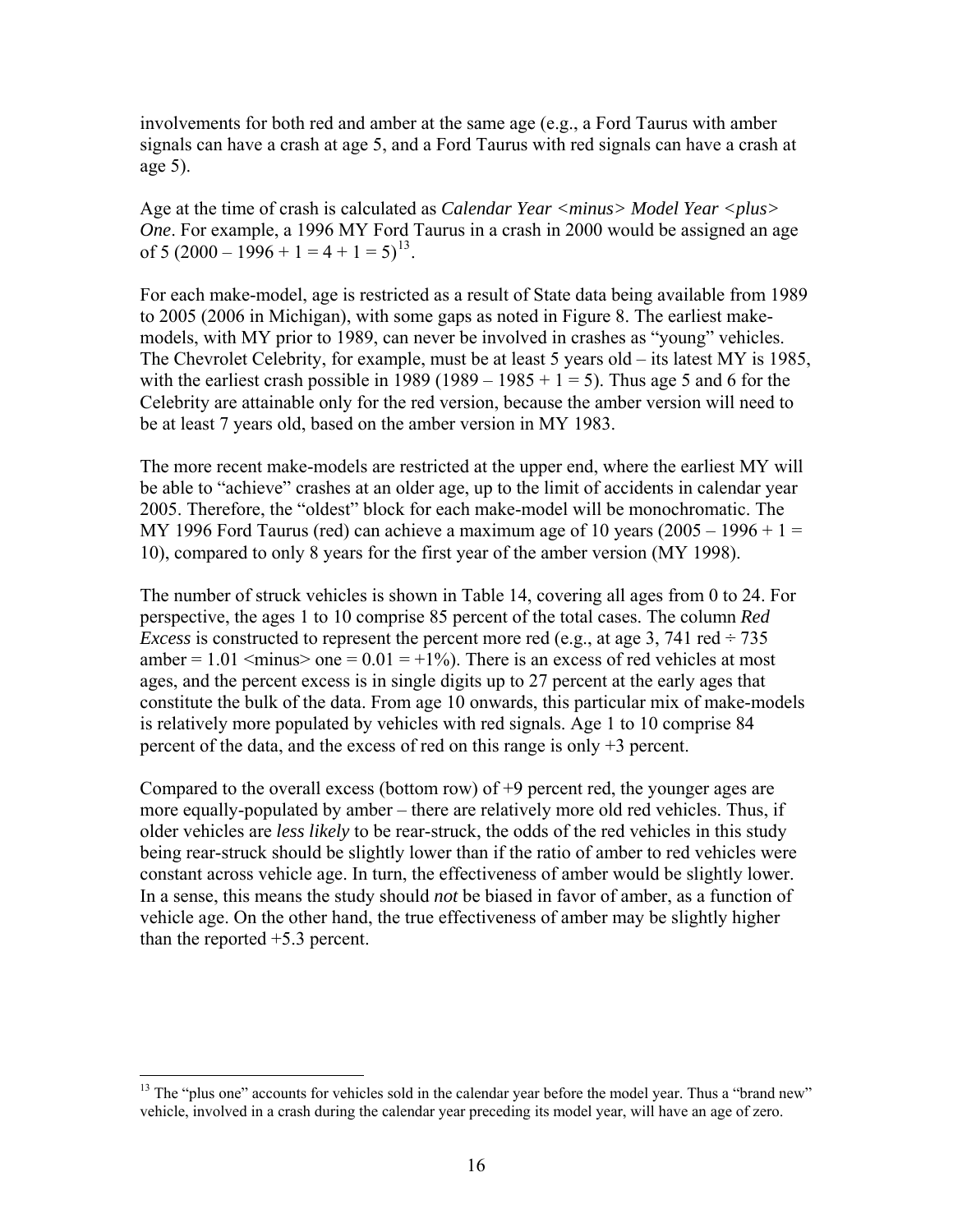<span id="page-23-1"></span>

|                |       |       | Red           |
|----------------|-------|-------|---------------|
| Age            | Amber | Red   | <b>Excess</b> |
| 0              | 24    | 58    | $+142$ %      |
| 1              | 532   | 505   | $-5$ $%$      |
| $\overline{c}$ | 733   | 686   | $-6%$         |
| 3              | 735   | 741   | $+1$ %        |
| 4              | 682   | 666   | $-2$ $8$      |
| 5              | 690   | 875   | $+27$ $*$     |
| 6              | 691   | 797   | $+15$ %       |
| 7              | 664   | 671   | $+1$ %        |
| 8              | 506   | 431   | $-15$ %       |
| 9              | 314   | 286   | $-9$ $8$      |
| 10             | 180   | 238   | $+32$         |
| 11             | 105   | 193   | $+84%$        |
| 12             | 81    | 203   | $+151$ %      |
| 13             | 140   | 172   | $+23$         |
| 14             | 129   | 176   | $+36$ %       |
| 15             | 119   | 144   | $+21$ $*$     |
| 16             | 84    | 103   | $+23$ $*$     |
| 17             | 74    | 86    | $+16$ %       |
| 18             | 52    | 70    | $+35%$        |
| 19             | 44    | 47    | $+7$ $*$      |
| 20             | 26    | 35    | $+35%$        |
| 21             | 18    | 26    | +44%          |
| 22             | 5     | 5     | 0%            |
| 23             | 1     | 4     | $+300$ %      |
| 24             | 0     | 1     |               |
| Total          | 6,629 | 7,219 | +9%           |

<span id="page-23-0"></span>Table 14: Number of struck vehicles by age at time of crash

[Figure 2](#page-24-1) shows the odds ratio for vehicles age 1 to 10. The dashed line displays the combined odds ratio on this range, which is nearly identical to the overall odds ratio. In this region, the confidence intervals extend less than 0.25. There is no clear pattern to the data, thus any model-fitting would be overkill at this stage.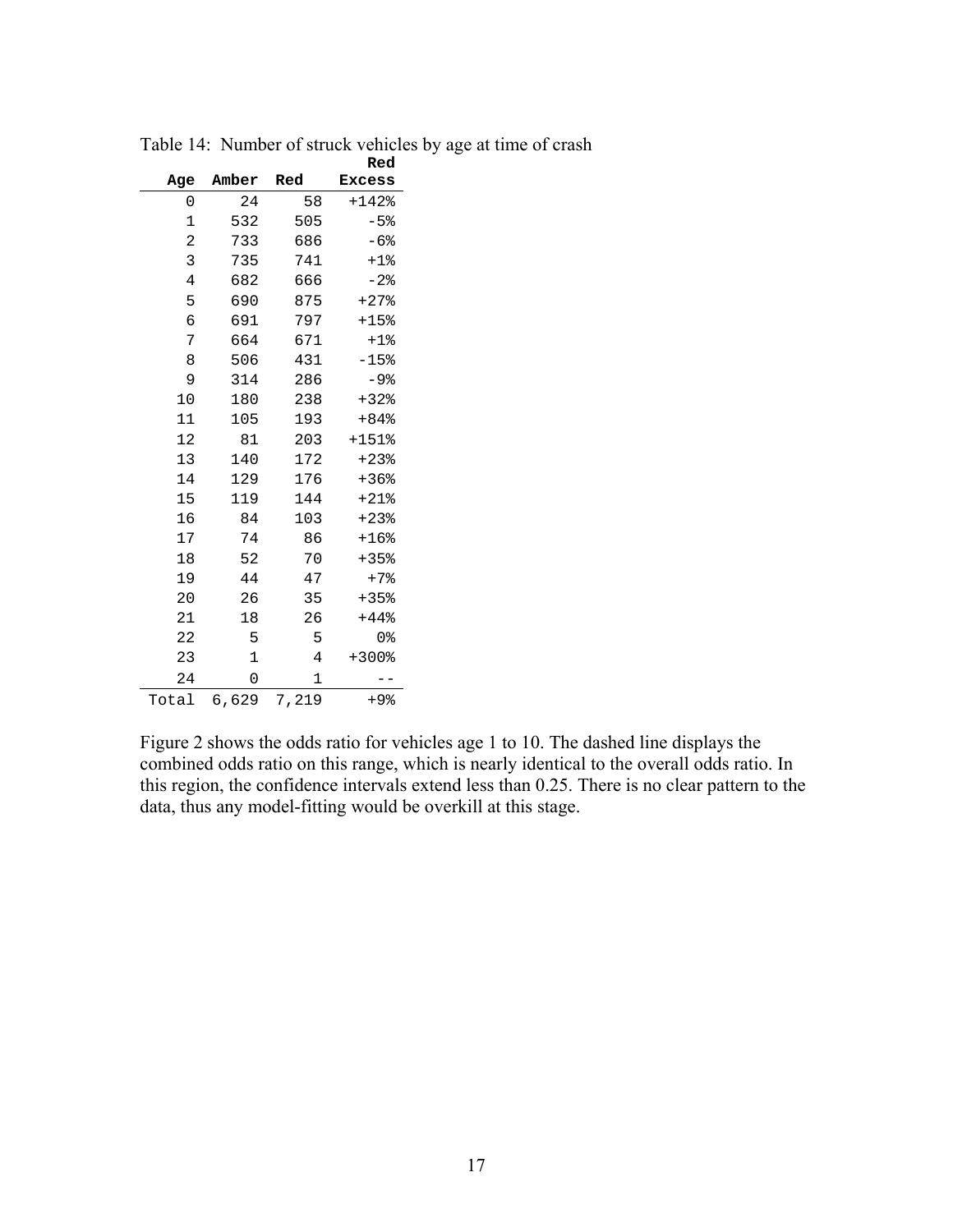<span id="page-24-1"></span><span id="page-24-0"></span>Figure 2: Odds ratio by vehicle age, with 95 percent one-sided confidence intervals (reference marked for overall odds ratio)



Comparisons can be made at the level of make-models – creating the  $2\times 2$  table for each age of each make-model, e.g., comparing 5-year-old Ford Rangers with red turn signals to 5-year old Ford Rangers with amber turn signals. Due to restrictions in the possible ages, there are one hundred twenty-one  $2 \times 2$  tables with all non-zero elements. Many tables have small cell counts, and only the most common make-models accumulate cell counts above 100. From the 121 make-model-ages, 110 comparisons can be made from age *n* to  $n+1$  (note: 121  $\leq$ minus $> 11 = 110$ ). For example, 1-year-old Ford Tauruses have an effectiveness of 1 percent, compared to 10 percent for 2-year-old Ford Tauruses. Thus, one year of vehicle age corresponds to an increase in effectiveness. Across all 110 comparisons, there were 55 increases in effectiveness and 55 decreases in effectiveness – *exactly half*. The split is near 50/50 if restrictions are introduced to ignore comparisons with small sample sizes – it does not matter what exact criterion is used for exclusion.

#### *Observed effectiveness, State by State*

The effectiveness of amber turn signals is calculated within each of the 14 States. [Figure](#page-25-1)  [3](#page-25-1) shows the odds ratios for each State, with the 95 percent one-sided confidence intervals marked. Ten of the 14 have odds ratios below 1 – favoring amber. The median effect is a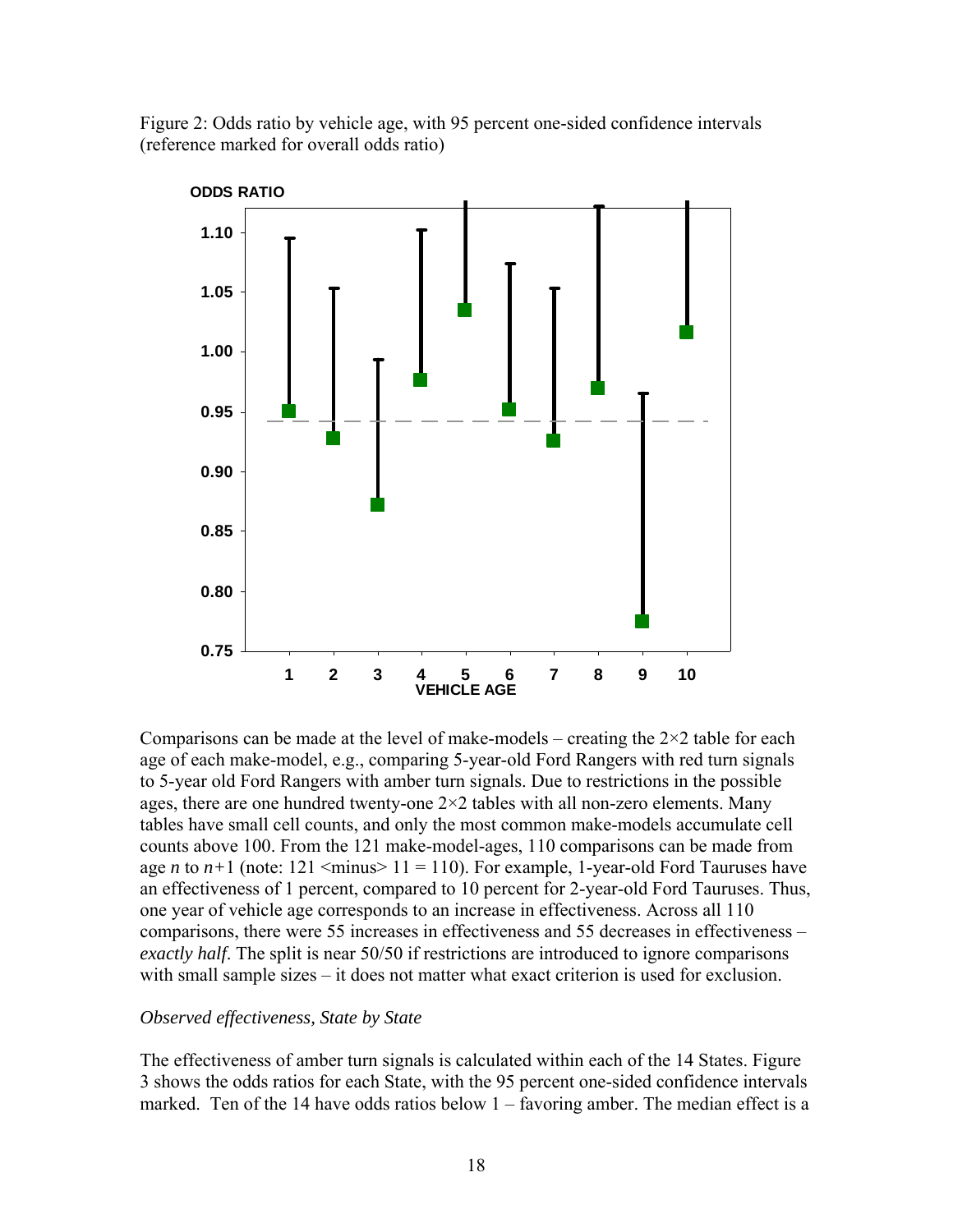<span id="page-25-0"></span>5.2 percent percent reduction for amber, close to the basic result with pooled data (5.3%, [Table 5](#page-18-1)). The small sample sizes give rise to wide confidence intervals, resulting in only one State (Texas) where amber is significantly more effective than red. This Texas result is curious because amber is *so much more* effective than in the other States. Despite the use of its own make-model coding (in lieu of VIN's), 10 of the 11 switch pairs are present. This result may be a chance occurrence or else due the intersection of several small factors favoring amber that are in themselves minor (e.g., injury outcome, [Table 6\)](#page-19-1). There is no obvious reason why one state would be so different.

<span id="page-25-1"></span>Figure 3: Odds ratio by State, with 95 percent one-sided confidence intervals (reference marked for 1.00)



*Alternate Control Group: Rear impacts where the struck vehicle was not turning, changing lanes, merging, parking, or making a U-turn* 

[Table 15](#page-26-1) presents the results when the control group consists of rear impacts where the struck vehicle was not turning, changing lanes, merging, parking, or making a U-turn. For example, the struck vehicle might have been going straight ahead, slowing or stopped, and generally less likely to be engaging turn signals. The crashes of interest remain those where signal engagement is assumed – rear-struck while turning, changing lanes, merging, or parking (*cf*. [Table 5\)](#page-18-1).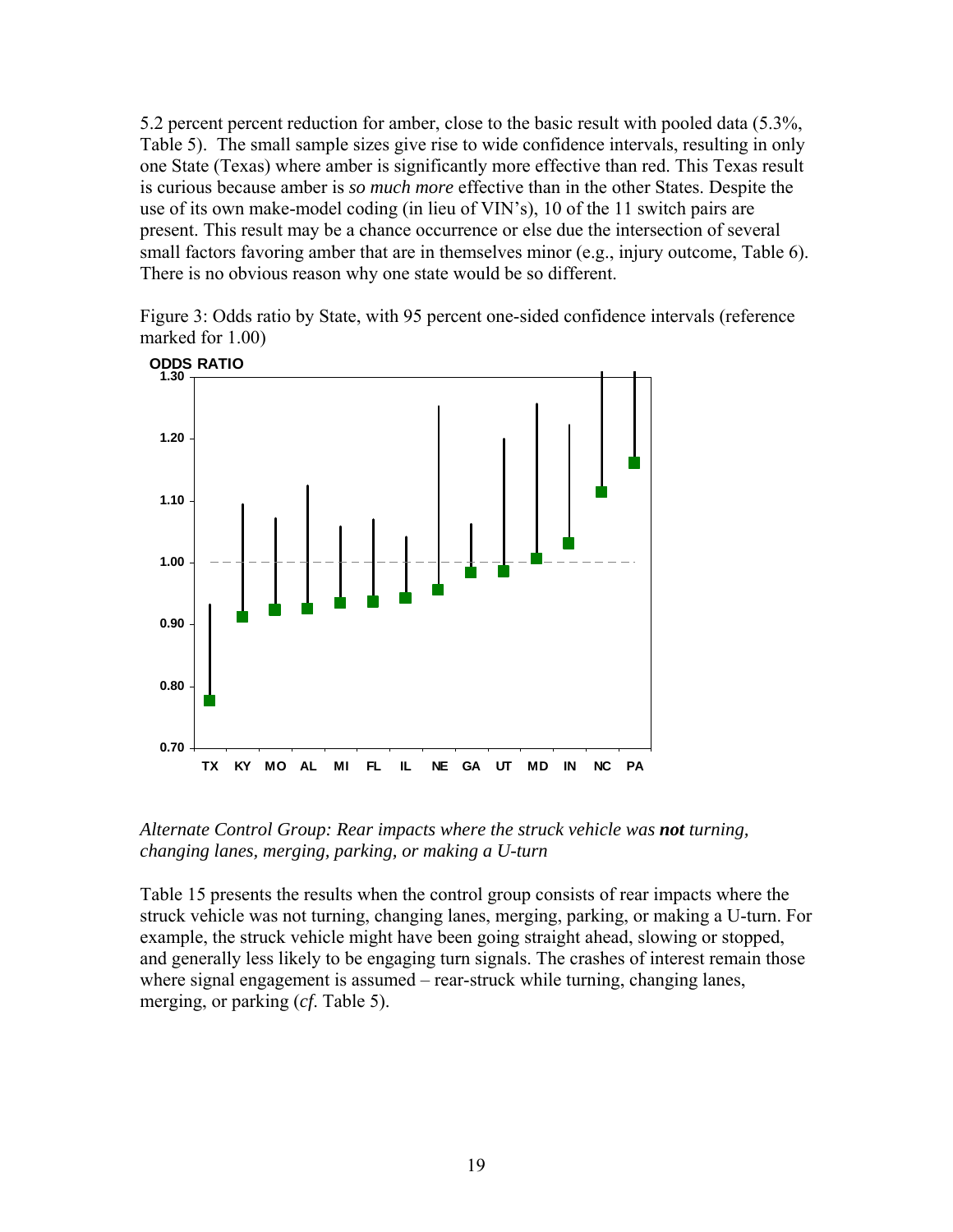|                    | Striking       | Struck Odds |                                |
|--------------------|----------------|-------------|--------------------------------|
| Red                | 52,869         | 7,219 0.137 |                                |
|                    | Amber 51,710   | 6,629       | 0.128                          |
|                    |                |             | 0.939 Odds Ratio               |
|                    | $\chi$ 2 12.15 |             | 6.1% Effectiveness             |
| $p$ value $< 0.01$ |                |             | $\geq$ 3.3% one-sided CI bound |

<span id="page-26-1"></span><span id="page-26-0"></span>Table 15:  $2 \times 2$  table using non-turning rear-struck as the control group

The effectiveness in favor of amber is 6.1 percent. The result is statistically significant different from zero ( $\chi^2$  = 12.15 with 1 *df*, *p* < 0.01). The 95 percent confidence interval extends to 3.3 percent. The result is slightly stronger in favor of amber compared to the primary analyses, although the confidence intervals are largely overlapping. When analyzed within State, the results are comparable to [Figure 3,](#page-25-1) and the median effectiveness of the 14 is 6.8 percent. As discussed in the selection of the primary control group, this alternate control group is likely imprecise because there may be a large number of vehicles that are signaling but not engaged in a maneuver that serves to identify their intention as such (e.g., waiting at a stop sign to turn right).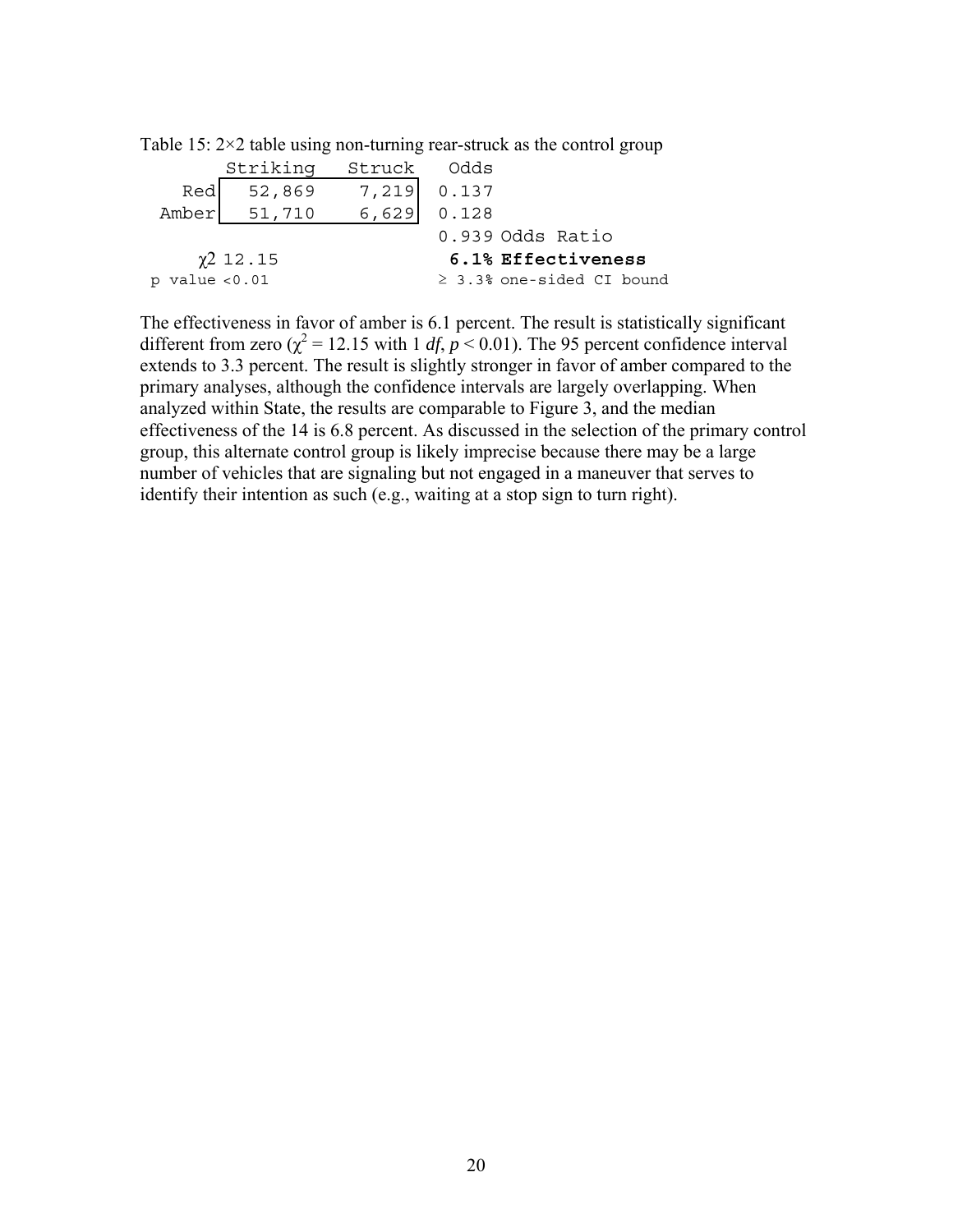# <span id="page-27-0"></span>**Appendix**

The appendix contains information for readers who are interested in the technical details of the data sources and methods. The relative placement within the body of the report is identified by the section headings.

## *Methods: [Turn Signal Color Identification](#page-11-0)*

The figures to follow show the rear-lighting color and configuration for the Nissan Altima. This was the only make-model found to have switched color three times across a small time frame, being initially amber (MY 1998-1999, [Figure 4\)](#page-27-1) and switching to red (MY 2000-2001, [Figure 5\)](#page-28-1). A reversion to amber (MY 2002-2004, [Figure 6\)](#page-28-2) corresponded with a change in body style and wheelbase, as well as reconfiguring the rear lighting assembly. This redesigned Altima then switched to red (MY 2005, [Figure 7\)](#page-29-1).

<span id="page-27-1"></span>

Figure 4: Nissan Altima, MY 1998-1999, amber turn signals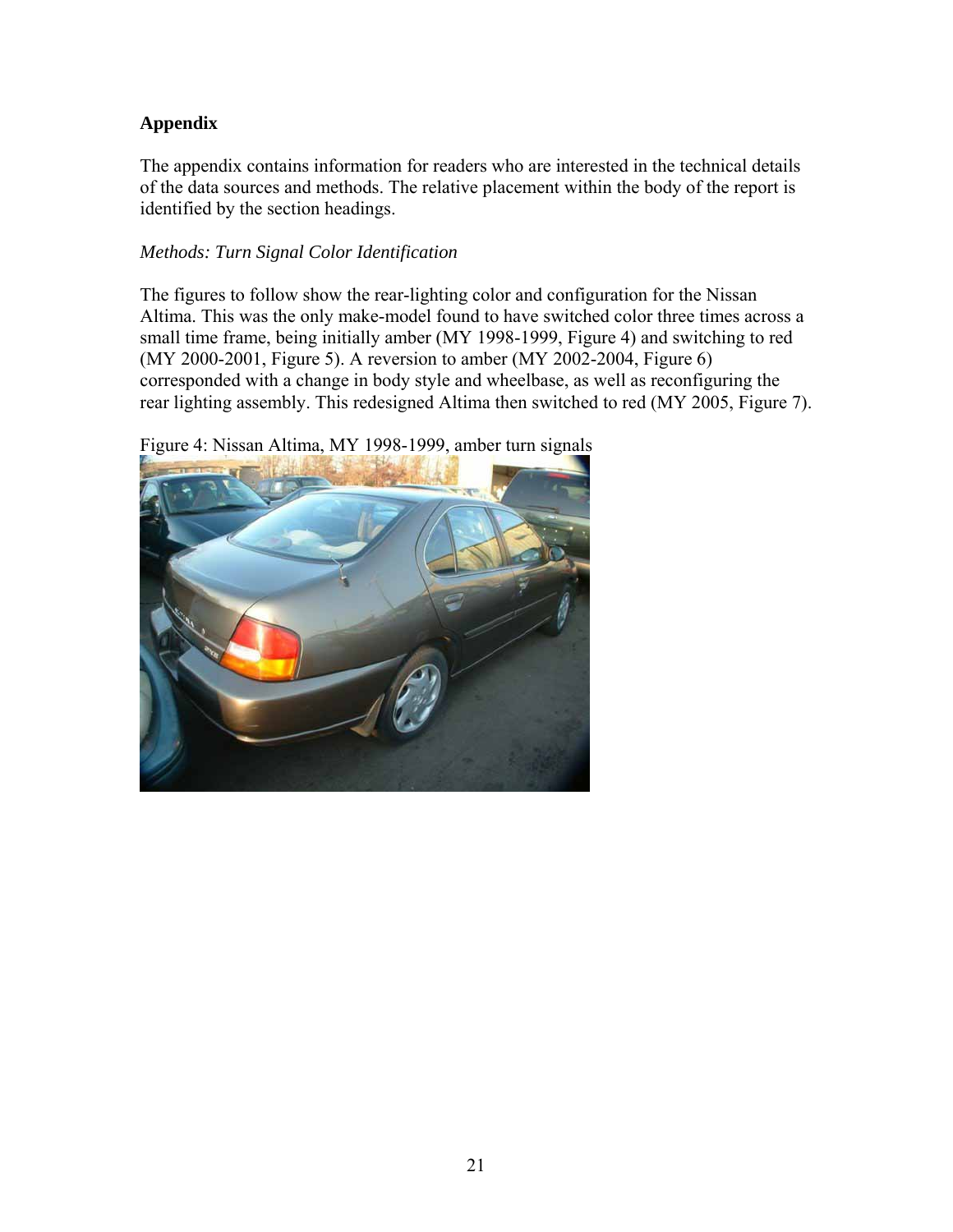<span id="page-28-1"></span><span id="page-28-0"></span>Figure 5: Nissan Altima, MY 2000-2001, red turn signals



Figure 6: Nissan Altima, MY 2002-2004, amber turn signals

<span id="page-28-2"></span>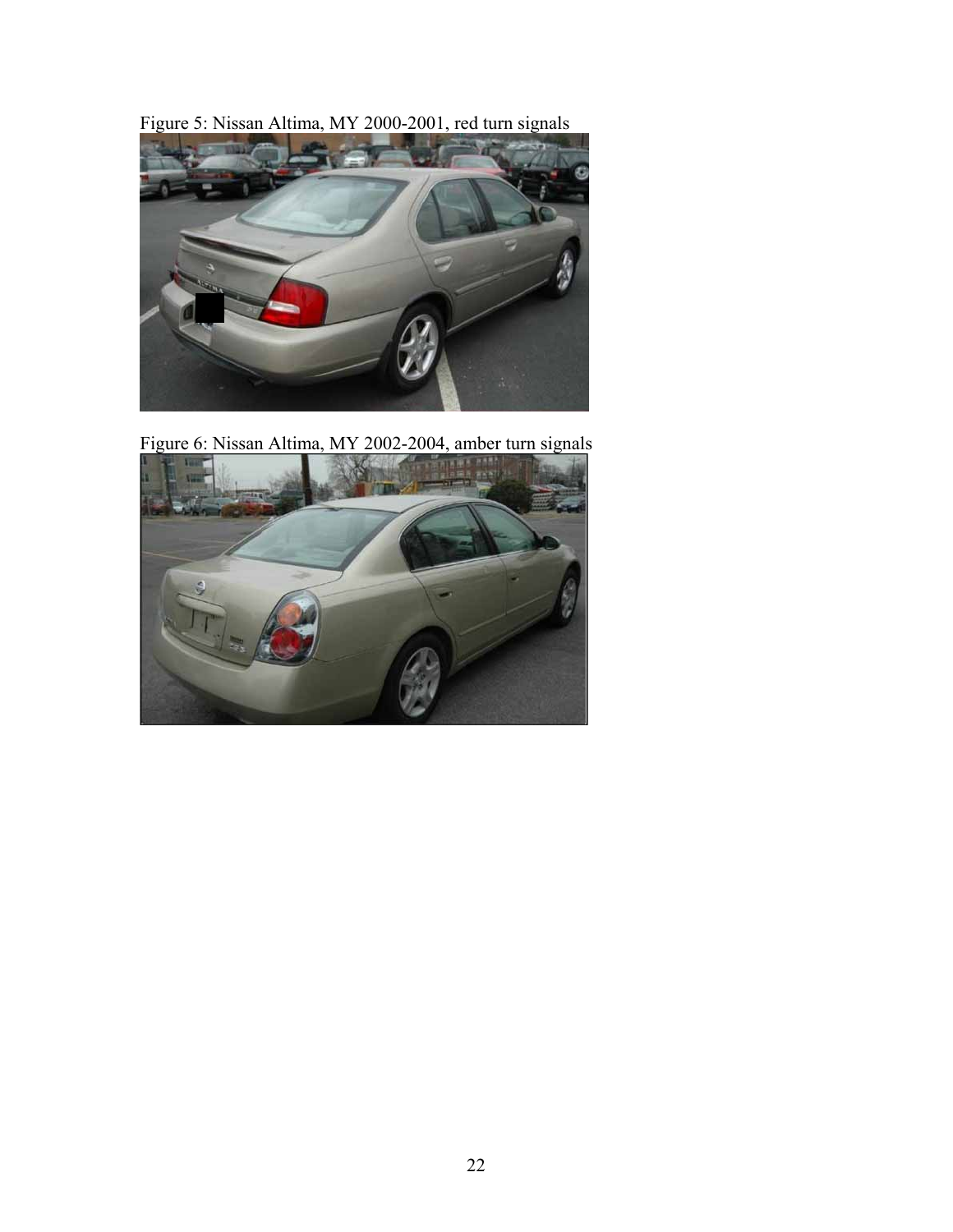<span id="page-29-1"></span><span id="page-29-0"></span>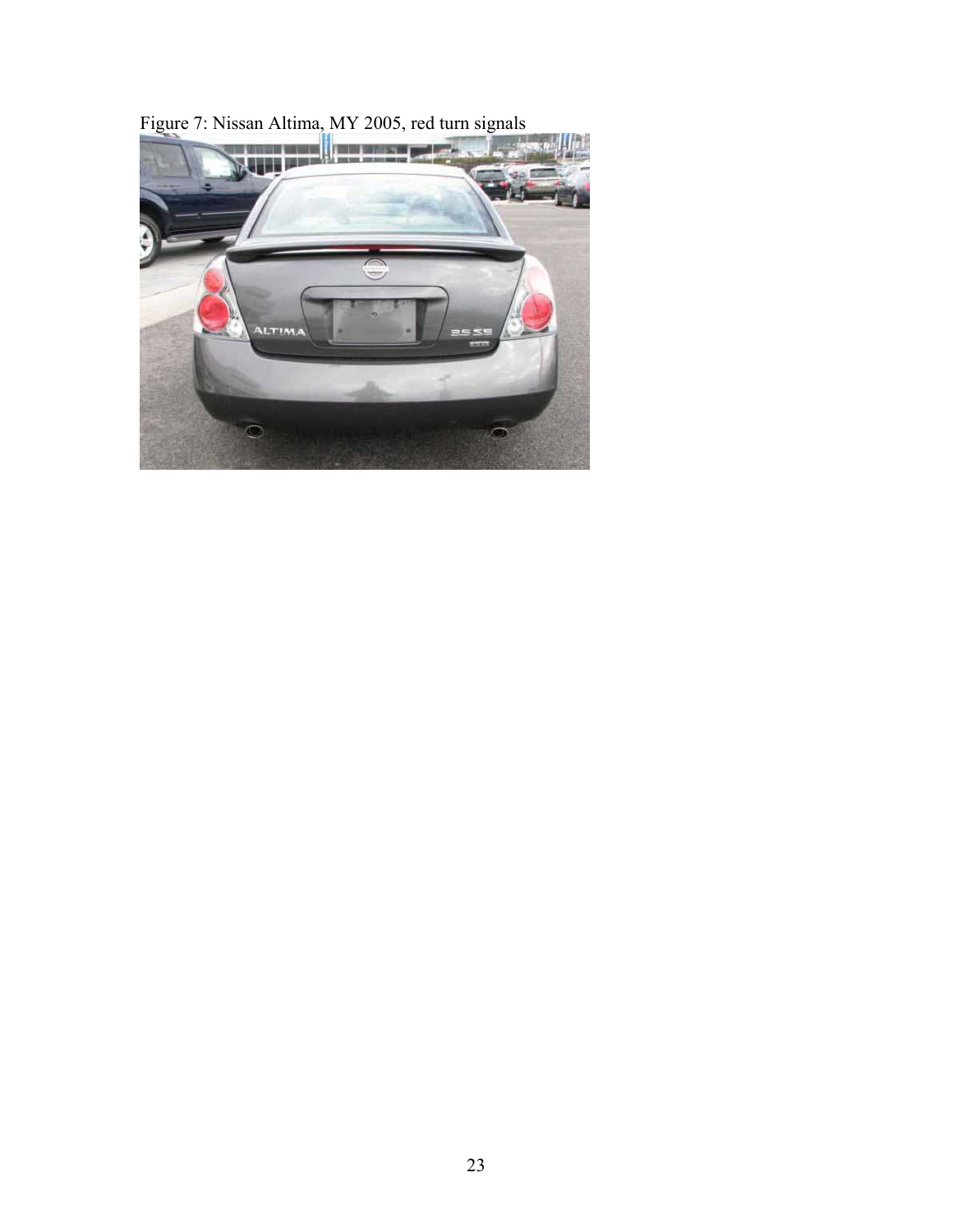#### <span id="page-30-0"></span>*Methods: Data Sources*

[Figure 8](#page-30-1) shows the States and the available calendar years of data that meet the inclusion criteria listed on page [9.](#page-15-3)

<span id="page-30-1"></span>

Figure 8: States and calendar years of State data included in study

[Table 16](#page-31-1) shows the types of crashes identifiable for each of the 14 States used in this study. The left-hand panel identifies the secondary types of crashes – changing lanes, merging, parking, un-parking, and U-turn. Even when available, these categories are not necessarily identifiable for all calendar years of data. The right-hand panel shows that every State has crashes identified as turning right and turning left. Two States, North Carolina and Texas, contain extra vehicle maneuvers that clearly identify crashes where the lead vehicles were turning but do not classify the turns as left or right. In several States, there is no distinction between entering parking and leaving parking, and these are lumped into the column "Parking." On the other hand, three States specify leaving a parking space or a parked position (labeled here "Un-Parking"). Only one State, North Carolina, identifies both parking and un-parking.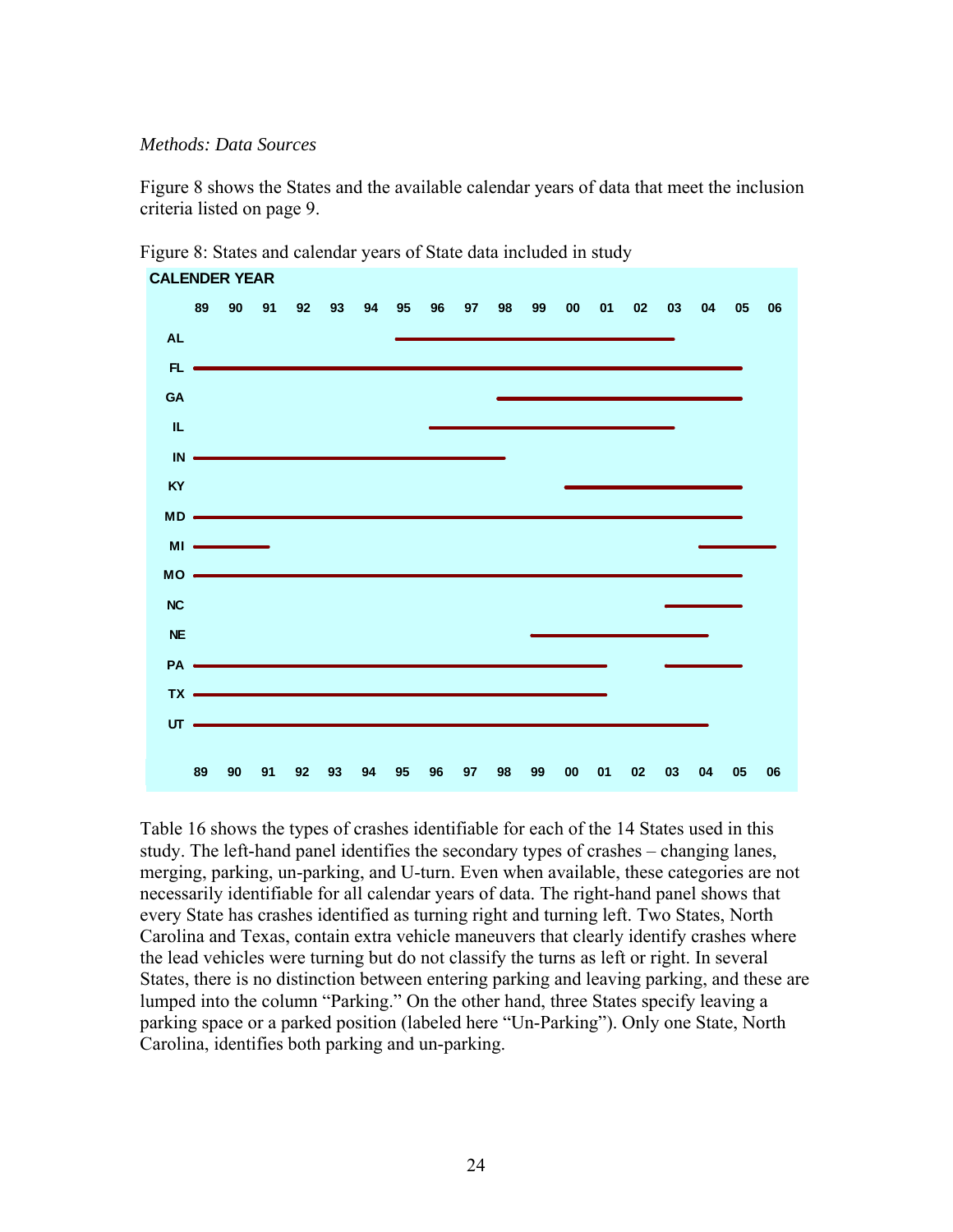|           | Ch. Lane |   |   | Merging Parking Un-Parking U-Turn Right Turn Left Turn Turning |   |   |   |   |
|-----------|----------|---|---|----------------------------------------------------------------|---|---|---|---|
| AL        | x        | X | Х |                                                                | X | х | X |   |
| FL        | X        |   | X |                                                                | Χ | X | X |   |
| GA        | X        |   | X |                                                                | X | X | X |   |
| IL        | X        | X |   |                                                                | X | X | X |   |
| IN        | X        | X | X |                                                                | X | X | X |   |
| KY        | X        | X | X |                                                                | X | X | X |   |
| MD        | X        |   | X |                                                                | X | X | X |   |
| MI        | X        |   | Χ |                                                                | Χ | X | X |   |
| <b>MO</b> | X        |   |   | X                                                              | X | Χ | X |   |
| <b>NC</b> | X        |   | Х | X                                                              | X | х | X | х |
| <b>NE</b> | X        | X |   | X                                                              | X | X | X |   |
| PA        | X        | X | X |                                                                | X | X | X |   |
| TX        | X        |   |   |                                                                | X | Χ | X | X |
| UT        |          | X |   |                                                                | Χ | х | х |   |

<span id="page-31-1"></span><span id="page-31-0"></span>Table 16: Summary of types of crashes, by State

#### *Methods: State Data Summary*

This section summarizes the dataset based on the make-models and model years used in the study. [Figure 9](#page-32-1) shows the number of struck vehicles in terms of left turn, right turn, and all other maneuvers; [Figure 10](#page-33-1) contains the same numbers on a percentage basis, by State.

[Table 17](#page-33-2) shows the number of struck vehicles for all relevant maneuvers. These vehicles are most commonly rear-struck while turning left. The number of left-turning vehicles is generally around two-to-three times greater than the number of right-turning vehicles. The exceptions are Indiana and Missouri, where the number of right-turning vehicles is greater than the number of left-turning vehicles. In sum, there are 63 percent more leftturning than right-turning struck vehicles. The number of non-turning (i.e., changing lanes, parking, un-parking, merging, or making a U-turn) struck vehicles varies from a little over 20 percent to around 5 percent. Because Georgia has a relatively high percentage of non-turning cases and it is the State with the most data, any analysis limited to these cases will be especially influenced by this one State.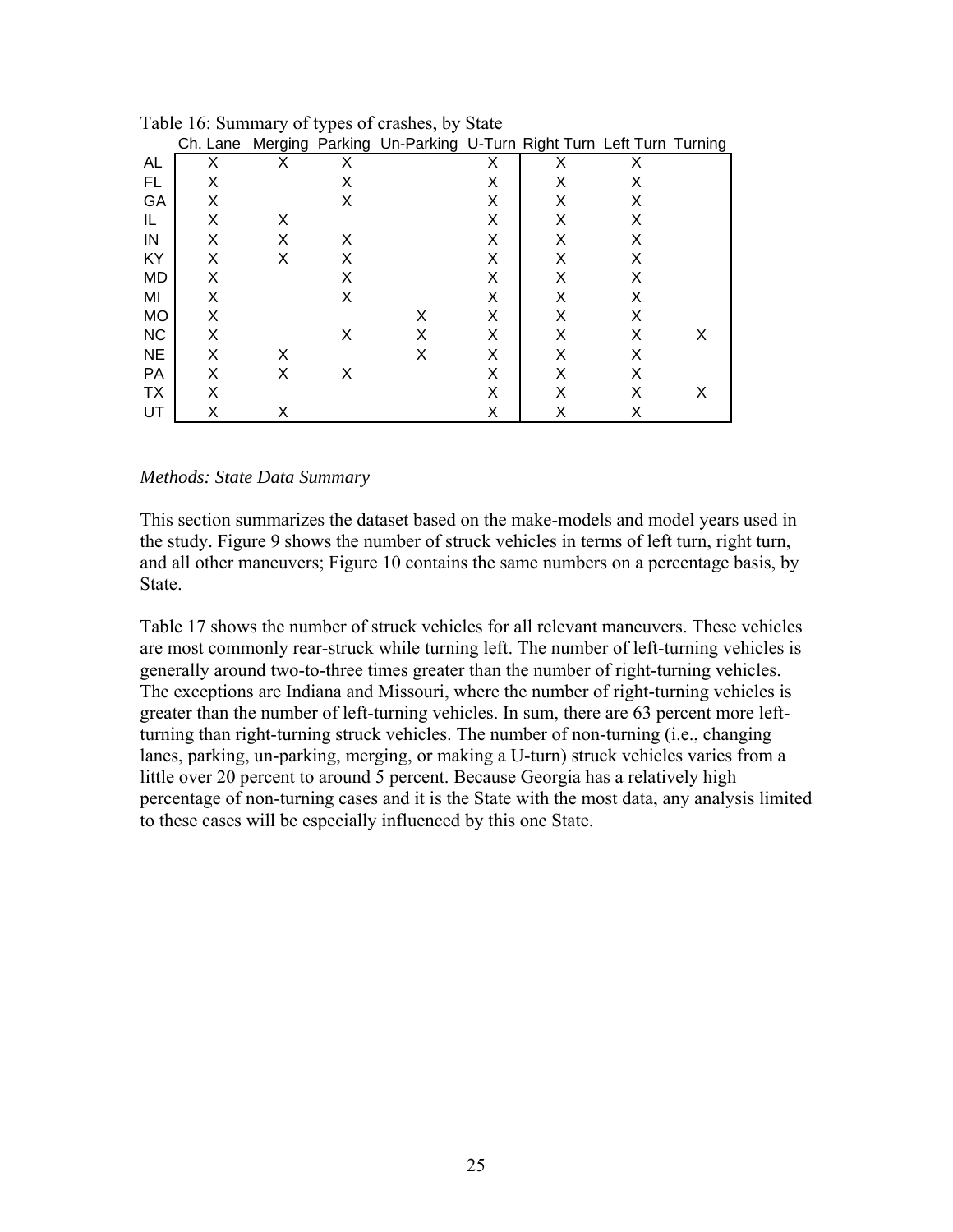

<span id="page-32-1"></span><span id="page-32-0"></span>Figure 9: Number of struck vehicles, by vehicle maneuver for 14 States **Number of STRUCK Vehicles**

**Left Turn Right Turn Ch. Lanes, Merging, Parking, U-Turn**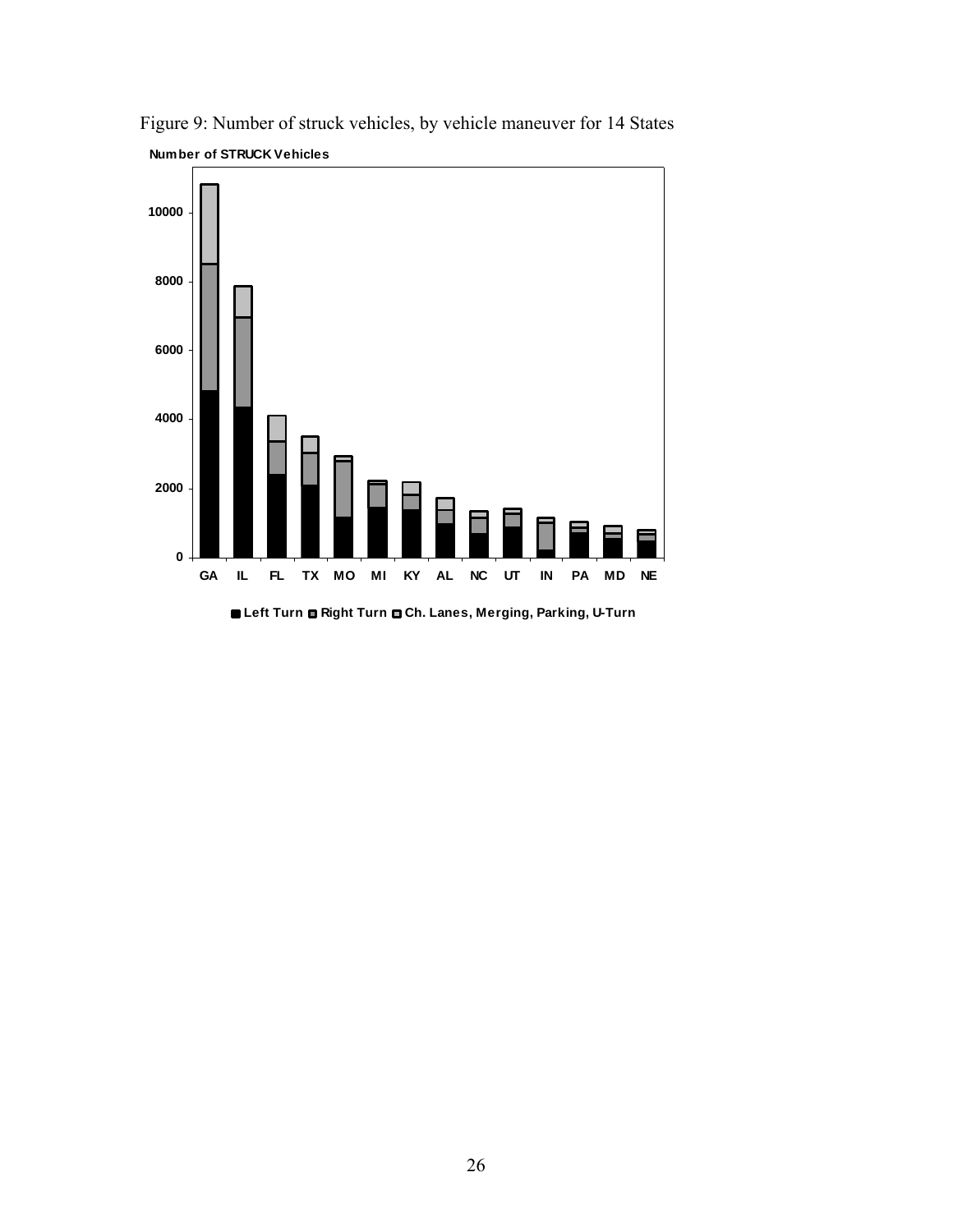

<span id="page-33-1"></span><span id="page-33-0"></span>Figure 10: Relative frequency of struck vehicle maneuvers, by State **Relative frequency of STRUCK Vehicles**

**Left Turn Right Turn Ch. Lanes, Merging, Parking, U-Turn**

|           | Ch. Lane | Merging |                          | Parking Un-Parking U-Turn |     | Right Turn | Left Turn | Turning | <b>TOTAL</b> |
|-----------|----------|---------|--------------------------|---------------------------|-----|------------|-----------|---------|--------------|
| GА        | 1,542    |         | 604                      |                           | 160 | 3,685      | 4,817     |         | 10,808       |
| IL        | 582      | 250     |                          |                           | 88  | 2,586      | 4,360     |         | 7,866        |
| FL        | 569      |         | 36                       |                           | 155 | 957        | 2,403     |         | 4,120        |
| ТX        | 453      |         | $\overline{\phantom{0}}$ |                           | 18  | 934        | 2,105     |         | 3,511        |
| МO        | 128      |         |                          | 12                        | 19  | 1,639      | 1,152     |         | 2,950        |
| MI        | 89       |         | 4                        |                           | 14  | 684        | 1,434     |         | 2,225        |
| KY        | 184      | 135     | 31                       |                           | 17  | 438        | 1,381     |         | 2,186        |
| AL        | 170      | 140     | 3                        |                           | 28  | 409        | 969       |         | 1,719        |
| <b>NC</b> | 149      |         | 14                       | 38                        | 28  | 475        | 662       | 183     | 1,549        |
| UT        | 96       | 14      |                          |                           | 48  | 380        | 889       |         | 1,427        |
| IN        | 78       | 40      | 10                       |                           | 12  | 797        | 218       |         | 1,155        |
| <b>PA</b> | 79       | 22      | 35                       |                           | 36  | 157        | 704       |         | 1,033        |
| <b>MD</b> | 127      |         | 17                       |                           | 52  | 166        | 545       |         | 907          |
| <b>NE</b> | 89       | 20      |                          |                           | 10  | 209        | 482       |         | 817          |
| TOTAL     | 4,335    | 621     | 754                      | 57                        | 685 | 13,516     | 22,121    | 184     |              |
|           |          |         |                          |                           |     |            |           |         | 42.273       |

<span id="page-33-2"></span>Table 17: Counts of collision types for struck vehicles, by State

[Figure 11](#page-34-1) and [Figure 12](#page-35-1) show the same breakdown of vehicle maneuvers for each makemodel. The labeling on the figures is listed with [Table 18,](#page-35-2) immediately afterwards. The counts are combined across all model years, with no distinction based on turn signal color at this stage. The purpose is to give a sense of the scale, rather than to imply that certain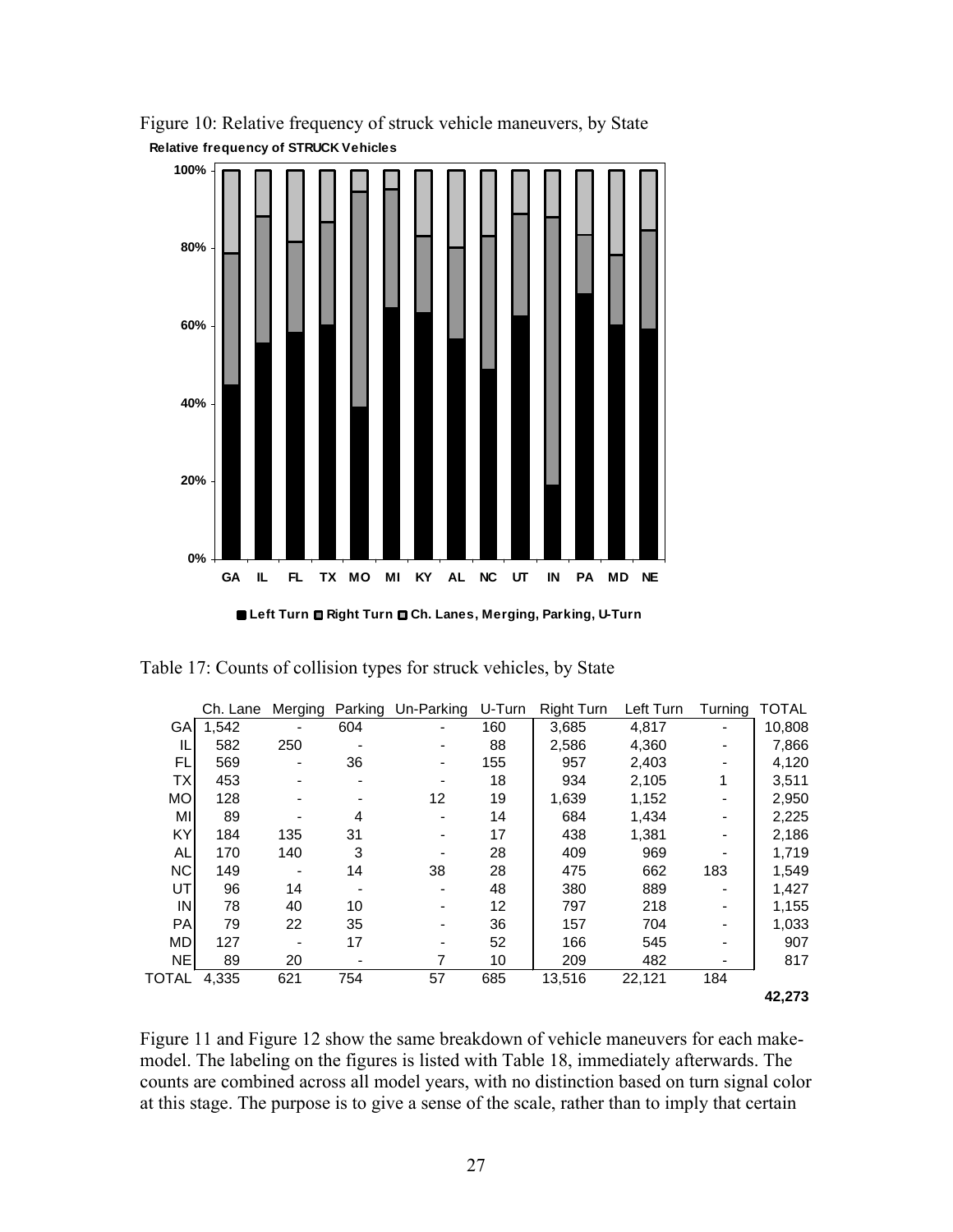<span id="page-34-0"></span>make-models are more apt to be rear-struck in the situations depicted in [Table 17.](#page-33-2) The number of crash involvements is a function of many factors, primarily the number of vehicles registered in each State during the calendar years used in this analysis. There is greater variability in vehicle maneuver by State than by make-model.



<span id="page-34-1"></span>Figure 11: Number of struck vehicles, for the 26 make-models that switched signal color **Number of STRUCK Vehicles**

**Left Turn Right Turn Ch. Lanes, Merging, Parking, U-Turn**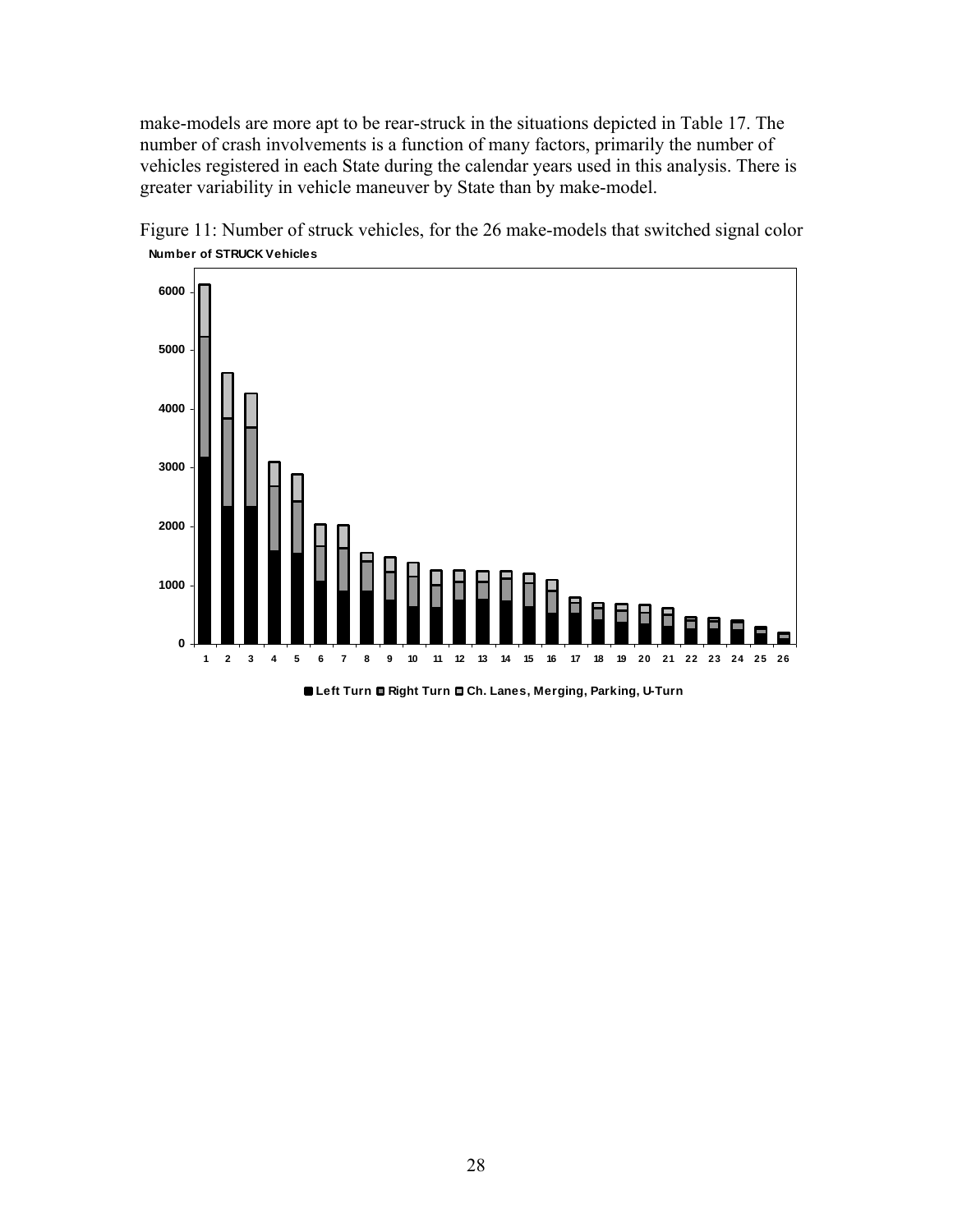

<span id="page-35-1"></span><span id="page-35-0"></span>Figure 12: Relative frequency of struck vehicle maneuvers, by make-model **Relative frequency of STRUCK Vehicles**

**Left Turn Right Turn Ch. Lanes, Merging, Parking, U-Turn**

<span id="page-35-2"></span>

|  |  |  | Table 18: Counts of collision types for struck vehicles, by make-model |
|--|--|--|------------------------------------------------------------------------|
|  |  |  |                                                                        |

|                       | Ch. Lanes Merging |     |     | Parking Un-Parking | U-Turn | Right Turn | Left Turn | Turnina | <b>TOTAL</b> |
|-----------------------|-------------------|-----|-----|--------------------|--------|------------|-----------|---------|--------------|
| 1 Ford Taurus(4)      | 584               | 111 | 100 | 6                  | 105    | 2.048      | 3,176     | 21      | 6,151        |
| 2 Ford Explorer       | 544               | 55  | 121 | 6                  | 62     | 1,506      | 2,333     | 31      | 4,658        |
| 3 Pontiac GrandAm     | 362               | 89  | 43  | 6                  | 67     | 1,349      | 2,346     | 14      | 4,276        |
| 4 Ford Escort (noSW)  | 284               | 34  | 49  | 5                  | 49     | 1,098      | 1,583     | 12      | 3,114        |
| 5 Toyota Corolla      | 304               | 48  | 56  | 1                  | 51     | 903        | 1,536     | 11      | 2,910        |
| 6 Chevrolet Camaro    | 235               | 46  | 32  | 3                  | 48     | 604        | 1,064     | 10      | 2,042        |
| 7 Nissan Altima       | 284               | 26  | 40  | 4                  | 35     | 729        | 895       | 17      | 2,030        |
| 8 Chevrolet Celebrity | 98                | 16  | 13  |                    | 17     | 517        | 890       |         | 1,551        |
| 9 Honda Civic(coupé)  | 185               | 17  | 30  | 1                  | 32     | 484        | 739       | 5       | 1,493        |
| 10 Honda Civic(sedan) | 159               | 22  | 28  | 4                  | 17     | 520        | 637       | 10      | 1,397        |
| 11 Tahoe / Yukon      | 173               | 15  | 37  | 9                  | 23     | 398        | 613       | 7       | 1,275        |
| 12 Mustang(90s)       | 144               | 13  | 19  | 1                  | 26     | 321        | 739       | 5       | 1,268        |
| 13 Olds 88            | 112               | 16  | 30  | 2                  | 24     | 294        | 764       |         | 1,243        |
| 14 Buick Century      | 89                | 13  | 13  |                    | 16     | 383        | 726       |         | 1,241        |
| 15 Dodge Intrepid     | 106               | 25  | 18  | 1                  | 14     | 411        | 628       | 5       | 1,208        |
| 16 Ford Ranger        | 138               | 6   | 29  | 1                  | 15     | 390        | 518       | 4       | 1,101        |
| 17 Chevrolet Nova     | 67                | 4   | 10  | 1                  | 17     | 181        | 515       |         | 795          |
| 18 Mustang(80s)       | 69                | 6   | 6   |                    | 13     | 206        | 400       |         | 700          |
| 19 Dodge Stratus(4d)  | 67                | 15  | 12  |                    | 8      | 211        | 368       | 7       | 688          |
| 20 Suburban           | 90                | 4   | 21  | 3                  | 13     | 202        | 327       | 4       | 664          |
| 21 Honda Accord(2d)   | 82                | 11  | 19  | 2                  | 4      | 204        | 297       | 6       | 625          |
| 22 Ford Taurus(SW)    | 41                | 6   | 7   |                    | 9      | 143        | 256       | 7       | 469          |
| 23 Pontiac Firebird   | 47                | 8   | 5   |                    | 6      | 126        | 258       |         | 450          |
| 24 Pontiac GP (coupé) | 31                | 9   | 5   |                    | 7      | 125        | 238       | 2       | 417          |
| 25 Chrysler LeBaron   | 22                | 4   | 5   |                    | 1      | 85         | 173       | 2       | 292          |
| 26 Saturn LS          | 18                | 2   | 6   |                    | 6      | 78         | 102       | 2       | 215          |
| TOTAL                 | 4.335             | 621 | 754 | 57                 | 685    | 13,516     | 22,121    | 184     |              |

**42,273**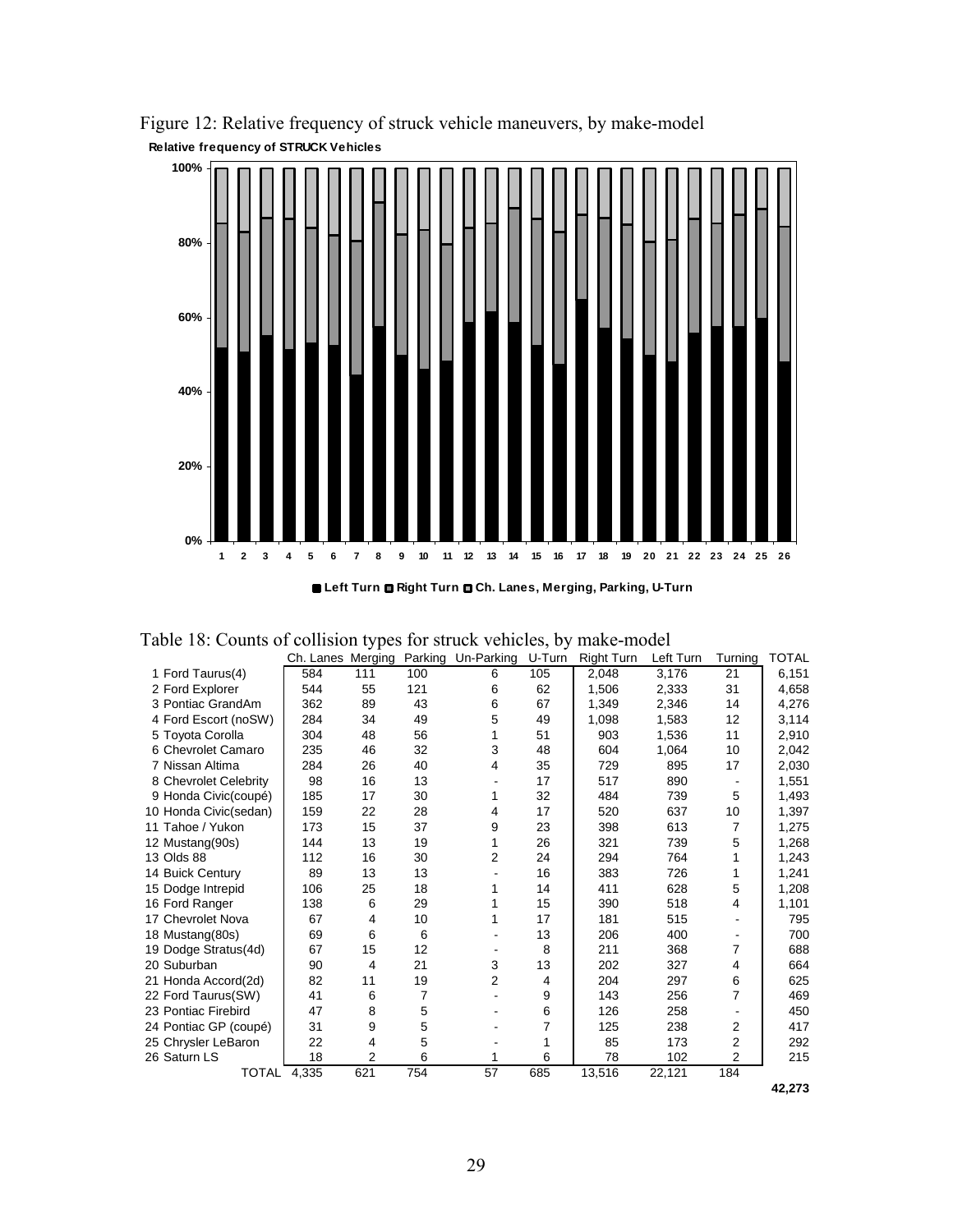<span id="page-36-0"></span>[Table 19](#page-36-1) shows the number of struck vehicles relative to the number striking and all other crash types. The numbers of struck and striking are nearly identical, as they should be based on the crash definitions. Across the 14 States, the struck vehicles comprise 2.1 percent of the total crashes (defined as Struck + Striking + All Others). The percentage struck varies from 0.8 percent (Pennsylvania) to 3.9 percent (Georgia). Ten of the 14 fall within one percentage point of the overall percentage. The differences arise primarily from reporting and inclusion criteria in the State Data System, rather than to imply that drivers in certain states are much more apt to be involved in rear-end crashes. The impact of these differences is examined after the primary analyses.

|       | Struck | Striking | All Others | % Struck |
|-------|--------|----------|------------|----------|
| GA    | 10,808 | 11,187   | 257,478    | 3.9%     |
| IL    | 7,866  | 7,659    | 237,613    | 3.1%     |
| UT    | 1,427  | 1,348    | 45,876     | 2.9%     |
| ΝE    | 817    | 816      | 30,717     | 2.5%     |
| ΙN    | 1,155  | 1,086    | 47,504     | 2.3%     |
| ΚY    | 2,186  | 2,152    | 93,149     | 2.2%     |
| MI    | 2,225  | 2,167    | 125,304    | 1.7%     |
| ΝC    | 1,549  | 1,564    | 94,117     | 1.6%     |
| AL    | 1,719  | 1.774    | 105,211    | 1.6%     |
| FL    | 4,120  | 4,355    | 253,339    | 1.6%     |
| MО    | 2,950  | 2,665    | 190,099    | 1.5%     |
| ТX    | 3,511  | 3,336    | 233,859    | 1.5%     |
| MD    | 907    | 885      | 102,061    | 0.9%     |
| РA    | 1,033  | 1,067    | 128,383    | 0.8%     |
| TOTAL | 42,273 | 42,061   | 1,944,710  | 2.1%     |

<span id="page-36-1"></span>Table 19: Struck and Striking cases relative to overall number of crashes, by State

#### *Results: Stage One*

[Table 20](#page-37-1) shows the effectiveness of amber signals relative to red signals for each of the 33 switch pairs used in this analysis. The two stages of exclusions are noted as (1) bodysize changes and (2) styling changes. The effectiveness calculations vary widely. In order for an effectiveness to be significantly different from zero, both a large sample size and high effectiveness are necessary. For example, the Ford Taurus sedan with an effectiveness of +25 percent is significantly different from zero, whereas the Ford Ranger with an effectiveness of  $+17$  percent is not.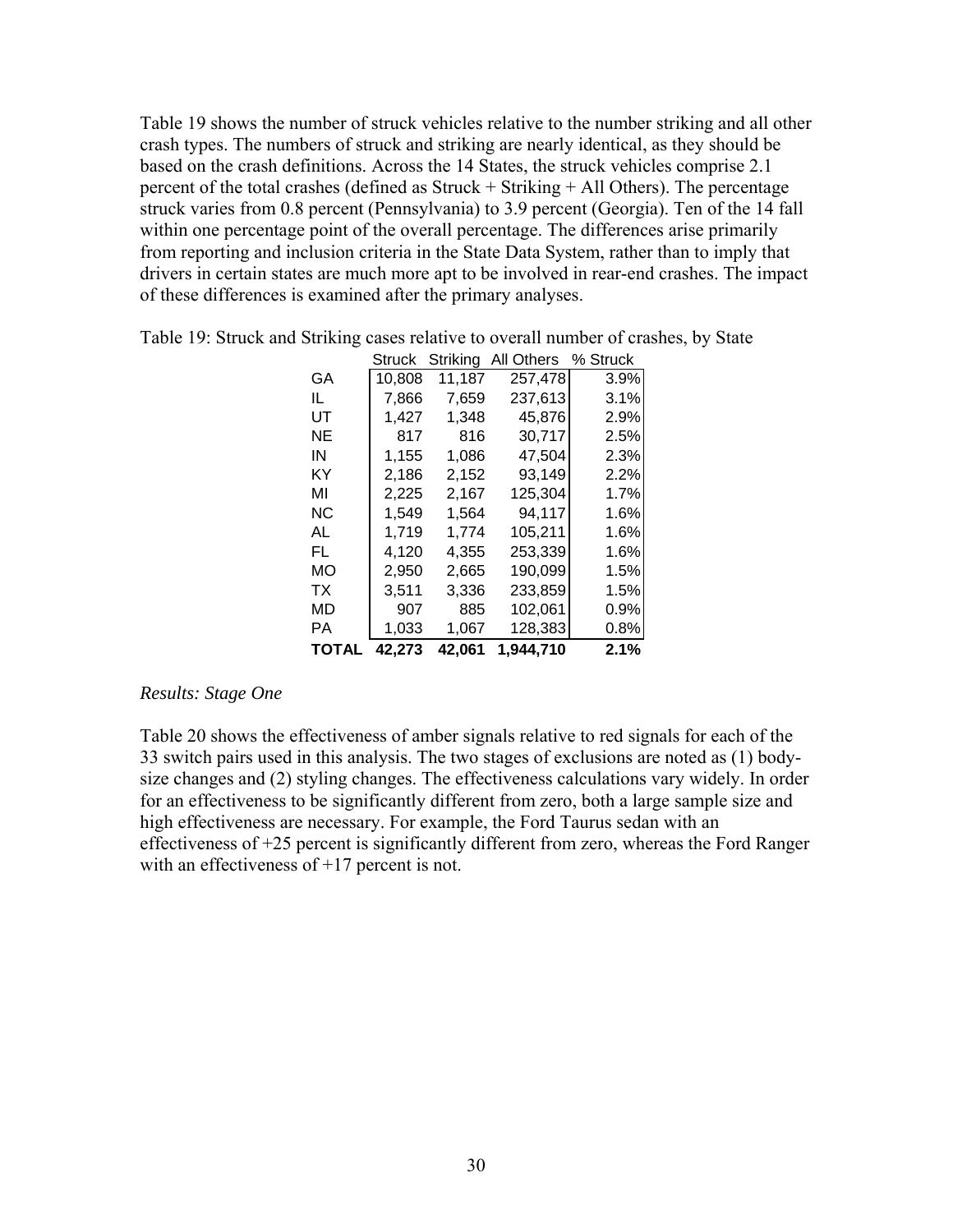|                      | Change       | <b>Effectiveness</b> | <b>Amber MY</b> | <b>Red MY</b> | <b>Exclusion</b> |
|----------------------|--------------|----------------------|-----------------|---------------|------------------|
| Chevrolet Camaro     | Amber to Red | $+33%$               | 1991 - 92       | 1993 - 94     |                  |
| Honda Accord (2d)    | Amber to Red | $+31%$               | 1996 - 97       | 1998 - 99     | $\mathbf{1}$     |
| Pontiac GrandAm      | Amber to Red | $+26%$               | 1998 - 98       | $1999 - 00$   | $\mathbf{1}$     |
| Ford Taurus (4d)     | Red to Amber | $+25%$               | 1996 - 97       | 1994 - 95     |                  |
| Ford Explorer        | Amber to Red | $+21%$               | $2000 - 01$     | $2002 - 03$   | $\mathbf{1}$     |
| Pontiac Firebird     | Amber to Red | $+18%$               | 1991 - 92       | 1993 - 94     | $\overline{2}$   |
| Chevrolet Celebrity  | Amber to Red | $+18\%$              | 1982 - 83       | 1984 - 85     |                  |
| Ford Ranger          | Amber to Red | $+17%$               | 1998 - 99       | $2000 - 01$   |                  |
| Ford Taurus (SW)     | Red to Amber | $+16%$               | $1996 - 97$     | 1994 - 95     |                  |
| Nissan Altima        | Amber to Red | $+16%$               | 1998 - 99       | $2000 - 01$   |                  |
| Nissan Altima        | Red to Amber | $+15%$               | $2002 - 03$     | $2000 - 01$   | $\mathbf{1}$     |
| Nissan Altima        | Amber to Red | $+12%$               | $2003 - 04$     | $2005 - 05$   |                  |
| Mustang (80s)        | Red to Amber | $+11\%$              | 1983 - 84       | 1982 - 82     | $\overline{2}$   |
| Ford Escort (noSW)   | Amber to Red | $+11\%$              | 1995 - 96       | 1997 - 98     | $\overline{c}$   |
| Dodge Stratus (4d)   | Amber to Red | $+9%$                | $1999 - 00$     | $2001 - 02$   | $\overline{c}$   |
| Honda Civic (sedan)  | Amber to Red | $+9%$                | $1999 - 00$     | $2001 - 02$   | $\overline{2}$   |
| <b>Buick Century</b> | Amber to Red | $+8%$                | 1982 - 83       | 1984 - 85     |                  |
| Toyota Corolla       | Red to Amber | $+8%$                | 1993 - 94       | 1991 - 92     | $\mathbf{1}$     |
| Ford Explorer        | Red to Amber | $+7%$                | 1995 - 96       | 1993 - 94     | $\mathbf{1}$     |
| Saturn LS            | Amber to Red | $+3%$                | $2001 - 02$     | $2003 - 04$   | $\overline{2}$   |
| Olds 88              | Red to Amber | $+1\%$               | 1984 - 85       | 1982 - 83     |                  |
| Ford Taurus (4d)     | Amber to Red | $+1\%$               | 1996 - 97       | 1998 - 99     | $\mathbf{1}$     |
| Tahoe/Yukon          | Red to Amber | $+1\%$               | $2000 - 01$     | 1998 - 99     |                  |
| Pontiac GP (coupé)   | Amber to Red | $+0\%$               | 1995 - 96       | 1997 - 98     | $\mathbf{1}$     |
| Honda Civic          |              |                      |                 |               |                  |
| (coupé)              | Amber to Red | $-3%$                | 1997 - 98       | $1999 - 00$   | $\mathfrak{2}$   |
| Chevrolet Nova       | Amber to Red | $-3%$                | 1986 - 86       | 1987 - 88     |                  |
| Pontiac GrandAm      | Red to Amber | $-7%$                | 1996 - 97       | 1994 - 95     | $\overline{2}$   |
| Chevrolet Camaro     | Red to Amber | $-11%$               | 1997 - 98       | 1995 - 96     | $\overline{2}$   |
| Suburban             | Red to Amber | $-14%$               | $2000 - 01$     | 1998 - 99     | $\,1$            |
| Mustang (90s)        | Amber to Red | $-23%$               | 1992 - 93       | 1994 - 95     | $\mathbf{1}$     |
| Ford Taurus (SW)     | Amber to Red | $-29%$               | 1996 - 97       | 1998 - 99     | $\mathbf{1}$     |
| Dodge Intrepid       | Red to Amber | $-30%$               | 1998 - 99       | 1996 - 97     | $\overline{c}$   |
| Chrysler LeBaron     | Red to Amber | $-36%$               | 1993 - 94       | 1991 - 92     | $\overline{2}$   |

<span id="page-37-1"></span><span id="page-37-0"></span>Table 20: List of effectiveness for 33 make-models

#### *Results: Stage Four*

An example of the Chevrolet Camaro is shown in [Figure 13](#page-38-1) (MY 1991-1992) and [Figure](#page-38-2)  [14](#page-38-2) (MY 1993-1994). That switch pair is now excluded because of the noticeable change in the rear lights from a rectangular to a somewhat smaller, oval configuration. By contrast, the later switch pair for the Camaro is retained [\(Figure 15,](#page-39-1) MY 1995-1996; [Figure 16](#page-39-2), MY 1997-1998) because the rear lighting is of the same size and shape. At this level of detail, it is not possible to be entirely sure of the rear lighting configuration. For the Camaro MY 1993-1996 with red turn signals, it is not clear if the turn signal is housed separately from the brake lamp or if there is a single lamp with shared function.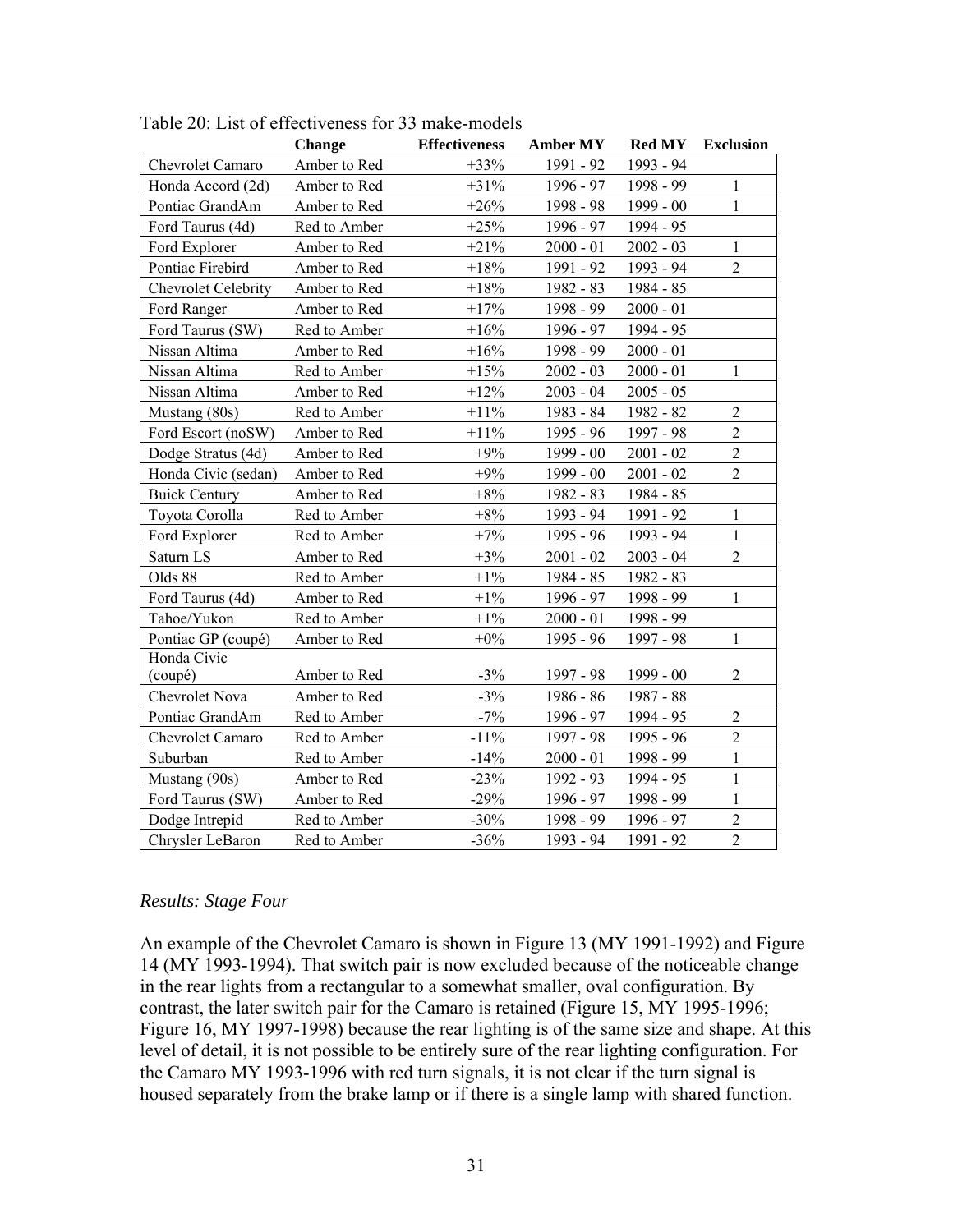<span id="page-38-0"></span>This introduces a confounding factor if the effect of being separated is important, as suggested by laboratory studies. Other changes that affect vehicle dynamics were not evaluated, e.g., changes to the brake and/or steering systems.

<span id="page-38-1"></span>

Figure 13: Chevrolet Camaro, MY 1991-1992, amber

<span id="page-38-2"></span>Figure 14: Chevrolet Camaro, MY 1993-1994, red

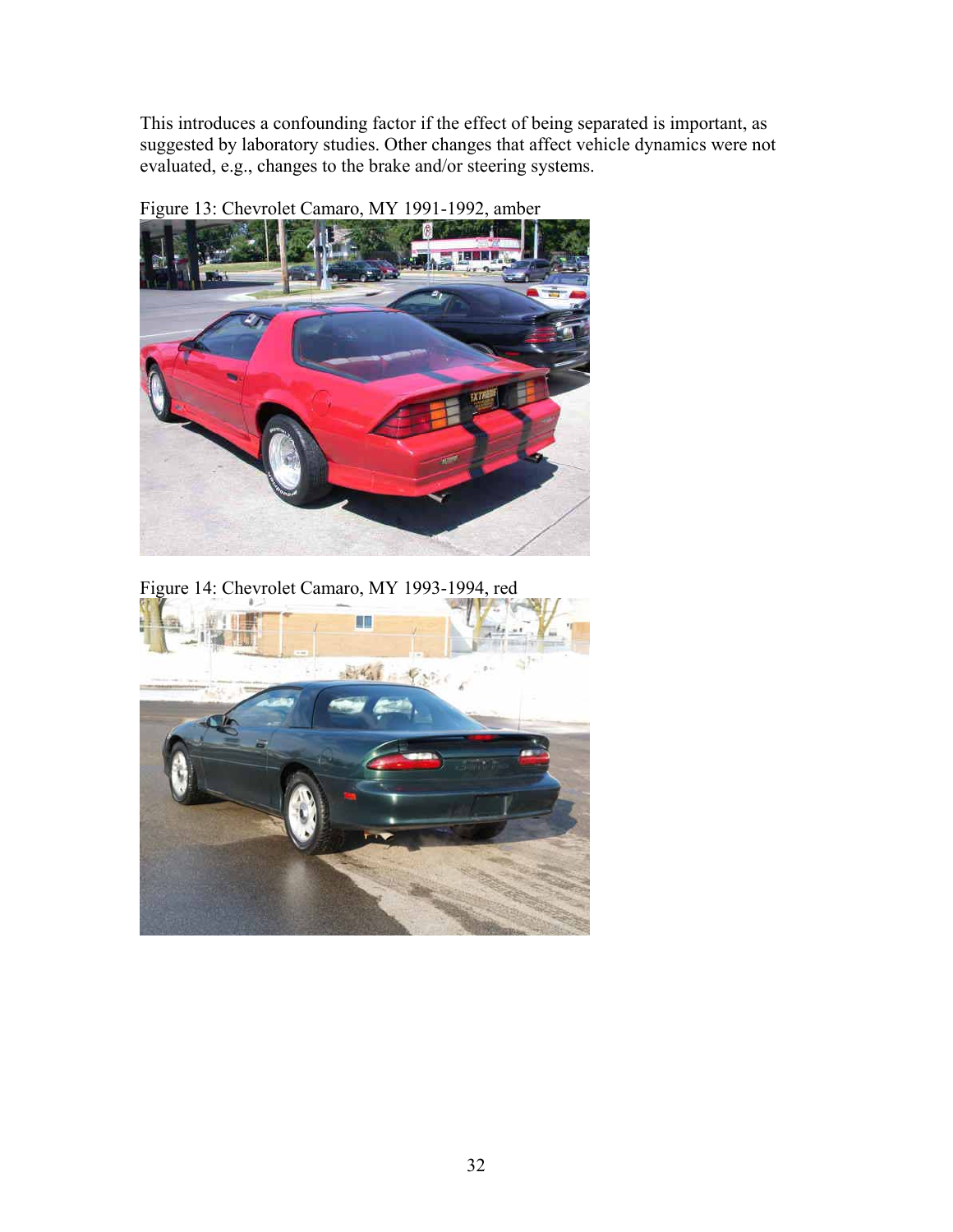<span id="page-39-1"></span><span id="page-39-0"></span>Figure 15: Chevrolet Camaro, MY 1995-1996, red



Figure 16: Chevrolet Camaro, MY 1997-1998, amber

<span id="page-39-2"></span>

Two tables follow that summarize the 33 original switch pairs and note the exclusions. They are based on the direction of the switch: red to amber in [Table 21](#page-40-1) and amber to red in [Table 22.](#page-41-1) Make-models that switched more than once are listed in both tables, as appropriate based on the direction of the switch. Those excluded in the first stage are noted simply as "Wheelbase" under the *Exclusion* column. The second set of exclusions is noted as a body style modification or re-configuration of the rear lighting housing. The *Comment* column notes details, such as relevant body types, to specify the applicable make-model. In some cases, only a certain body type for a make-model (e.g., the Chrysler LeBaron convertible) was identified as having changed signal color.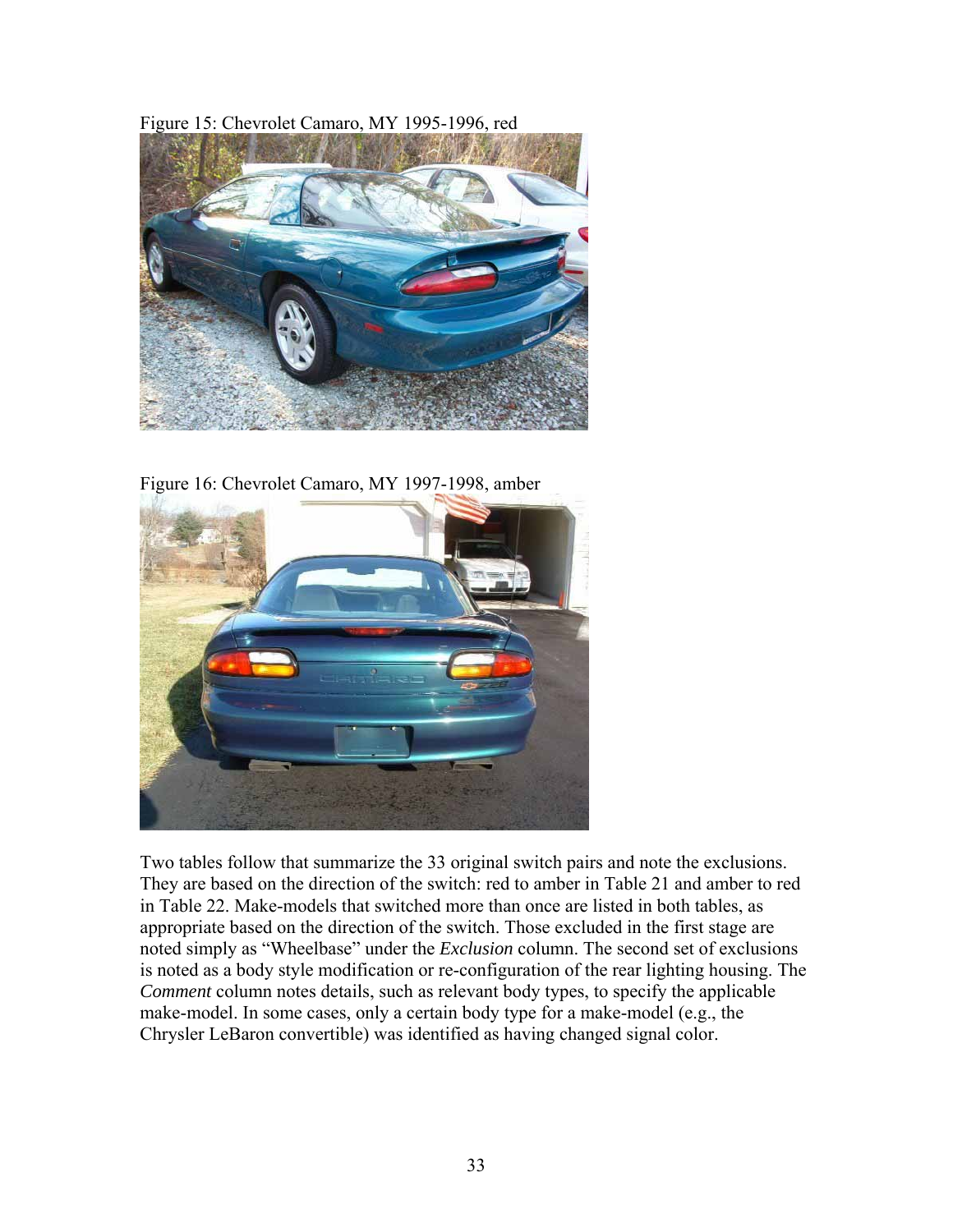<span id="page-40-1"></span>

| Make-Model           | Red MY  | Amber MY | Comment               | Exclusion      |
|----------------------|---------|----------|-----------------------|----------------|
| Olds 88              | 1982-83 | 1984-85  |                       |                |
| Ford Mustang         | 1982    | 1983-84  | Extent of multiple    | Re-configured  |
|                      |         |          | stylings not apparent | lighting       |
| Toyota Corolla       | 1991-92 | 1993-94  |                       | Wheelbase      |
| Chrysler LeBaron     | 1991-92 | 1993-94  | Convertible           | Re-configured  |
|                      |         |          |                       | lighting       |
| Ford Explorer        | 1993-94 | 1995-96  |                       | Wheelbase      |
| Ford Taurus          | 1994-95 | 1996-97  |                       | Wheelbase      |
| Sedan                |         |          |                       |                |
| Ford Taurus          | 1994-95 | 1996-97  |                       | Wheelbase      |
| <b>Station Wagon</b> |         |          |                       |                |
| Pontiac GrandAm      | 1994-95 | 1996-97  |                       | Re-configured  |
|                      |         |          |                       | lighting       |
| Chevrolet Camaro     | 1995-96 | 1997-98  |                       |                |
| Dodge Intrepid       | 1995-96 | 1997-98  |                       | Red have       |
|                      |         |          |                       | tinted housing |
| <b>GMC</b>           | 1998-99 | 2000-01  |                       |                |
| Tahoe/Yukon          |         |          |                       |                |
| Chevrolet            | 1998-99 | 2000-01  |                       | Wheelbase      |
| Suburban             |         |          |                       |                |
| Nissan Altima        | 2000-01 | 2002-03  |                       | Wheelbase      |

<span id="page-40-0"></span>Table 21: Make-models that switched from red To amber (13)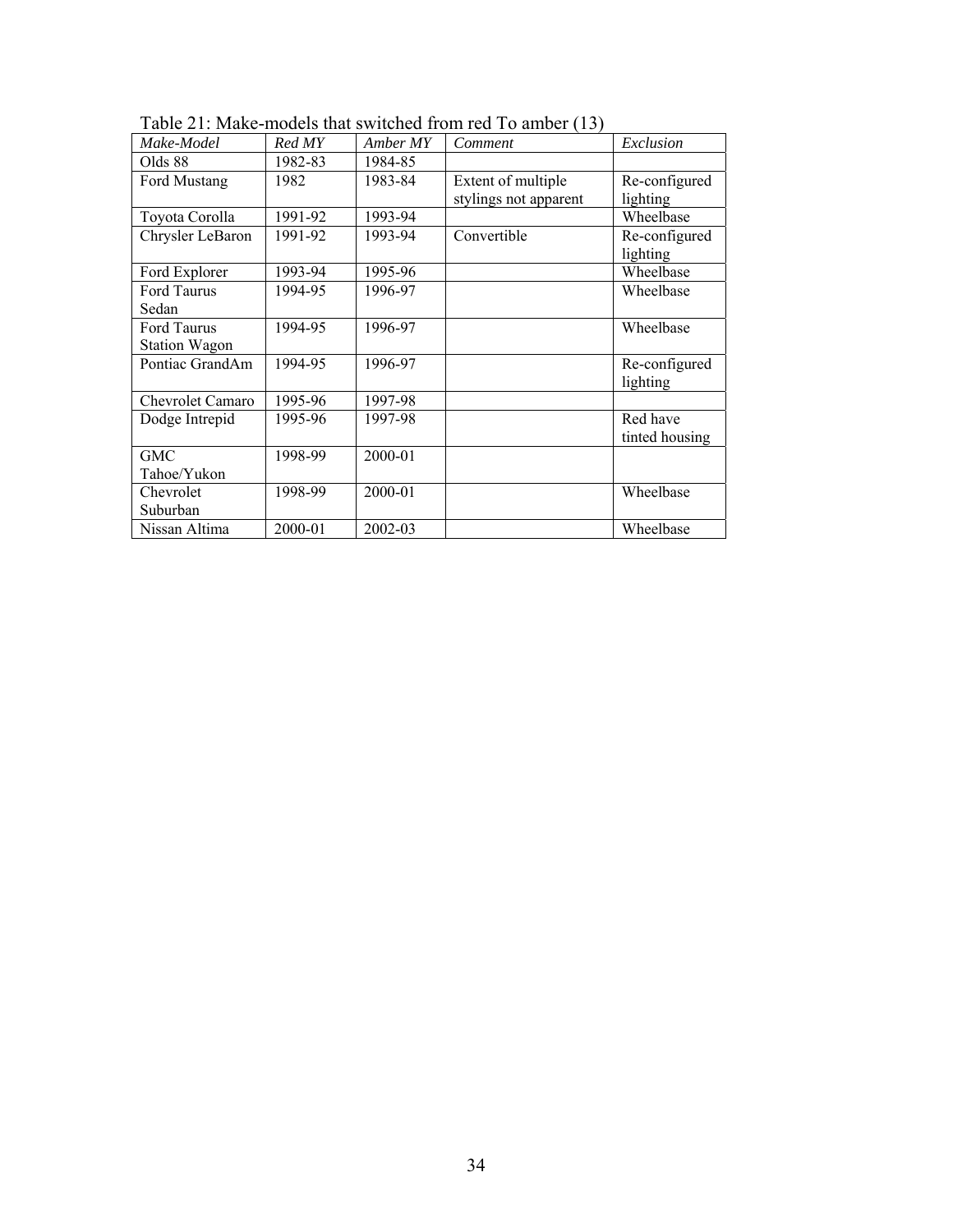<span id="page-41-1"></span>

| Make-Model           | Amber MY  | Red MY    | Comment                  | Exclusion      |
|----------------------|-----------|-----------|--------------------------|----------------|
| Chevrolet            | 1982-83   | 1984-85   |                          |                |
| Celebrity            |           |           |                          |                |
| <b>Buick Century</b> | 1982-83   | 1984-85   |                          |                |
| Chevrolet Nova       | 1986      | 1987-88   | 1985 is pre-CHMSL        |                |
| Chevrolet Camaro     | 1991-92   | 1993-94   |                          | Body style     |
| Pontiac Firebird     | 1991-92   | 1993-94   |                          | Body style     |
| Ford Mustang         | 1992-93   | 1994-95   | Exclude convertibles     | Wheelbase      |
| Ford Escort          | 1995-96   | 1997-98   | Exclude station wagons   | Body style     |
| Pontiac GP           | 1995-96   | 1997-98   | Only coupé <sup>14</sup> | Wheelbase      |
| Honda Accord         | 1996-97   | 1998-99   | Only coupé               | Wheelbase      |
| <b>Ford Taurus</b>   | 1996-97   | 1998-99   |                          |                |
| Sedan                |           |           |                          |                |
| Ford Taurus          | 1996-97   | 1998-99   |                          |                |
| <b>Station Wagon</b> |           |           |                          |                |
| Pontiac GrandAm      | 1997-98   | 1999-2000 |                          | Wheelbase      |
| Honda Civic          | 1997-98   | 1999-2000 | Only coupé               | Rear lighting  |
|                      |           |           |                          | re-configured  |
| Ford Ranger          | 1998-99   | 2000-01   |                          |                |
| Nissan Altima        | 1998-99   | 2000-01   |                          |                |
| Honda Civic          | 1999-2000 | 2001-02   | Only sedan               | Body style     |
| Dodge Stratus        | 1999-2000 | 2001-02   | Only sedan               | Body style     |
| Ford Explorer        | 2000-01   | 2002-03   |                          | Wheelbase      |
| Saturn LS            | 2001-02   | 2003-04   | Wagon $(LW)$ too         | Body style and |
|                      |           |           | uncommon for             | rear light     |
|                      |           |           | inclusion but also       | housing        |
|                      |           |           | changed                  |                |
| Nissan Altima        | 2003-04   | 2005-06   |                          |                |

<span id="page-41-0"></span>Table 22: Make-models that switched from amber To red (20)

## <span id="page-41-2"></span>*Supplementary Analyses: Injury Outcome*

[Table 23](#page-42-1) shows the values for Florida, which are typical. The three stages for injuries are grouped because not all States distinguish injury severity, e.g., Illinois classifies crashes as only "fatal," "injury," and "property damage only."

<span id="page-41-3"></span><sup>14</sup> The European spelling *coupé* is sometimes encountered in North American English, e.g., in *The Great Gatsby*. In this case, it is appropriate because European motor vehicle standards mandate amber rear turn signals.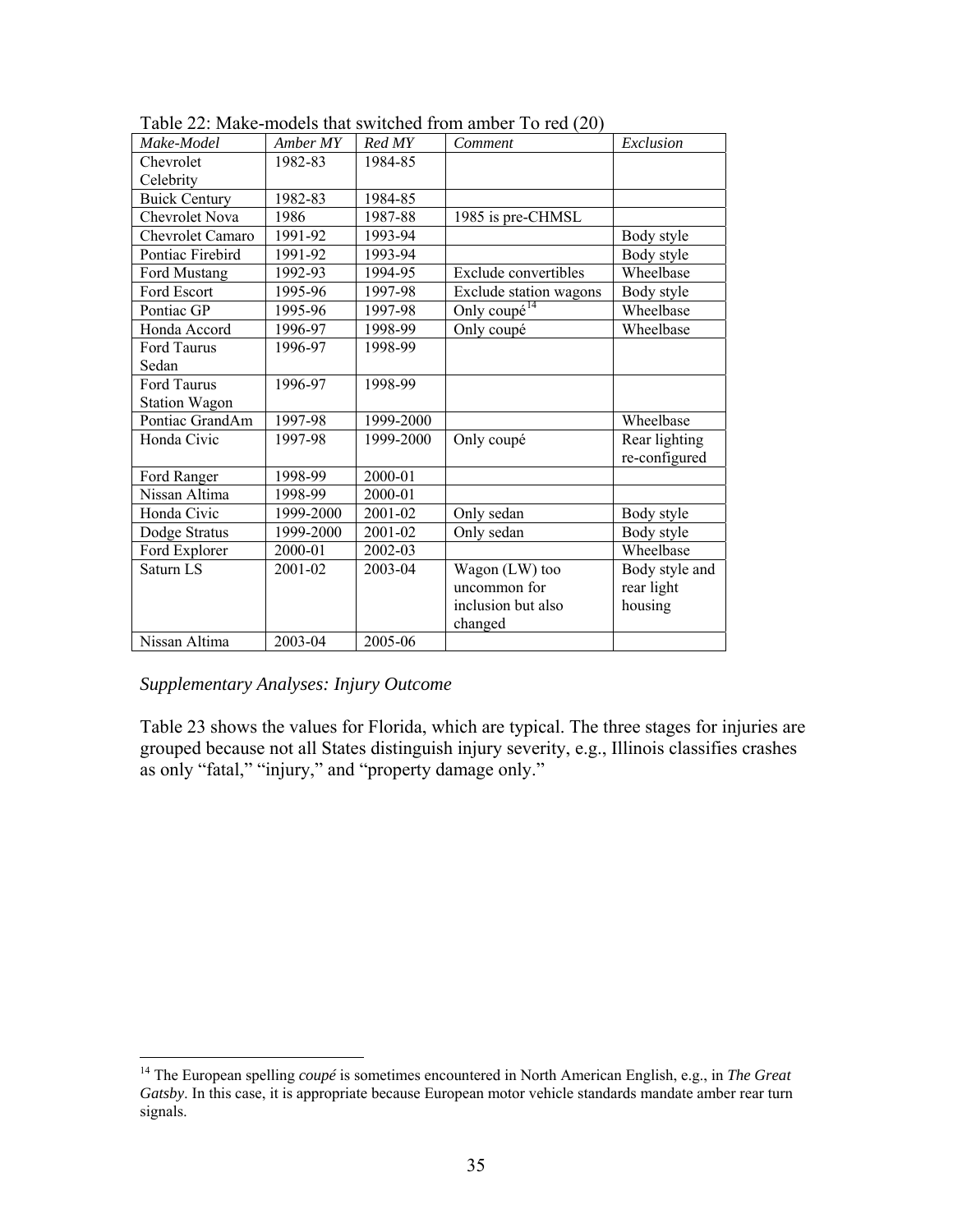<span id="page-42-0"></span>Table 23: Crash Severity for Florida

<span id="page-42-1"></span>

| Description from State Data Manual                     | Class         |
|--------------------------------------------------------|---------------|
| Unknown (2002-Present)                                 | Unknown       |
| No injury—indicates there is no reason to believe      | <b>None</b>   |
| any person received bodily harm from the motor         |               |
| vehicle crash                                          |               |
| <b>Possible injury</b> —no visible signs of injury but | <i>Injury</i> |
| complaint of pain or momentary unconsciousness         |               |
| Non-incapacitating injury—any visible injuries         | Injury        |
| such as bruises, abrasions, limping, etc.              |               |
| Incapacitating injury—any visible signs of injury      | Injury        |
| from the crash and $person(s)$ had to be carried       |               |
| from the scene                                         |               |
| Fatal injury—any injury sustained in the motor         | Fatality      |
| vehicle crash that results in death within 90 days     |               |

[Table 24](#page-42-2) shows the number of injury types for the struck vehicles in the dataset with wheelbase and styling changes removed. The number of fatalities is, fortunately, quite small and certainly insufficient to include as a classification. The number of unknown classifications is generally small, except for Georgia. Pennsylvania and especially Nebraska have high percentages of unknown cases but they are few compared to Georgia in absolute number. The percent injuries (excluding fatalities and others) varies considerably, from 65 percent (Texas) to 15 percent (Alabama). This arises from differences in case inclusion (reporting threshold) for the various States, rather than to suggest that crashes more commonly lead to injury in Texas compared to Alabama.

| <b>State</b> | <b>Fatalities</b> | <b>Injuries</b> | Non-<br><b>Injuries</b> | Other | <b>Percent</b><br><b>Injuries</b> | Total<br><b>Cases</b> |
|--------------|-------------------|-----------------|-------------------------|-------|-----------------------------------|-----------------------|
| ТX           | 0                 | 601             | 330                     | 0     | 65%                               | 931                   |
| FL           | 2                 | 717             | 466                     | 0     | 61%                               | 1,185                 |
| <b>PA</b>    | 0                 | 167             | 146                     | 25    | 53%                               | 338                   |
| <b>MD</b>    | 0                 | 173             | 167                     | 0     | 51%                               | 340                   |
| <b>NE</b>    | 0                 | 73              | 126                     | 48    | 37%                               | 247                   |
| <b>NC</b>    | 2                 | 130             | 320                     | 4     | 29%                               | 456                   |
| MI           | 1                 | 403             | 1,076                   | 0     | 27%                               | 1,480                 |
| UT           | ი                 | 132             | 361                     | 0     | 27%                               | 493                   |
| <b>MO</b>    | O                 | 228             | 756                     | 0     | 23%                               | 984                   |
| IL           |                   | 426             | 1772                    | O     | 19%                               | 2,199                 |
| IN           | O                 | 129             | 540                     | 0     | 19%                               | 669                   |
| GA           |                   | 532             | 2,305                   | 484   | 19%                               | 3,322                 |
| KY           | 0                 | 106             | 545                     | 0     | 16%                               | 651                   |
| AL           | 0                 | 81              | 472                     | 0     | 15%                               | 553                   |
| <b>TOTAL</b> | 7                 | 3,898           | 9,382                   | 561   | 29%                               | 13,848                |

<span id="page-42-2"></span>Table 24: Classification of crashes by injury, struck vehicles only